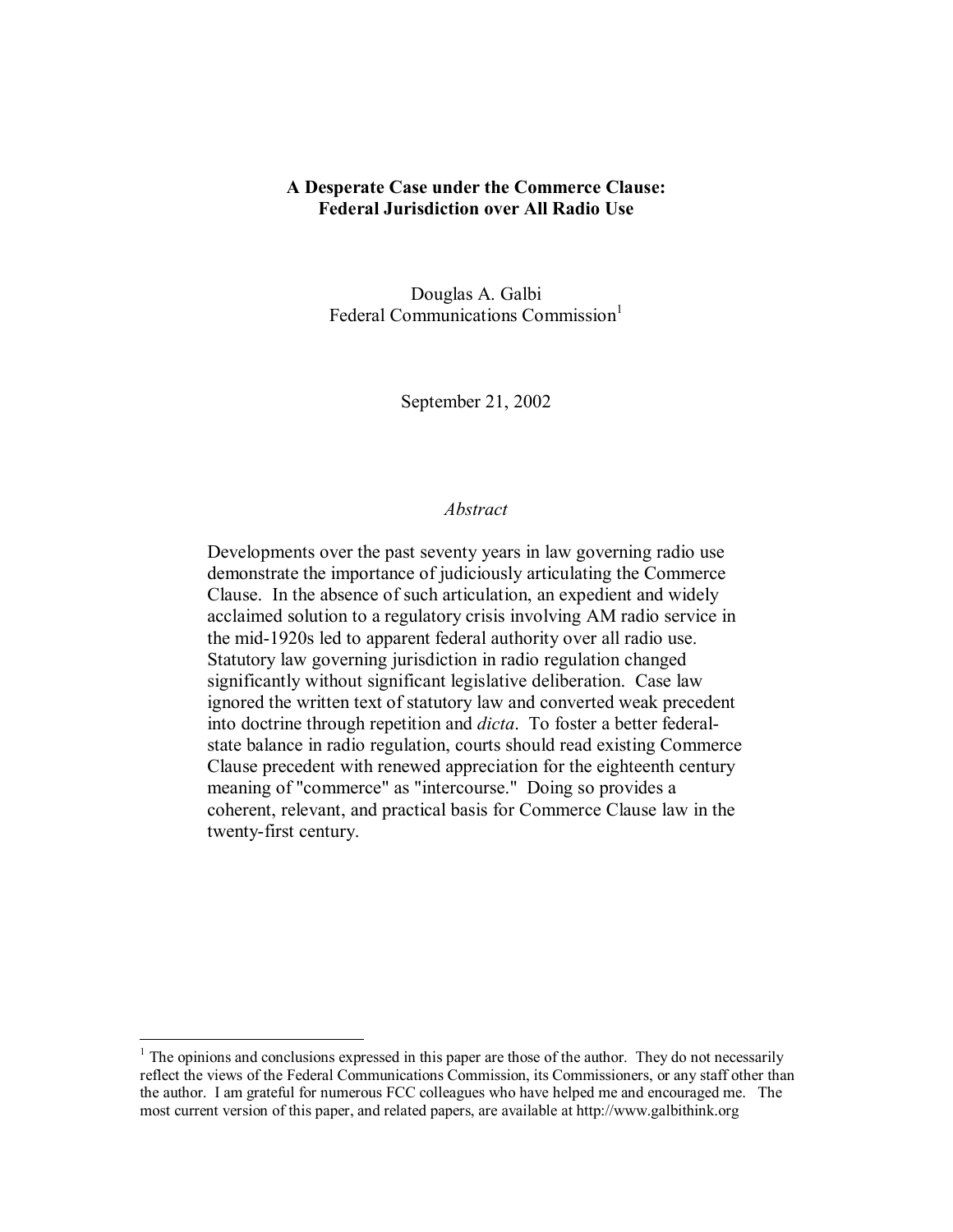## **Table of Contents**

- **I. Introduction**
- **II. Absence of Substantive Deliberation**
- **III. Case Law on the Federal-State Balance in Radio Regulation**
- **IV. Misunderstanding Commerce in the Real World**
- **V. Re-Articulating Commerce**
- **VI. Spurring Fruitful Deliberation**
- **VII. Doing Justice in Communications**
- **VIII. Conclusion**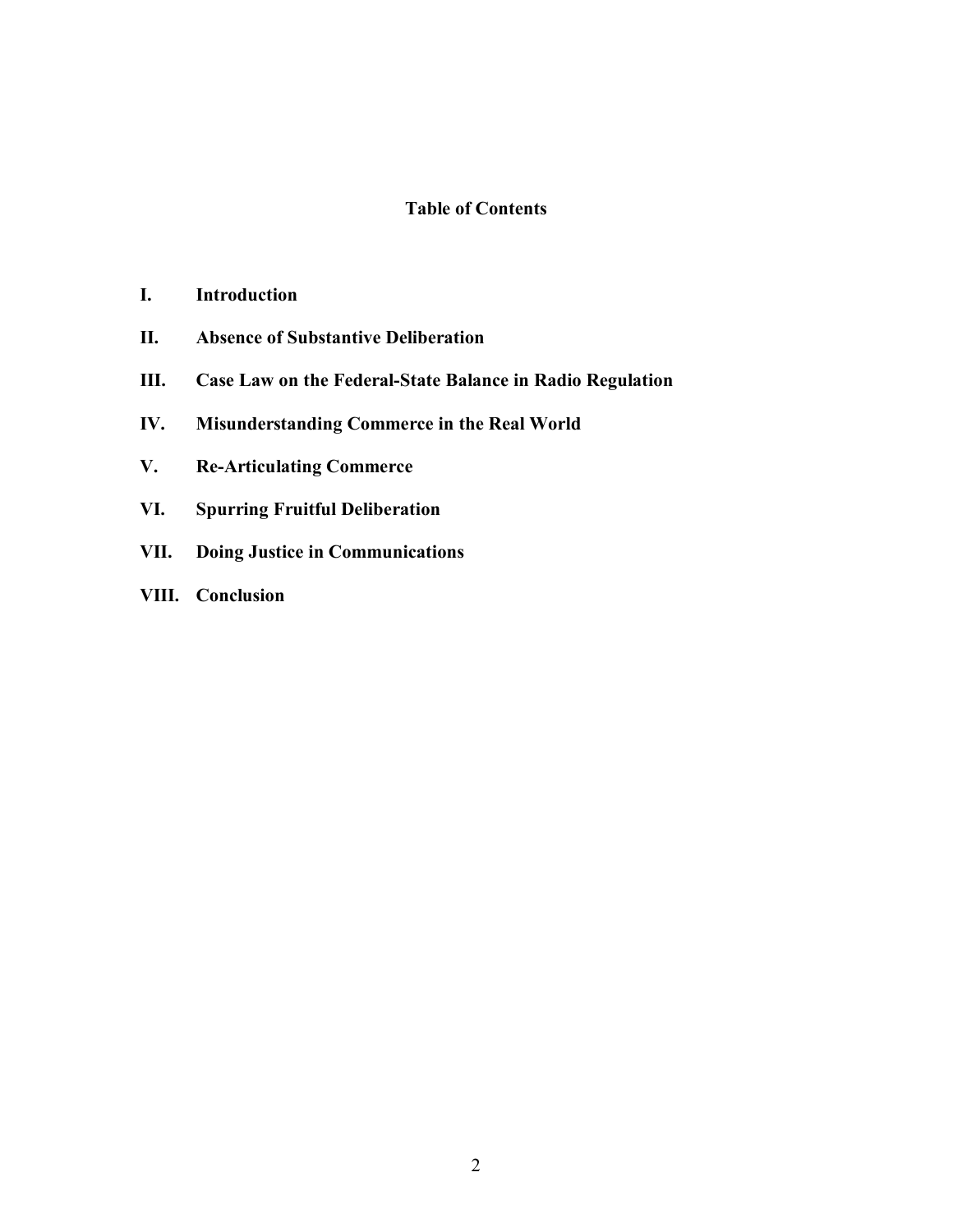### **I. Introduction**

From 1937 to 1994, the Supreme Court did not find any federal power asserted under the Commerce Clause of the U.S. Constitution to be outside the power lawfully granted in that clause.<sup>2</sup> Perhaps the Commerce Clause describes boundaries relevant only to a different era. When the Constitution was written, you could not fly across the country in a matter of hours, you could not talk with a person thousands of miles away, nor could everyone all across the U.S. watch an event occurring in Washington, or on the moon. Our economy seems much more unified now. Federalism itself smells of slavery, succession, and dead bodies. Discussing federalism as a matter of constitutional law seems like an anachronism, a pointless and dangerous diversion, or a betrayal of our national unity.<sup>3</sup> Surely progress means defending the New Deal and upholding the supremacy of our national legislative process in areas classified as economic or social. Why should courts care about federalism? Why should courts care about the Commerce Clause, a most implausible aspect of federalism?

Federal radio regulation shows consequences of careless interpretation of the Commerce Clause. In the 1920s, most persons considered radio to be AM radio broadcasting. Many other uses of radio were known at the time, but they were much less popular. Fruitful development of radio broadcasting was widely thought to require a scheme of federal regulation. With remarkably little attention to statutory construction and judicial process, the courts allowed that consensus to create federal law covering all radio use. This complete federalization of radio law has endured, despite relevant technological, social, political, and economic changes, through to the present. Thus an expedient and widely acclaimed solution to the regulatory crisis of the day led to federal law covering all radio use.

This unprecedented legal development offers the opportunity to better understand the significance of the Commerce Clause. The natural sense of the word "commerce" was much different in the eighteenth century than it is today. Commerce then meant intercourse – ongoing, deeply enmeshing relationships among persons. While much has changed since the eighteenth century, general patterns of human behavior indicate that most persons still seek to realize themselves more fully through relationships with others. Such relationships are not necessarily alternatives to the relationships that define the

<sup>1</sup> 2 Grant S. Nelson & Robert J. Pushaw, *Rethinking the Commerce Clause: Applying First Principles to Uphold Federal Commercial Regulations But Preserve State Control Over Social Issues*, 85 Iowa L. Rev. 1, 79-86 (1999). Article I., § 8 of the U.S. Constitution enumerates powers of the federal government. These powers include the power "To regulate commerce with foreign nations, and among the several states, and with the Indian tribes". This clause is commonly called the Commerce Clause.

<sup>3</sup> Edward L. Rubin & Malcolm Feeley, *Federalism: Some Notes on a National Neurosis*, 41 UCLA L. Rev. 903 (1994) describes federalism as a "national neurosis," while Edward L. Rubin, *The Fundamentality and Irrelevance of Federalism*, 13 Ga. St. U.L. Rev. 1009 (1997) argues that federalism is enjoyable to discuss because it has long been and remains irrelevant to any real issues in the U.S. That is not the case in Australia and Canada. In those federations, constitutional clauses similar to the Commerce Clause of the U.S. Constitution have real, contemporary significance. See Greg Taylor, *The Commerce Clause – Commonwealth Comparisons*, 24 B.C. Int'l. & Comp. L. Rev. 235 (2001).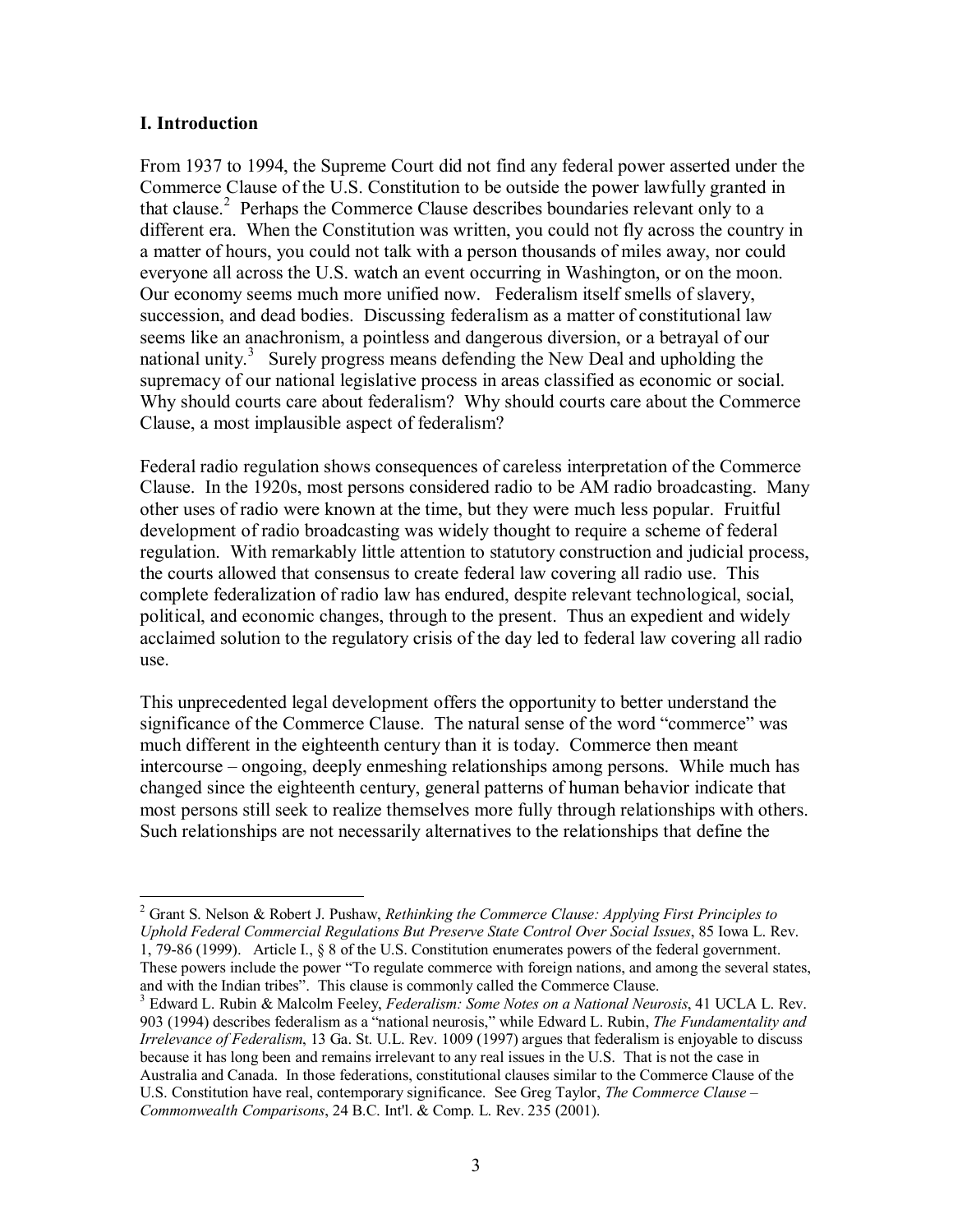national polity.<sup>4</sup> Human relationships concern, for the most part, mundane human activities. The Commerce Clause, understood in its eighteenth century meaning, provides constitutional protection against legal developments that might too easily suppress broad categories of relationships.<sup>5</sup> The Commerce Clause should have provided constitutional protection against federal suppression of radio use supporting distinctive local relationships but no substantial interstate relation. Understanding the Commerce Clause in this way shows the continuing significance of important Commerce Clause cases. Understanding the Commerce Clause in this way also points to the importance of constitutional law in fostering a good federal-state balance in radio regulation.

#### **II. Absence of Substantive Deliberation**

<u>.</u>

Radio regulation provides a case study in important statutory changes in jurisdiction without substantial deliberation. About 1927, when the Federal Radio Commission was created, U.S. legal scholarship dismissed all geographic boundaries in radio regulation (but one, usually) with appeals to obvious scientific and practical concerns:

In the present situation, unity of control is indispensible. Wave lengths must not *conflict.…National and uniform rules are necessary.<sup>6</sup>*

*Radio communication cannot be confined by artificial state boundaries. It is essentially interstate in scope and character, broadcasting stations being so constructed that purely intrastate service is not only impracticable but all but impossible.<sup>7</sup>*

*…the practical advantages not to say necessity of some centralized control is apparent. … The very nature of the scientific phenomenon made use of in radio communications demands centralized regulation as a condition of its advantageous exploitation.8*

*That the federal government must control the broadcasting situation is generally admitted. The tremendous present importance and future possibilities of radio, the limitations upon the number of persons who may broadcast simultaneously* 

<sup>&</sup>lt;sup>4</sup> Cf. Judge Stephen F. Williams, Radical Reform: Transitions to Liberal Democracy and the Rule of Law, Bradley Lecture at the American Enterprise Institute (Jan. 7, 2002) (text at

http://www.aei.org/bradley/bl020107.htm). Judge Williams emphasized that rule of law does not mean "a society in which most or lots of issues are resolved by 'law,' i.e. rules created and enforced by the state, or by agencies using the power of the state." He pointed out that forming voluntary organizations is important to liberal democracy because such actions provide practice in working out relationships. It is not necessary that the relationships themselves have intrinsic political significance, nor that they are alternatives to a particular type of political affiliation. But *cf.* Rubin, *supra*, which focus on human affiliations as a matter of political identity.

<sup>5</sup> *Cf.* Alexis De Tocqueville, Democracy In America (1835), *available at*

http://xroads.virginia.edu/~HYPER/DETOC/toc\_indx.html. De Tocqueville argued that if persons in a democracy "did not acquire the practice of associating with each other in ordinary life, civilization itself would perish." Without the counterbalancing effect of growth in civic associations across a range of desires and objects, Tocqueville felt that more democratic societies would tend more toward torpor in sentiments and ideas. *Id.* at vol. 2,  $\S$  2, chap. v.

<sup>&</sup>lt;sup>6</sup> Blewett Lee, *Power of Congress over Radio Communication*, 11 A.B.A.J. 19, 20 (1925).<br><sup>7</sup> Carl Zollman, *Radio Act of 1927*, 11 MARQ. L. REV. 121 (1927).

<sup>&</sup>lt;sup>8</sup> The Radio and Interstate Commerce, 26 MICH. L. REV. 919, 921 (1928).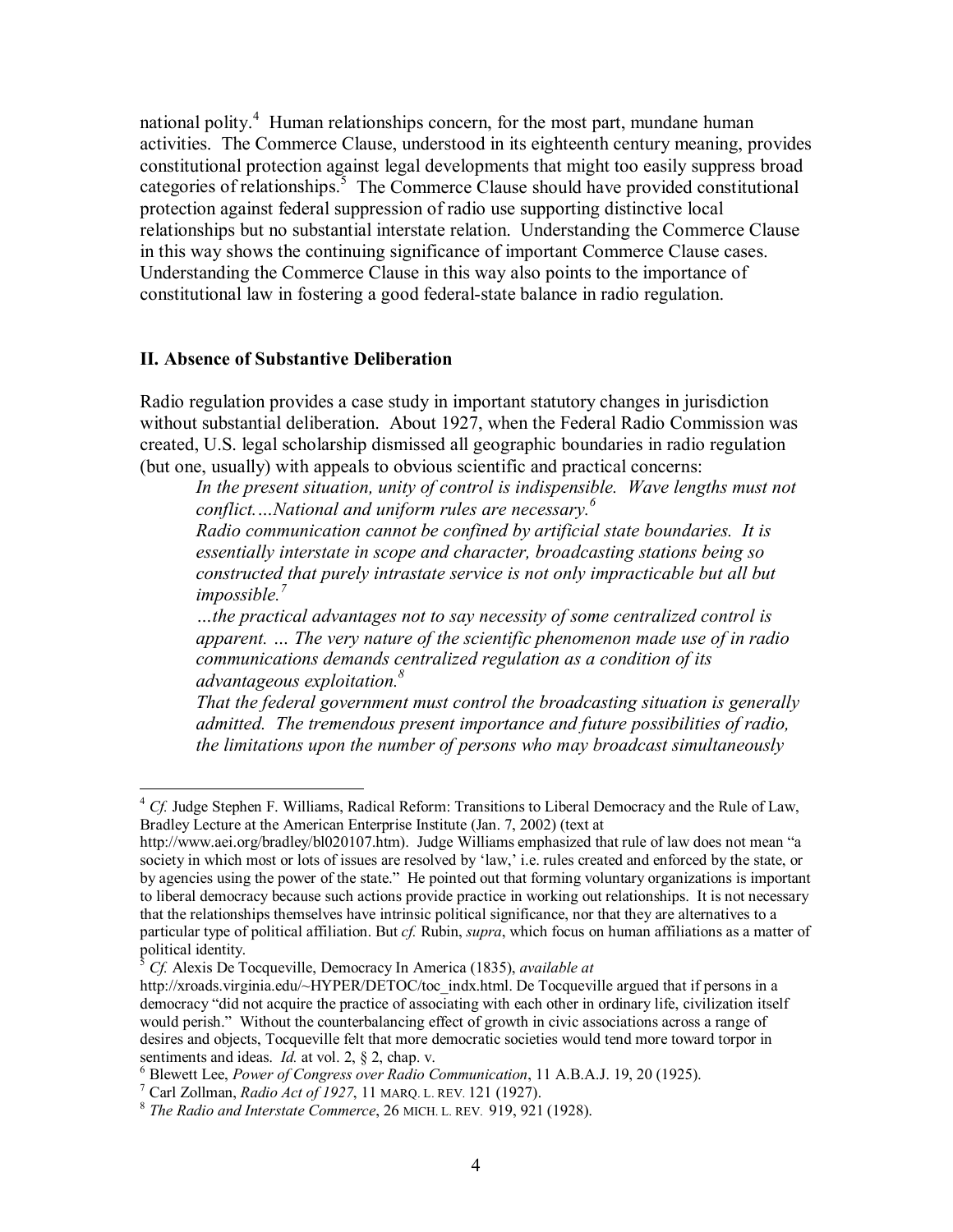*without causing a chaos of interference, and the fact that radio waves are not confined within the bounds of a single state or nation, make obvious the necessity of unified federal control.9*

*If the air is to be used successfully by radio, it must be on the basis of a world utility, regulated by a world public service commission through agreement of the governments. …it is hard to image a station that will not be strong enough to send a message over the boundary of a particular state.10*

This legal scholarship largely ignored "amateur" radio, it lacked insight into the subsequent trajectory of radio technology and radio uses (think, for example, of microwave ovens and garage door openers), and it failed to appreciate adequately then developing European examples of governance.<sup>11</sup> It foreclosed debate about regulatory geography with vague appeals to necessary implications of specialized, extra-legal knowledge.

Contrast this view of the futility of drawing boundaries and the necessity of unified federal control with the FCC's program of area-based auctions of radio rights ("spectrum auctions"), which began in 1993. Under this approach to radio rights, an entity buys from the FCC license to regulate privately radio use within a defined geographic boundary and frequency range.<sup>12</sup> A principle repeatedly proclaimed, but less vigorously followed, has been to give the entity extensive flexibility to control radio use within the geographic area and frequency band. Thus the FCC has made geographically partitioning radio regulation a central component of current radio regulation. The key issue seems to be not technical feasibility but politics: only private regulation, and not public regulation, is allowed sub-nationally, regulatory boundaries are established so as not to correspond to any significant sub-national political boundaries, and all radio rights are subject to the absolute sovereignty of the  $FCC$ <sup>13</sup>

Significant changes in statutory law, carried out with little deliberation, have played an important role in eliding the contrast between the consensus of the mid-1920s and the realities of radio use today. Early U.S. radio law formally limited the scope of federal regulation. The first sentence of the Radio Act of 1912 specified:

*That a person, company, or corporation within the jurisdiction of the United States shall not use or operate any apparatus for radio communication as a means of commercial intercourse among the several States, or with foreign* 

<sup>11</sup> For a description and discussion of amateur radio, see Douglas A. Galbi, *Revolutionary Ideas for Radio Regulation,* Section IV.A.1 (2002), *available at* http://www.galbithink.org [hereinafter Galbi, *Revolutionary Ideas*]. In the U.S. on January 1, 1927, there were 14,768 amateur radio stations, 671 broadcast stations, and 583 other stations (transoceanic stations and domestic point-to-point stations). Stephen Davis, The Law Of Radio Communication 3 (1927). Little centralized frequency planning and assignment was done for amateur stations or point-to-point stations. On European radio regulation, see Galbi, *Revolutionary Ideas*, *supra*, Section III.B.<br><sup>12</sup> For a discussion of area-based radio licensing in the U.S. and Australia, see Galbi, *Revolutionary Ideas*,

<sup>9</sup> *Federal Control of Radio Broadcasting*, 39 YALE L.J. 247, 247 (1929). The quoted sentences are the first two sentences of the article, which focused on determining which stations should be licensed. 10 Joseph P. Chamberlain, *Department of Current Legislation: The Radio Act of 1927*, 13 A.B.A.J. 343, 343

<sup>(1927).</sup> 

*supra* Section III.D. 13 *Id.*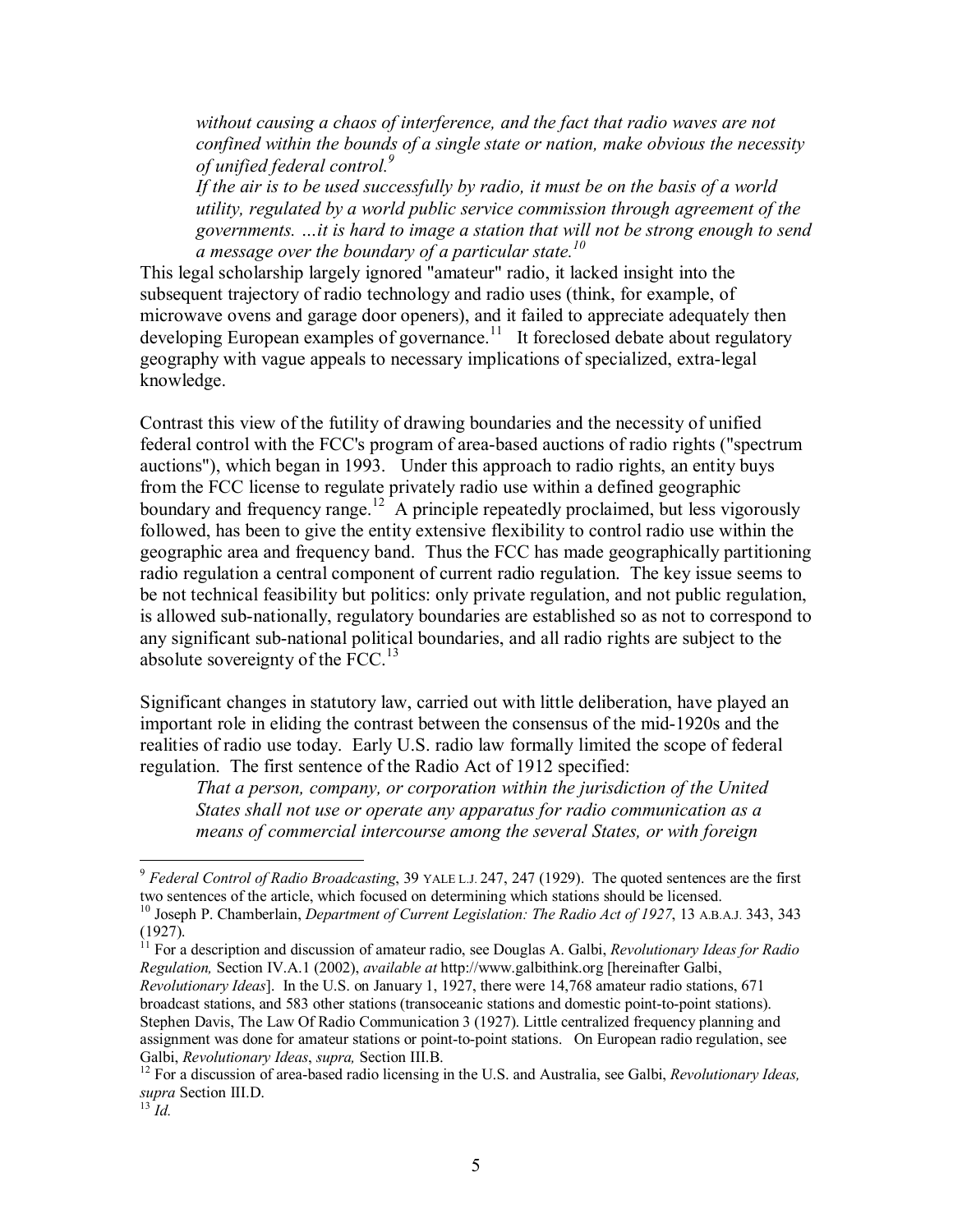*nations, or upon any vessel of the United States engaged in interstate or foreign commerce, or for the transmission of radiograms or signals the effect of which extends beyond the jurisdiction of the State or Territory in which the same are*  made, or where interference would be caused thereby with the receipt of *messages or signals from beyond the jurisdiction of the said State or Territory, except under and in accordance with a license, revocable for cause, in that behalf granted by the Secretary of Commerce and Labor upon application therefore; but nothing in this Act shall be construed to apply to the transmission and exchange of radiograms or signals between points situated in the same State:* Provided*, That the effect thereof shall not extend beyond the jurisdiction of the said State or interfere with the reception of radiograms or signals from beyond said jurisdiction;<sup>14</sup>*

The contrast between this sentence, and an obvious, much simpler one, indicates at least a perceived need to describe limits on the scope of the law.<sup>15</sup> Even to a politically and rhetorically sophisticated person of that time, the natural sense of this sentence would have excluded weak radio emissions unrelated to commercial activity and not generally understood as communication, radiograms, or signals. Radio emissions that a home electrical generator might incidentally create are an example of such an exclusion. Many persons probably would have regarded the plain meaning of the sentence to imply additional exclusions as well.

The distinction between interstate radio communications and intrastate radio communications had little practical significance for early radio. Early radio uses – maritime communication, military communication, and "wireless telegraphy" – were closely associated with federal power. Private, non-commercial (amateur) radio users were interested in radio technology.<sup>16</sup> Since the ability to communicate over long

<u>.</u>

 $14$  Radio Act of 1912, Pub. L. No. 632 (Feb. 23, 1927), available at

http://showcase.netins.net/web/akline/1912act.htm.<br><sup>15</sup> An example of a simpler sentence: "This Act prescribes that all apparatus and operators for radio communication within the jurisdiction of the United States (except Government stations and operators and those in the Philippines) shall be licensed by the Secretary of Commerce and Labor." Annual Report of the Commissioner of Navigation to the Secretary of Commerce and Labor for the Fiscal Year Ended June 30, 1912 [hereinafter Annual Report of 1912], under heading "Regulation of Radio Communication," (Submitted November 13, 1912 from Commissioner Eugene Tyler Chamberlain to Secretary Charles Nagel), *available at* http://www.ipass.net/~whitetho/1912arcn.htm<br><sup>16</sup> Private (amateur) radio grew rapidly on an unlicensed basis from 1900-1912. Around Boston alone 250

private stations were estimated to be in operation circa 1909. A significant number of those were asserted to be "equal or superior to those operated by the navy." A leading Navy operator was reported to have said that Navy radio stations were three years behind the leading radio technology and that this technological backwardness made Navy communications more susceptible to interference. The author of a long article on amateur radio declared:

*<sup>…</sup>legal action providing for the control by Government of wireless telegraph stations is at the present time immature and unnecessary. Wireless apparatus guaranteed to prevent interference has for some time been at the disposal of the Navy Department. Moreover, any attempt to eliminate amateur stations would simply ward off for a time a problem, the solution of which must finally be found by the scientist, not the lawyer.* 

Robert A. Morton, *Wireless Interference* 422-27 Electrician and Mechanic (April, 1909), *available at* http://www.ipass.net/~whitetho/1909ama.htm. Army, Navy, and other government agencies presented private radio as a nuisance – mere entertainment for "amateurs" who interfered with government organs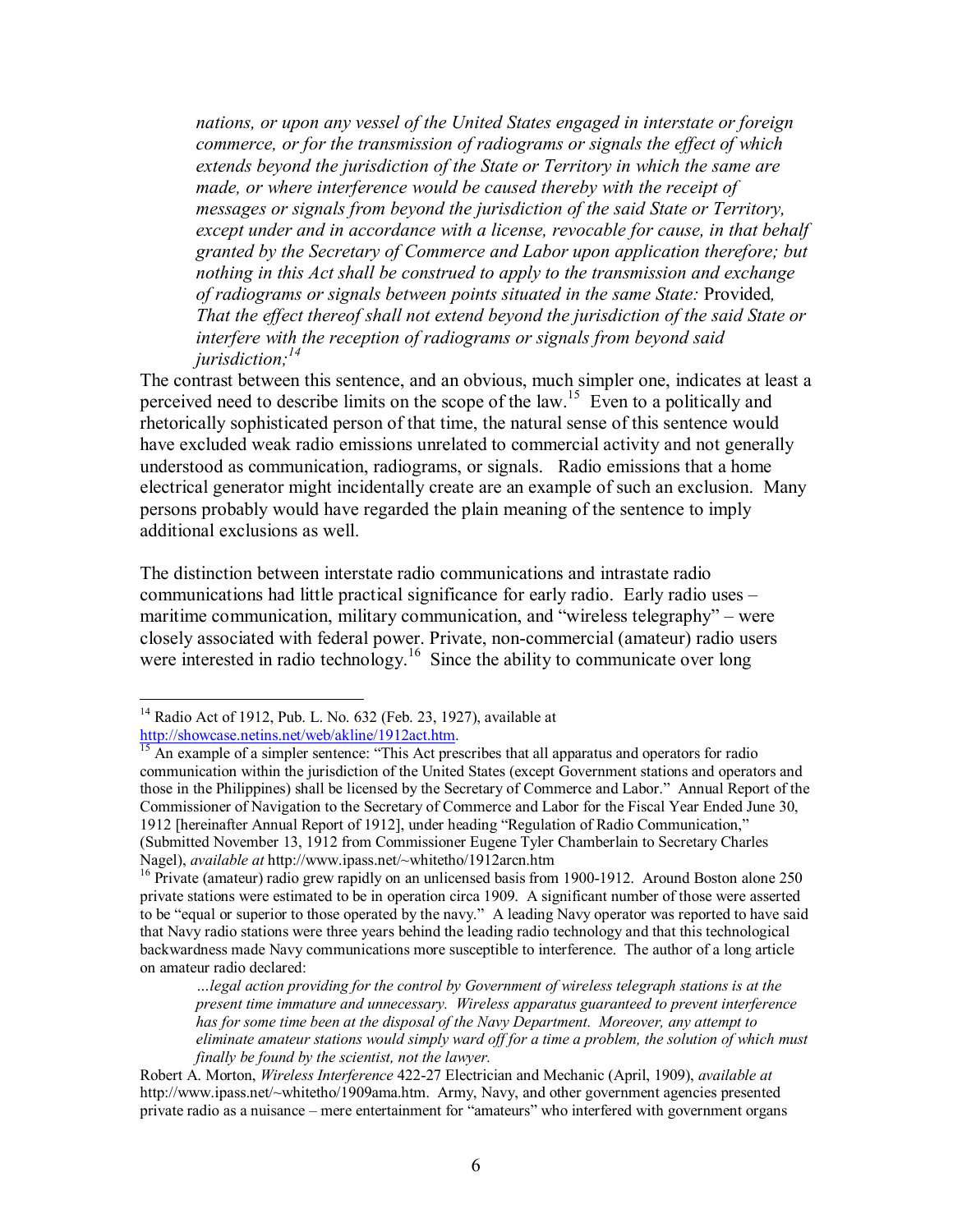distances was central to the perceived technological wonder of radio, using radio only for intrastate communication was not an interesting possibility for amateurs. Moreover, influential figures in amateur radio strongly supported the Radio Act of 1912. The opportunity to get a federal license was hailed as a great victory for amateurs.<sup>17</sup> By the mid 1920s, most persons associated radio with AM radio broadcasting. Most AM radio broadcasts in the 1920s covered multi-state areas. Few persons in the 1920s cared about intrastate radio communications.

The Radio Act of 1912 was implemented in accordance with this predominate balance of interests. In an Annual Report submitted on November 13, 1912 to the Secretary of Commerce and Labor, the Commissioner of Navigation began discussion of the new radio act by explaining forthrightly what it meant:

*In brief it [The Radio Act of 1912] prescribes that all apparatus and operators for radio communication within the jurisdiction of the United States (except Government stations and operators and those in the Philippines) shall be licensed by the Secretary of Commerce and Labor.18*

The implementing regulations themselves were more legally fastidious. These regulations observed that the Act of 1912 limited federal authority to require licenses. The limit was recognized with a one-sentence regulatory provision:

*The owner or operator of any apparatus who may be in doubt whether his apparatus, under [the first paragraph of the Radio Act of 1912], is exempt from license may write the facts to the Commissioner of Navigation, Department of Commerce and Labor, Washington, D. C., before applying for a license.<sup>19</sup>*

Less than a year later this issue of statutory construction and federal authority had devolved to a lower level of government:

*The owner or operator of any apparatus who may be in doubt whether his apparatus, under this paragraph, is exempt from license may write the facts to the radio inspector for his district before applying for a license.<sup>20</sup>*

performing important national functions. In an article published nine months later, Morton was more deferential to the Navy and more accepting of licensing amateurs. Perhaps high Navy officials, after reading his earlier article, had dressed him down. Robert A. Morton, *The Amateur Wireless Operator,* 131-

<sup>35</sup> The Outlook (Jan. 15, 1910), *available at* http://www.ipass.net/~whitetho/1910ama.htm.<br><sup>17</sup> See H. Gernsback, *Wireless and the Amateur: A Retrospective*, 1143-4 Modern Electronics (Feb. 1913), *available at* http://ww

<sup>&</sup>lt;sup>18</sup> Annual Report of 1912, under heading "Regulation of Radio Communication." But *cf.* Radio Act of 1912, ¶ 1.

<sup>&</sup>lt;sup>19</sup> Dep't of Commerce & Labor, Bureau of Navigation, Regulations Governing Radio Communication (Sept. 28, 1912), *available at* http://www.ipass.net/~whitetho/1912reg.htm. The clause "before applying for a license" seems to highlight that the need for a license, as a matter of administrative implementation, was already established.

<sup>&</sup>lt;sup>20</sup> Dep't of Commerce, Bureau of Navigation, Regulations Governing Radio Communication, Regulations, Part 1.A (July 1, 1913), *available at* http://www.ipass.net/~whitetho/1913breg.htm. This transition was made in two steps. In regulations issued February 20, 1913, an owner or operator who might have doubts about whether he or she needed a license was instructed to contact a radio inspector or the Commissioner of Navigation. Dep't of Commerce & Labor, Bureau of Navigation, Regulations Governing Radio Communication (Feb. 20, 1913), *available at* http://www.ipass.net/~whitetho/1913areg.htm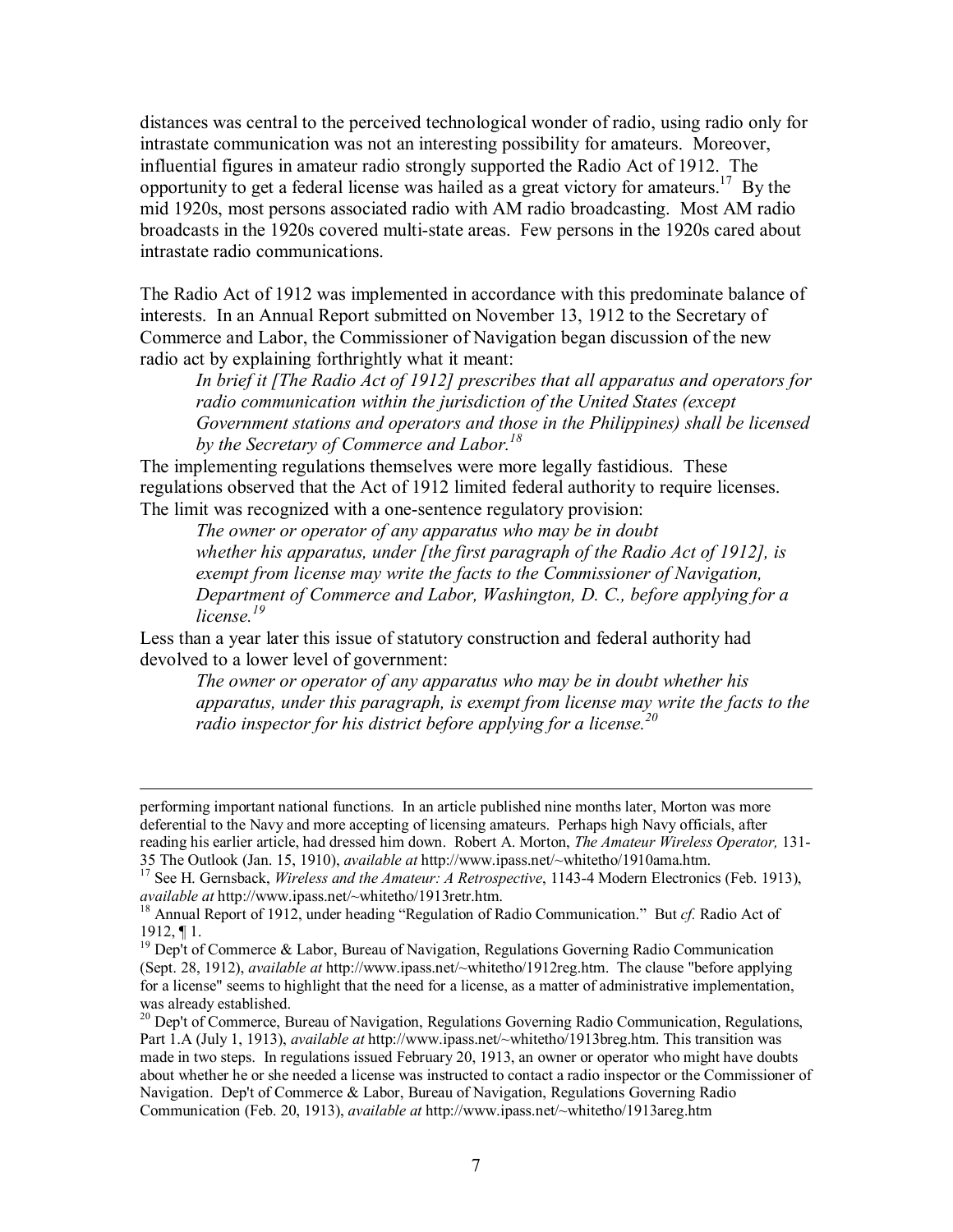According to a scholarly article published in 1928, the Secretary of Commerce required all stations to be licensed.<sup>21</sup> The Radio Act of 1912 produced in implementation little deliberation about regulatory geography.

The Radio Act of 1927 did not significantly change the statutory description of regulatory geography. The geographic scope of regulation stated in the Radio Act of 1912 was more compactly stated in the introductory phrase of the Radio Act of 1927:

*…this Act is intended to regulate all forms of interstate and foreign radio transmissions and communications within the United States, its Territories and possessions; to maintain the control of the United States over all the channels of interstate and foreign radio transmission;* 

The Radio Act of 1927 included a qualified enumeration of powers with a qualified statement about preventing interference:

*Sec. 4. Except as otherwise provided in this Act, the commission, from time to time, as public convenience, interest, or necessity requires, shall— ... (f) Make such regulations not inconsistent with law as it may deem necessary to* 

*prevent interference between stations and carry out the provisions of this Act… (k)…* 

Most significantly, text in the first paragraph of the Radio Act of 1927 merely transformed the 1912 Act's stated limit on authority into an affirmative enumeration of authority:

*…[a federal license is needed to] use or operate any apparatus for the transmission of energy or communications or signals by radio (a) from one place in any Territory or possession of the United States, or from the District of Columbia to another place in the same Territory, possession or District; or (b) from any State, Territory, or possession of the United States, or from the District of Columbia to any other State, Territory, or Possession of the United States; or (c) from any place in any State, Territory, or possession of the United States, or in the District of Columbia, to any place in any foreign country or to any vessel; or (d) within any State when the effects of such use extend beyond the borders of said State, or when interference is caused by such use or operation with the transmission of such energy, communications, or signals from within said State to any place beyond its borders, or from any place beyond its borders to any place within said State, or with the transmission or reception of such energy, communications, or signals from and/or to places beyond the borders of said State; (e) upon any vessel of the United States; or (f) upon any aircraft or other mobile stations within the United States*, <sup>22</sup>

To a sophisticated legal scholar, and probably also to some legislators, this statement implied in 1927 a broader scope for regulation than the same statement implied in 1912.<sup>23</sup>

1

<sup>&</sup>lt;sup>21</sup> James Patrick Taugher, *The Law of Radio Communication with Particular Reference to a Property Right in Radio Wavelength*, 12 *Marg. L. Rev.* 179, 314 (1928).

<sup>&</sup>lt;sup>22</sup> Radio Act of 1927, Pub. L. No. 632 (Feb. 23, 1927), *available at* http://showcase.netins.net/web/akline/1927act.htm

 $\frac{23}{23}$  U.S. courts over that period were adopting a less restrictive interpretation of the Commerce Clause of the U.S. Constitution. See Barry Cushman, *Formalism and Realism in Commerce Clause Jurisprudence*, 67 U. Chi. L. Rev. 1089 (2000). This change in judicial interpretation changes the significance of the sentence.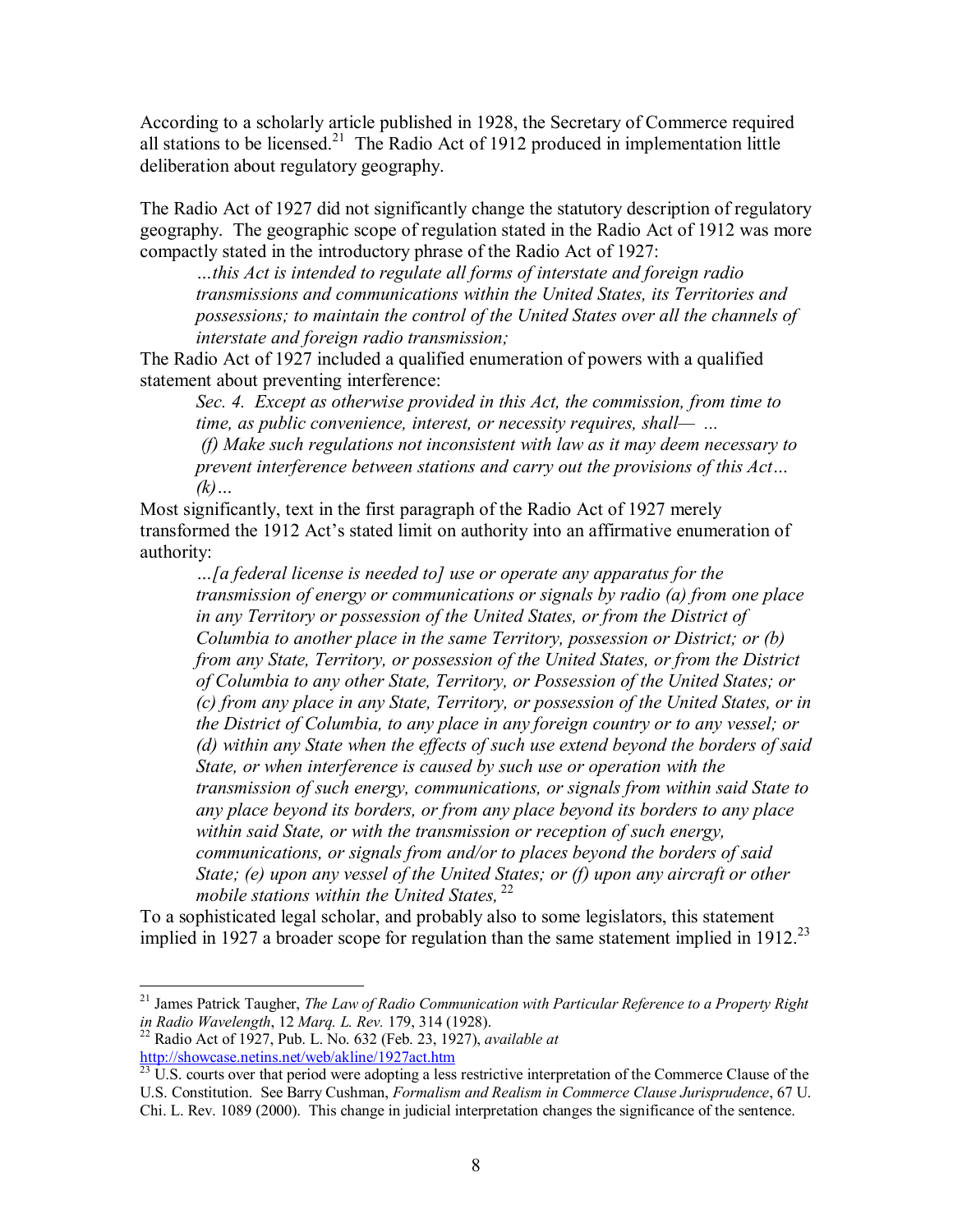But to the typical U.S. voter in 1912 and in 1927, the plain meaning of the words most probably would be the same.

In Congressional testimony and deliberation preceding the Communications Act of 1934, state representatives showed little interest in radio services then extant. State regulators cared most about the kind of regulation that was most familiar. State commissions focused on rate cases. Most persons in the early 1930s understood radio to be freely available AM broadcasts. As the General Solicitor for the National Association of Railroad and Utilities Commissioners (NARUC) explained in 1934 to the House Committee on Interstate and Foreign Commerce:

*The particular interest of the State commissions is in the wire companies. Radio may become important to them from the point of view of regulation as the uses of radio increase. State representatives do not wish to surrender the future as to that industry, although the present prospect is that efficient Federal regulation will obviate occasion for State regulation, unless State regulation of intrastate rates shall some time become necessary. At present Federal regulation meets the need in the radio field.*<sup>24</sup>

Jurisdictional distinctions in radio regulation, distinctions with great significance for railroad and telephone regulation, thus attracted little deliberation.<sup>25</sup>

The statutory limits on federal radio regulation enacted in the Communications Act of 1934 duplicate with further emphasis those in the Radio Act of 1927. The first section of the Communications Act of 1934 established the FCC to regulate "interstate and foreign commerce in communication by wire and radio." Section 2(b) stated:

*Subject to the provisions of section 301, nothing in this Act shall be construed to apply or to give the Commission jurisdiction with respect to (1) charges, classifications, practices, services, facilities, or regulations for or in connection with intrastate communications service of any carrier…*<sup>26</sup>

Section 301 contained the words of the enumeration of authority in the first paragraph of the Act of 1927, with only small changes concerning aircraft and mobile stations.

<sup>&</sup>lt;sup>24</sup> Communications Bill, Hearings on H.R. 8301 Before House Comm. On Interstate and Foreign Commerce [hereinafter Hearings] 135 (May 9, 1934) (statement of John E. Benton, General Solicitor for the National Association of Railroad and Utilities Commissioners), reprinted in Max D. Paglin, A Legislative History of the Communications Act of 1934 , 481 (1989).

<sup>&</sup>lt;sup>25</sup> State commissioners expressed considerable concern that the Communications Act not "Shreveport" them out of regulating local telephone rates. See Hearings, supra, testimony of Kit F. Clardy, Chairman of the Legislative Committee of NARUC 70-74 (Apr. 11, 1934) *id.* at 416-20, esp. p. 419. Benton, the General Solicitor of NARUC, warned Congress against legislation encroaching on current state regulatory activities:

*<sup>[</sup>the paramount concern of State commissions is] that any legislation which may be enacted by Congress by so drawn that State regulation of intrastate communications shall not be broken down or hampered by the Federal law or by the operation of the Federal agency thereunder.* 

Hearings, *supra* (May 9, 1934), *id.* at 481. See also Hearings, *supra*, testimony of Andrew R. McDonald, First Vice President and Chairman of the Executive Committee of NARUC, 131-4 (May 9, 1934), *id.* at 477-80.

 $26$  Communications Act of 1934, as enacted, Pub. L. No. 416, c. 652, 48 Stat. 1064 (June 19, 1934). Sec. 3 defined "interstate communication" or "interstate transmission" essentially using the terms and concepts in clauses (a), (b), and (c) of the first paragraph of the Radio Act of 1927.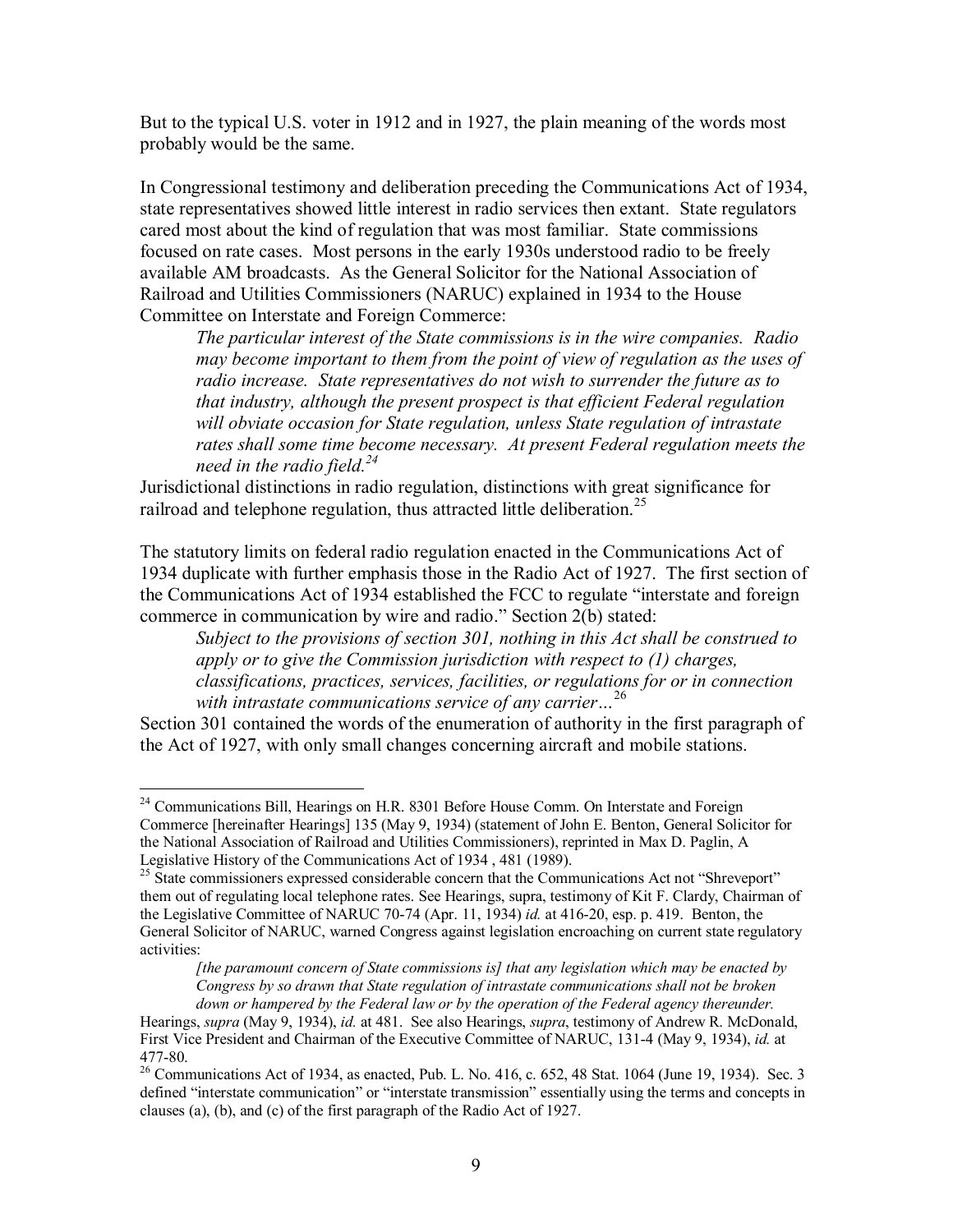Section 303 enumerated general powers, with the same qualifying heading as Sec. 4 of the Act of 1927, and § 303(f) included the exact text of Sec. 4(f) of the Act of 1927. General powers enumerated in § 303 included additional powers not included in Sec. 4 of the Act of 1927, but these additional § 303 powers do not relate to the geographic scope of radio regulation. Thus the Communications Act of 1934 provided no more textual clarity about the scope of federal radio regulation than did the Radio Act of 1927, or the Radio Act of 1912.

Further legislative activity after World War II seems to have been directed towards limiting the possibility of significant deliberation about the scope of federal radio regulation. In 1968, the Communications Act was amended to include a new § 302. Section 302(a) stated:

*The Commission may, consistent with the public interest, convenience, and necessity, make reasonable regulations governing the interference potential of devices which in their operation are capable of emitting radio frequency energy by radiation, conduction, or other means in sufficient degree to cause harmful interference to radio communications. Such regulations shall be applicable to the manufacture, import, sale, offer for sale, shipment, or use of such devices.<sup>27</sup>*

The text of  $\S 302(a)$  does not clearly indicate whether  $\S 302(a)$  is subject to limits stated elsewhere in the Communications Act. However, § 2(b) of the Communications Act makes clear that  $\S 302(a)$  is subject to the provisions of  $\S 301$  and should not be "construed to apply or to give the Commission jurisdiction with respect to" broad areas of intrastate radio communications.<sup>28</sup>

Legislative history has created some confusion about the statutory scope of radio regulation. With respect to the 1968 Communications Act amendment establishing a new § 302, the Senate Report on the enacting bill stated:

*The Federal Communications Commission presently has authority under section 301 of the Communications Act to prohibit the use of equipment or apparatus which causes interference to radio communications and, under section 303(f), to prescribe regulations to prevent interference between stations. Pursuant to this authority the Commission has established technical standards applicable to the use of various radiation devices. At the outset it should be emphasized, therefore, that this legislation is not primarily designed to empower the Commission to promulgate stricter technical standards with respect to radiation devices but to enable it to make these standards applicable to the manufacturers of such devices.<sup>29</sup>*

The legislative intent apparently was not to expand FCC concerns, but to give the FCC an additional regulatory tool for addressing concerns already within the scope of the Communications Act.

<sup>&</sup>lt;sup>27</sup> Amendment to the Communications Act of 1934, Pub.L. No. 90-379, 82 Stat. 290 (July 5, 1968). <sup>28</sup> Recently, the U.S. Supreme Court addressed a somewhat related question about FCC jurisdiction. See

*AT&T Corporation v. Iowa Utilities Board*, 119 S.Ct. 721 (1999). The issue here is simpler because the last sentence of § 201(b) of the Communications Act does not apply to communication services not provided on a common carrier basis.

 $29$  1968 U.S.C.C.A.N 2486, 2487. The Senate Report recommended passage, without amendment, of House bill H.R. 14910. The bill was thus passed and became Pub. L. No. 90-379, 82 Stat. 290.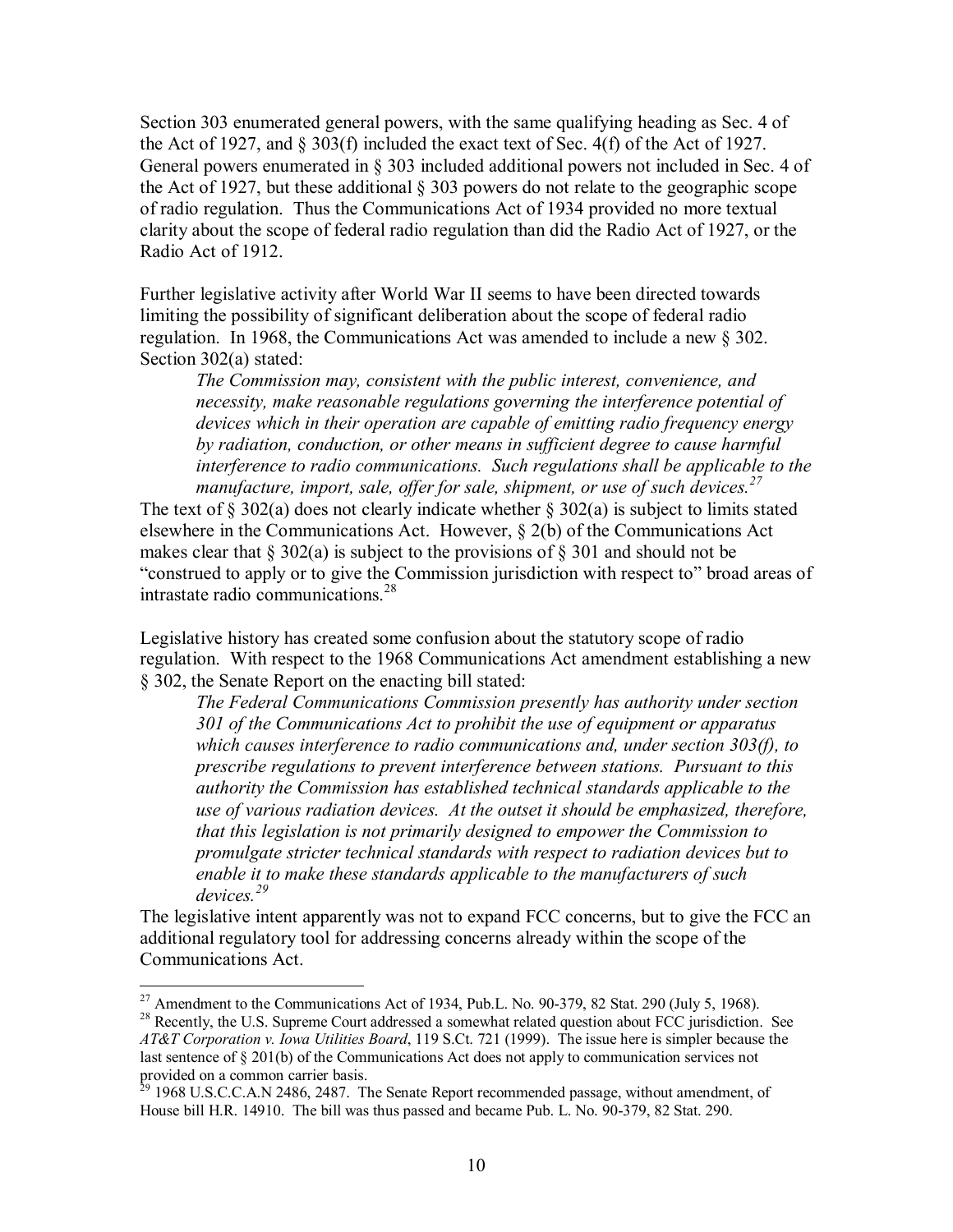One might further consider, not the scope of the Communications Act, but what legislators thought was the scope of the Communications Act.30 The 1968 Senate Report on § 302 noted:

*An important example of interference to radio communications occurred in December 1965 at the time of the Gemini 7 space flight. The U.S. Government went into court and received a temporary restraining order against a manufacturing company in Corpus Christi, Tex., on the grounds that certain equipment at the plant, including the ignition system of a winch truck used for lifting steel, was interfering with the communications between a tracking station at Corpus Christi and the Gemini 7 spacecraft.31*

It seems implausible that legislators believed that the Communications Act gave the FCC authority to license the use and operation of winch trucks because they generate radio frequency energy. On the other hand, legislators seem to have believed that the FCC had authority to regulate many types of communication, including local public safety communications as well as extra-earthly communications.<sup>32</sup>

The Communications Amendment Act of 1982 provided additional legislative history that has been very influential. The 1982 Act was a collection of unrelated provisions, one of which amended  $\S 302(a)$  to include after the words "make reasonable regulations" an additional clause:

*(2) establishing minimum performance standards for home electronic equipment to reduce their susceptibility to interference from radio frequency energy.<sup>33</sup>* This amendment gives the FCC authority over a certain class of equipment that might operate poorly due to reception of radio frequency energy. Of great significance has been the Conference Report's statement associated with that amendment:

*The conference substitute is further intended to clarify the reservation of exclusive jurisdiction to the Federal Communications Commission over matters involving RFI [radio frequency interference]. Such matters shall not be regulated by local or state law, nor shall radio transmitting apparatus be subject to local or state regulation as part of any effort to resolve an RFI complaint. The conferees believe that radio transmitter operators should not be subject to fines, forfeitures or other liability imposed by any local or state authority as a result of interference appearing in home electronic equipment or systems. Rather, the conferees intend that regulation of RFI phenomena shall be imposed only by the Commission.<sup>34</sup>*

This statement has been cited repeatedly, and rather loosely, in FCC orders, FCC letters, court cases, on an influential web site, and in the most comprehensive recent article on

 $\overline{a}$ 

 $33$  Communications Amendments Act of 1982, Pub. L. No. 97-259, 96 Stat 1087,  $\S$  108 (Sept. 13, 1982).

 $30$  As legislators are well aware, the public meaning of a law's text is not necessarily the same as its meaning to legislators (or, of course, its meaning in effect). Which meaning should be privileged depends on constitutional aspects of communications.

<sup>31 1968</sup> U.S.C.C.A.N. 2486, 2489.

<sup>&</sup>lt;sup>32</sup> *Ib.* Sec. 1 of the Communications Act [47 U.S.C. 15] which present as a regulatory objective "a rapid, efficient, Nation-wide, and world-wide wire and radio communication service."

<sup>34</sup> H.R. Conf. Rep. 97-765, 33, 1982 U.S.C.C.A.N. 2261, 2277.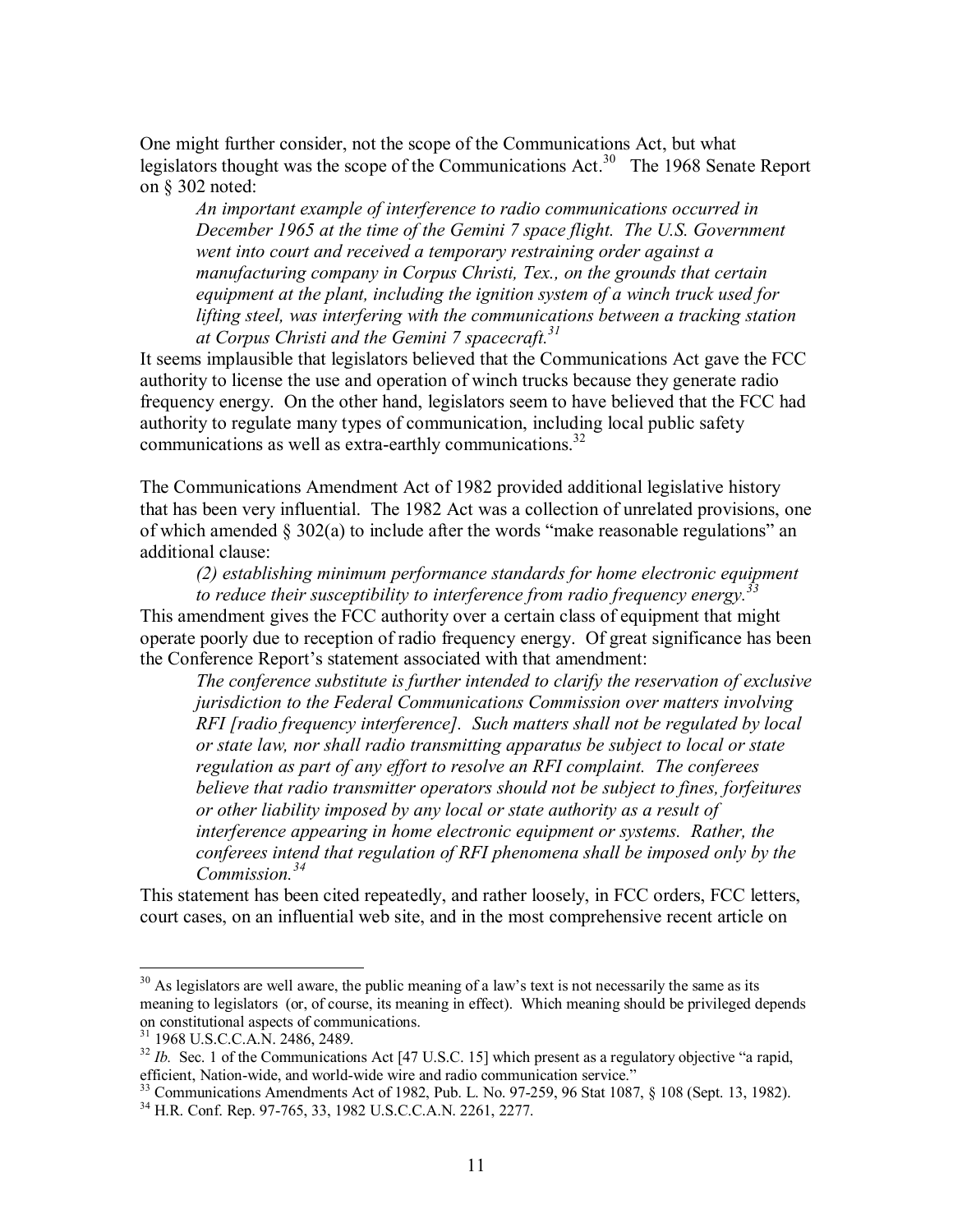jurisdiction in radio regulation.<sup>35</sup> Note, however, that the statement goes far beyond clarifying the text of the statutory amendment associated with it. Moreover, the Conference met, wrote its report, and the report and the law were passed, all in one day. The law passed on a voice vote that dispensed with reading the Conference Report. While the Conference Report's statement is more closely related to  $\delta$  302(a)(1), it seems not to provide a correct description of the legislative intent in establishing that provision. In any case, surely legislative history from 1982 is weak evidence for legislative intent in 1968.

In addition to providing influential legislative history, a few small edits buried in the middle of the Communications Amendment Act of 1982 made significant changes to statutory language concerning regulatory geography. First, the purpose of federal radio regulation in the introductory clause of § 301 was expanded. The phrase "to maintain the control of the United States over *all the channels of interstate and foreign radio transmission*" became "to maintain the control of the United States over *all the channels of radio transmission*" [emphasis added].<sup>36</sup> Second, the clause describing jurisdictionally distinctive places,  $\S 301(a)$ , was transformed into a clause describing every place. In particular, "from one place *in any Territory or possession* of the United States or in the District of Columbia to another place *in the same Territory, possession,* or District" became "from one place *in any State, Territory or possession* of the United States or in the District of Columbia to another place *in the same State, Territory, possession,* or District" [emphasis added].<sup>37</sup> These edits thus provided much stronger statutory support for federal regulation of intrastate radio communications.

Many members of Congress may have been unaware of the formal significance of these changes. The amendments were passed as a few lines of edits, not understandable on their own, placed in the middle of a law spanning thirteen pages and a wide variety of concerns.<sup>38</sup> Within the Communications Act as a whole, the edits make  $\S 301(d)$ 

http://www.arrl.org/FandES/field/regulations/rfi-legal/pettit.html; FCC (1994b), Letter from Ralph A. Haller, Chief, Private Radio Bureau, FCC, to Board of Zoning Appeals, Town of Hempstead, NY (25 Oct., 1994), *available at* http://www.arrl.org/FandES/field/regulations/rfi-legal/haller.html; *Broyde v. Gotham Tower*, 13 F.3d 994, 997 (1994); *Southwestern Bell Wireless v. Johnson County Board*, 199 F.3d 1185, 1191 (1999); *Freeman v. Burlington Broadcasters*, 204 F.3d 311, 320 (2000); Amateur Radio Relay League, Regulatory Affairs webpage, available at http://www.arrl.org/FandES/field/regulations/rfilegal/#pl\_97\_259 (accessed May, 2002); Ralph H. Brock, *The Ghost in the Computer: Radio Frequency Interference and the Doctrine of Federal Preemption,* 1999 Computer L. Rev. & Tech. J. 1, 21 (1999),

<u>.</u>

<sup>35</sup> FCC, *In the Matter of 960 Radio, Memorandum Opinion and Declaratory Ruling*, FCC 85-578, ¶ 5 (rel. Nov. 4, 1985); FCC, *In the Matter of David Hildebrand*, Memorandum Opinion and Order, PR Docket No. 81-302, 2 FCC Rcd. 2708, ¶ 8 (rel. Apr. 29, 1987); FCC, Letter from Robert L. Pettit, General Counsel, FCC, to Christopher D. Imlay, ARRL (Feb. 14, 1990), *available at* 

<sup>&</sup>lt;sup>36</sup> Change effected through Pub. L. No. 97-259, 96 Stat 1087, § 107 (1) (Sept. 13, 1982).<br><sup>37</sup> Change effected through *id.* § 107, (2),(3), and (4).

<sup>&</sup>lt;sup>38</sup> The law is a collection of sections related only by their relevance to the Communications Act. The full text of the section entitled "Jurisdiction of the Commission," which comes in the middle of the law, is:

*Sec. 107. Section 301 of the Communications Act of 1934 (47 U.S.C. 301) is amended –, (1) by striking out "interstate and foreign";* 

*<sup>(2)</sup> by inserting "State," after "any" the third place it appears therein;* 

*<sup>(3)</sup> by inserting a comma after "Territory" the first place it appears therein; and*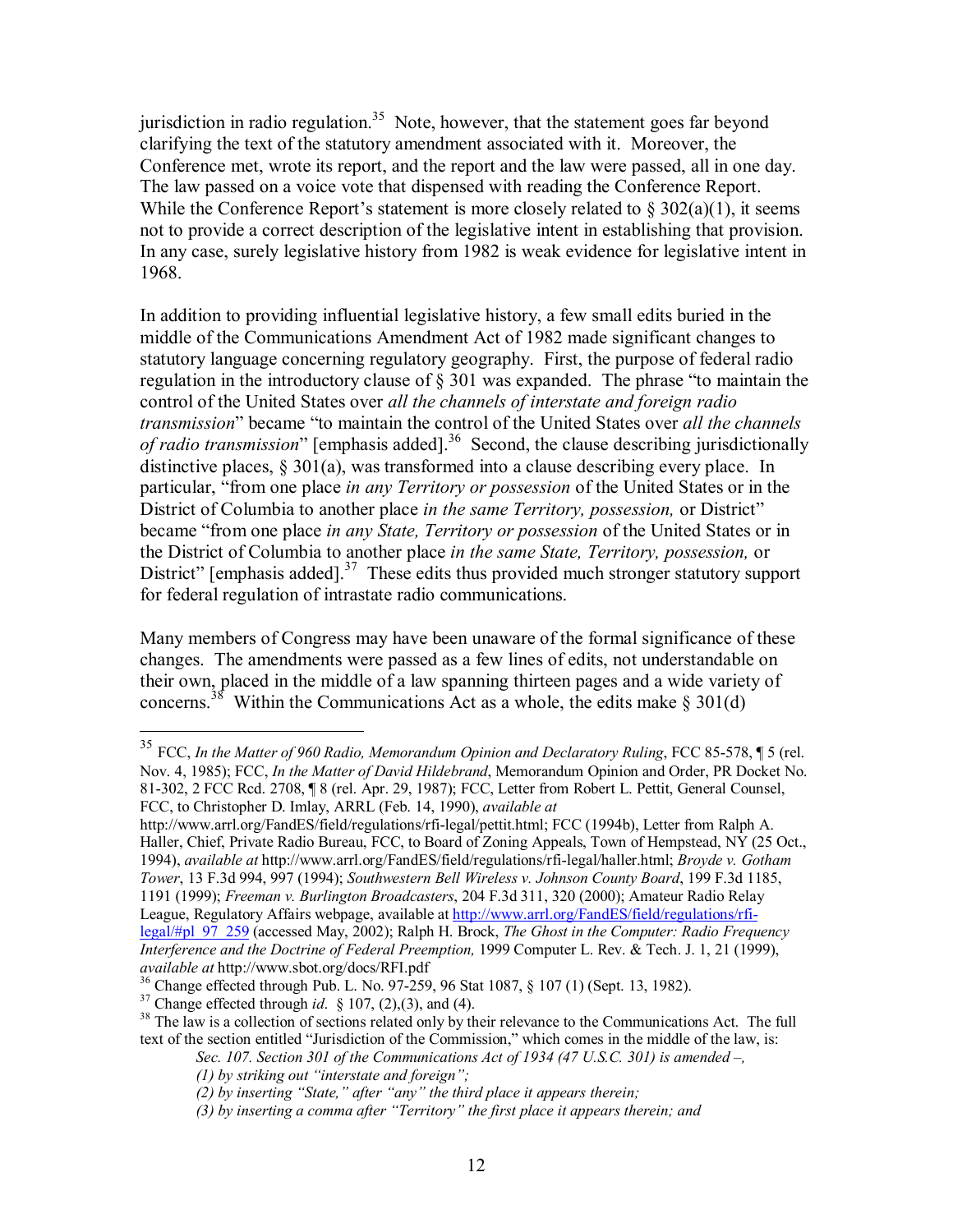redundant and heighten the contrast between the introductory clause of § 301 and phrases in § 1 and § 2(a).<sup>39</sup> The Conference Report described these changes as helping to avoid wasteful proceedings when the FCC prosecutes Citizens Band radio operators transmitting in violation of FCC rules. The Conference Report also stated that the amendments make § 301 "consistent with judicial decisions holding that all radio signals are interstate by their very nature."<sup>40</sup>

Congress itself had little time to ponder the significance of these amendments. The Communications Amendments Act of 1982 was introduced in the Senate on August 18, 1982 as a substitute for all but the title of a much different House bill. There was unanimous consent to dispense with reading the bill, and the Senate passed it straight away.<sup>41</sup> On August 19, the House requested a conference, the conference met, agreed to minor changes in the Senate bill, reported to both chambers, and both chambers agreed to the conference report. In short, legislation significantly changing the statutory basis for regulatory geography was introduced and passed in two days, with no deliberation in the legislature. $42$ 

Eventually federal legislation preempted even the radio issues that most interested state regulators. The federal statutory basis for authority over intrastate radio services was strengthened in 1982, as described above. In 1983, cellular telephony was offered to customers in Chicago. Over the next ten years, some states regulated some cellular phone rates. Then the Omnibus Budget Reconciliation Act of 1993 preempted, with little fanfare, state regulation of rates and entry for commercial mobile services.<sup>43</sup> Preempting

 $\overline{a}$ 

Section 2 is titled "Application of Act". Section 2(a) begins:

*<sup>(4)</sup> by inserting "State," after "same".* 39 Section 301(d) gives the FCC authority over radio:

*within any State when the effects of such use extend beyond the borders of said State, or when interference is caused by such use or operation with the transmission of such energy, communications, or signals from within said State to any place beyond its borders, or from any place beyond its borders to any place within said State, or with the transmission or reception of such energy, communications, or signals from and/or to places beyond the borders of said State;*  As edited,  $\S 301(a)$  includes the situations described in  $\S 301(d)$ .

Section 1 of the Communications Act describes the purpose of the Act. It begins: "For the purpose of regulating interstate and foreign commerce in communication by wire and radio…." Thus the purpose of the Act describes interstate radio.

*The provisions of this Act shall apply to all interstate and foreign communication by wire or radio and interstate and foreign transmission of energy by radio, which originates and/or is received within the United States, and to all persons engaged within the United States in such communication or such transmission of energy by radio, and to the licensing and regulating of all radio stations as hereinafter provided;* 

Thus § 2(a) describes the application of the Act in terms of interstate radio and subsequently described rules for radio stations.

 $^{40}$  H.R. Conf. Rep. No. 765, 97'th Cong.,  $2<sup>nd</sup>$  Sess., printed in Cong. Record, vol. 128, part 16 at 22132 (Aug. 19, 1982). The judicial citation is "See, e.g., Fisher's Blend Station Inc. v. Tax Commission of Washington State, 297 U.S. 650, 655 (1936)." For discussion of this case and relevant U.S. case history, see the following part of this paper.

<sup>41</sup> See Cong. Record, vol. 128, part 16 at 21826 (Aug. 18, 1982).

<sup>&</sup>lt;sup>42</sup> The bill was presented to the President Ronald Reagan on September 2. He signed it on September 13, 1982. Reagan tends to be thought of as a president who sought to restrain the (federal) government.

<sup>43</sup> Omnibus Budget Reconciliation Act of 1993, Pub. L. No. 103-66, 107 Stat 312 (Aug. 10, 1993).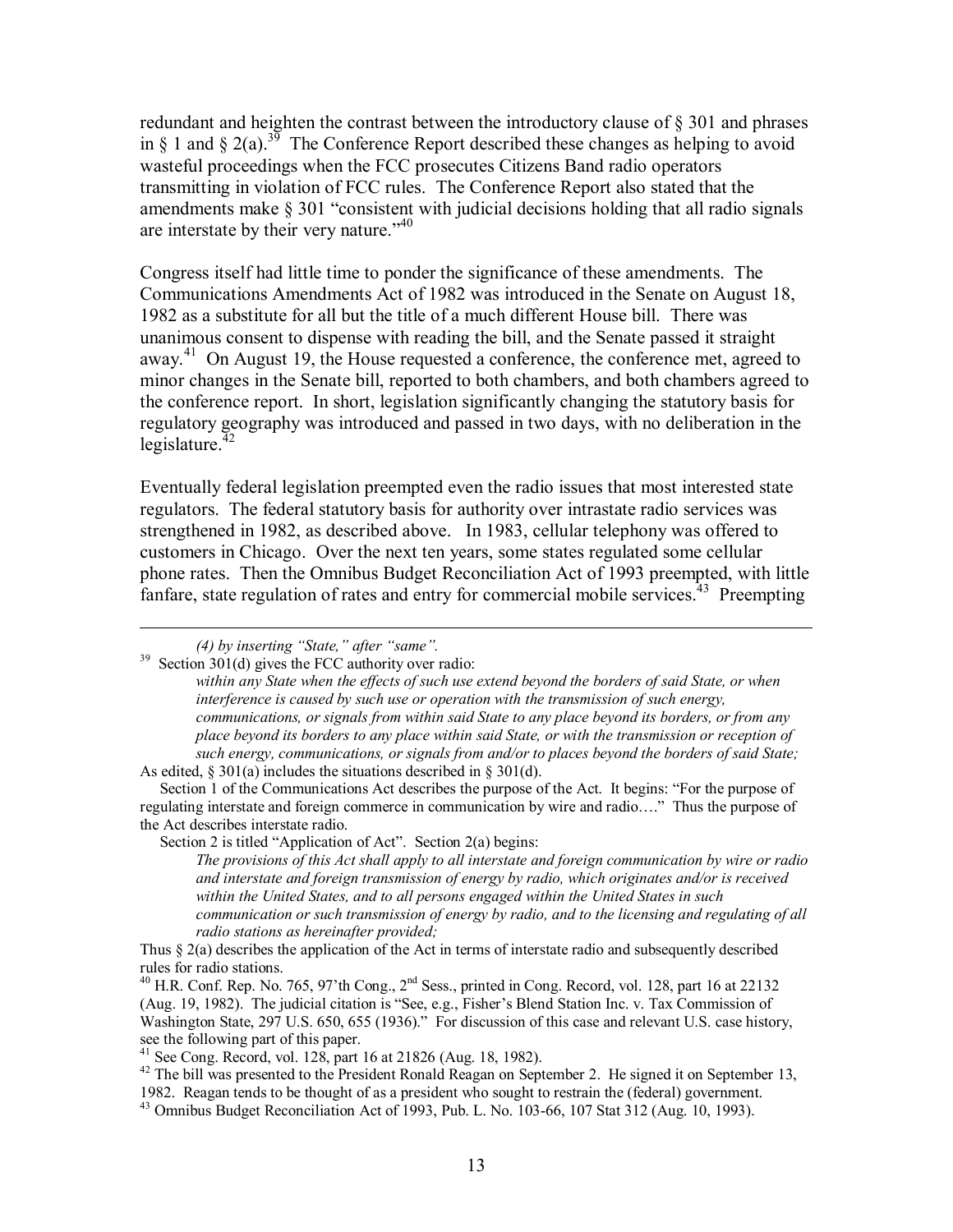state regulation of rates and entry for commercial mobile radio may have been a sound regulatory choice. The point is that it was relatively easy to do. State regulators in 1934 did not want to surrender their voice about governance of radio communications. But over time the natural functioning of the national political process seems to have foreclosed much needed deliberation about regulatory geography.

The tension between real needs and the deliberative status of federal radio regulation is evident in recent legislation. On November 22, 2000, a federal law authorized state and local governments to enact laws prohibiting violations of FCC rules governing interference from Citizens Band radio. The authorization was carefully limited to specific FCC regulations pertaining to Citizens Band radio. Services that the FCC licenses under § 301 were explicitly privileged against sub-national regulation. The FCC was authorized to hear appeals of sub-national government's actions. In addition, the law declared:

### *Nothing in this subsection shall be construed to diminish or otherwise affect the jurisdiction of the Commission under this section over devices capable of interfering with radio communication.44*

Overall, the legislation illustrates the practical importance of sub-national regulation. It also shows the national political concern that such regulation not have any legal significance for federal jurisdiction.

Concern over a possible reduction in federal jurisdiction largely shaped the legislative process. On Aug. 2, 1996, a bill was proposed in the Senate to give sub-national governments police powers to resolve interference relating to CB radio. The bill gave FCC concurrent jurisdiction over such issues and explicitly reserved the FCC's exclusive jurisdiction over radio interference falling outside the scope of the bill.<sup>45</sup> That bill was redrafted to retain and emphasize FCC authority over all radio interference. The "non diminish" clause quoted above was added. This new bill was proposed in the Senate on Apr. 17, 1997.<sup>46</sup> A bill introduced in the House on June 24, 1999, was similar to the Senate bill from 1997. The House bill included additional minor edits that emphasized FCC authority.<sup>47</sup> It also included a new sub-section requiring "probable cause" in state or local enforcement action against Citizens Band radio equipment aboard commercial

<sup>&</sup>lt;sup>44</sup> State and Local Enforcement of Federal Communications Commission Regulations on Use of Citizens Band Radio Equipment, Pub. L. No. 106-521 (HR 2346), 114 Stat 2438 (Nov. 22, 2000). The quotation is  $§ 1(6).$ 

 $45$  The bill was S. 2025. See 142 Cong. Rec. S9555-02.

<sup>46</sup> The bill was S. 608. See 143 Cong. Rec. S3349-02.

<sup>&</sup>lt;sup>47</sup> The bill was HR 2346. See 1999 Cong. U.S. H.R. 2346,  $106<sup>th</sup>$  Congress,  $1<sup>st</sup>$  Sess. Sec. 302(f)(2) was extended to require that a state or local government statute or ordinance identify that radio stations licensed by the FCC "pursuant to section 301 ((47 USCA 301)) in any radio service for the operation at issue" are exempt from the state or local law. The FCC licenses CB radios on a class basis, rather than for particular operations. In addition, in  $\S 302(f)(5)$ , the phrase "The enforcement of a regulation by a State or local government" was changed to "The enforcement of a statute or ordinance that prohibits a violation of a regulation by a State or local government". The latter awkward phrase does not seem intended to address state and local governments violating regulations. In light of the legislative history, the change is best interpreted to emphasize that the FCC writes the regulations, and state and local governments are only to pass laws to enforce those FCC regulations.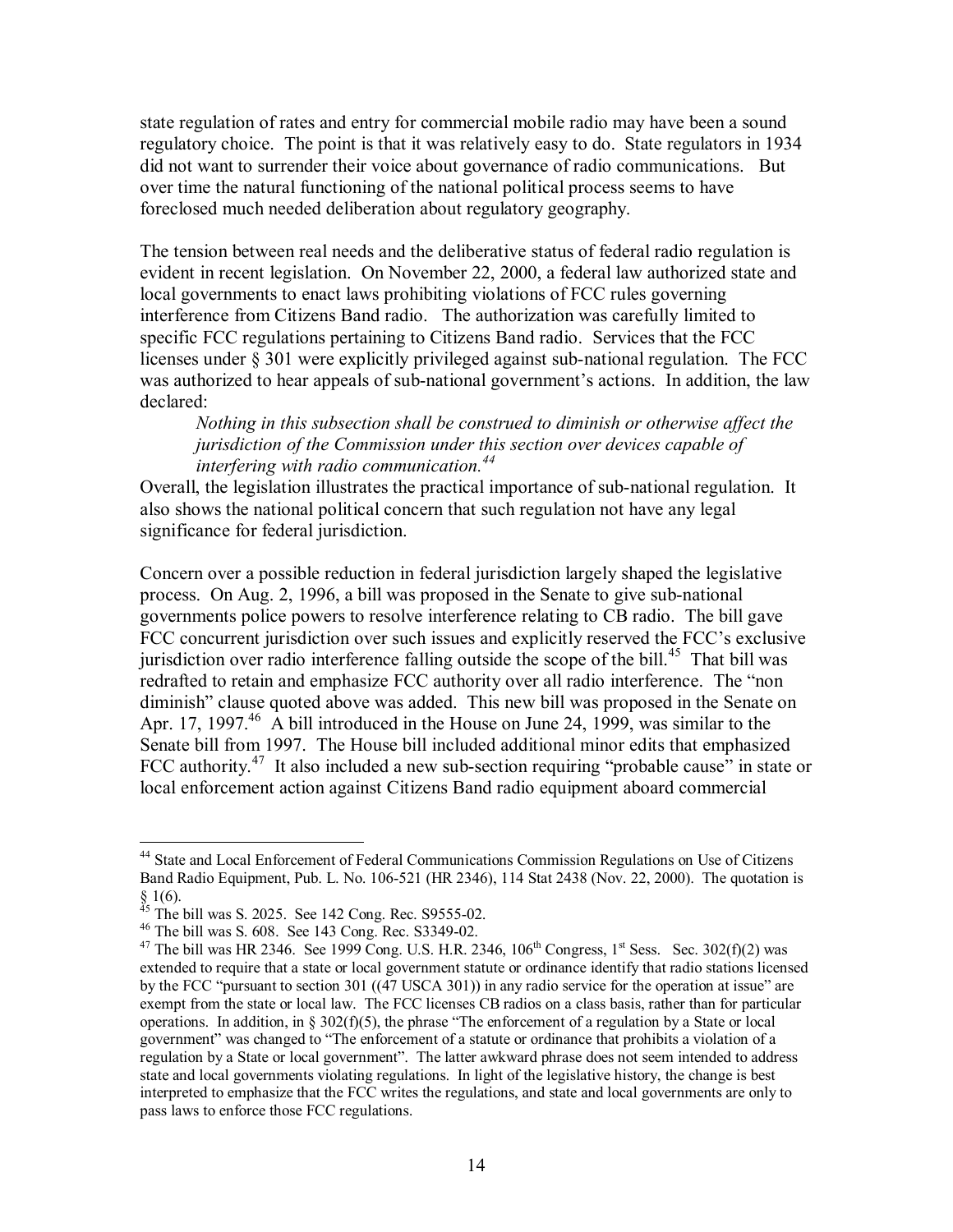motor vehicles.<sup>48</sup> The bill that finally passed the Senate (Oct. 31, 2000) and the House (Nov. 13, 2000) included further minor edits that again emphasized FCC authority in regulating radio interference.<sup>49</sup> Thus the national political process produced more than four years of deliberation about a possible, small reduction in federal jurisdiction over a particular, relatively unimportant radio use.

U.S. experience highlights significant deliberative failure in the national political process. The weak policy, statutory, and constitutional basis for federal control over all radio use has not been considered in an open, substantive way. Regulatory geography for AM radio broadcasting in the late 1920s and early 1930s probably didn't matter much relative to the political, economic, and social problems of that time. But radio communications is much more important to life in the twenty-first century. Getting better regulation requires seeking truth and sincerely evaluating current beliefs.<sup>50</sup> With respect to regulatory geography, U.S. experience thus far shows little evidence of these crucial aspects of policy deliberation.

### **III. Case Law on the Federal-State Balance in Radio Regulation**

U.S. courts did little to encourage deliberation about the geographic division of power in radio regulation. By 1929, several federal district court decisions had obliterated the distinction between interstate and intrastate radio. Moreover, these decisions ruled that federal regulation of all radio communications is constitutional under the Commerce Clause of the U.S. Constitution. Subsequent decisions of the D.C. Circuit and the U.S. Supreme Court followed the decisions of the district courts. Widely cited cases in these higher courts seemed to have relied essentially on *dicta* in earlier decisions, and the higher courts provided additional *dicta* on their own initiative. Qualifying language disappeared over time. By the end of World War II, courts seemed reluctant to examine carefully past precedent and the changing nature of radio communications. Moreover, developments in Commerce Clause law suggested that courts could not use that clause to provide judicial review of federal legislation concerning economic matters. Despite the great significance of communications to personal life, public life, and democratic deliberation, regulation of radio communication devices became an "economic" or "technical" matter subject to totalizing federal control.

<sup>&</sup>lt;sup>48</sup> See *id.*, § 302(f)(7).<br><sup>49</sup> The bill became law as Pub. L. No. 106-521, 114 Stat 2438 (Nov. 22, 2000). Relative to HR 2346 as introduced in the House on June 24, 1999, Pub. L. No. 106-521 has a few minor changes. The heading "Section 1. Enforcement of Regulations Regarding Citizens Band Radio Equipment" was changed to "Section 1. State and Local Enforcement of Federal Communications Commission Regulations on Use of Citizens Band Radio Equipment." In reference to enforcement in § 302(f)(4)(A) and (D), "State or local government" was changed to "State or local government agency". Other minor edits reduced FCC responsibilities to state and local governments. Reference to FCC technical guidance in defining "probable cause" was eliminated  $(\S 302(f)(7))$ . FCC responsibility to provide State and local governments with technical guidance concerning detecting and determining violations was qualified with the phrase "to the extent practicable" ( $\S 302(f)(3)$ ).

<sup>&</sup>lt;sup>50</sup> Seeking truth and sincerely evaluating current beliefs are not sufficient to produce good regulatory performance. Other activities. such as understanding different views, encouraging deliberation, and making persuasive arguments, also matter.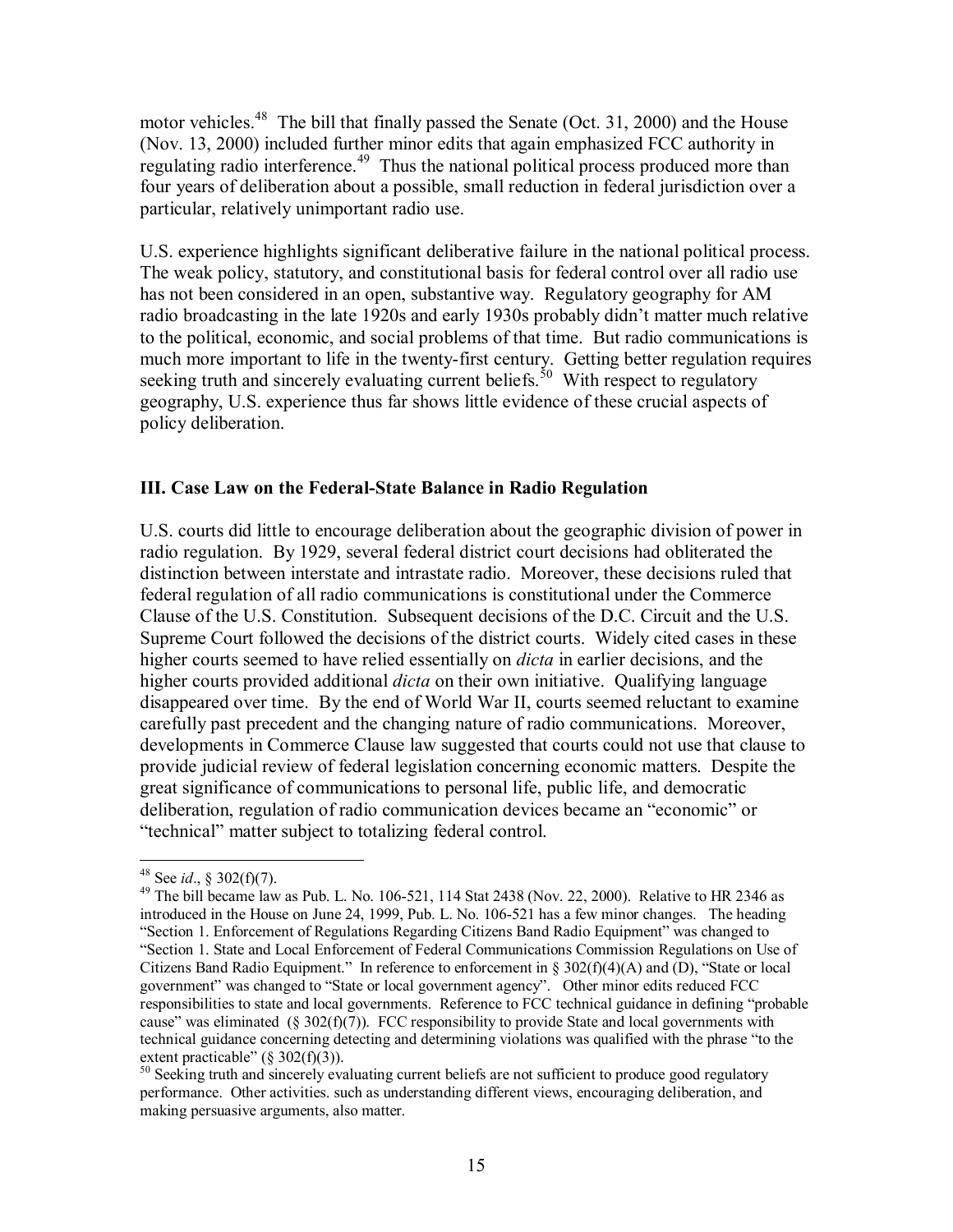The first federal court decision considering jurisdiction in radio regulation was *Whitehurst v. Grimes* (decided Sept. 17, 1927). That case involved an amateur radio operator who brought suit in a district court in Kentucky. The amateur radio operator sought to void a municipal ordinance imposing a license tax on radio operation. In the third and concluding paragraph of its decision, the Court declared:

*Radio communications are all interstate. This is so, though they may be intended only for intrastate transmission; and interstate transmission of such communications may be seriously affected by communications intended only for intrastate transmission. Such communications admit of and require a uniform system of regulation and control throughout the United States, and Congress has covered the field by appropriate legislation. It follows that the ordinance is void, as a regulation of commerce.*<sup>51</sup>

The breadth of this decision, along with its economy of analysis and forthright statement of policy necessity, points to contemporary scholarly consensus regarding radio regulation.<sup>52</sup> This decision, in turn, made this consensus more significant by giving it legal sanction.

In *White v. Federal Radio Commission* (decided Oct. 16, 1928), a district court in Illinois addressed even more concisely the federal-state balance in radio regulation. The plaintiffs sought to enjoin enforcement of a Federal Radio Commission (FRC) order. One of the motions for action was that the Radio Act of 1927 is unconstitutional. The court denied this motion with a single sentence:

### *The regulation of radio communication is a valid exercise of the power of Congress under the commerce clause.*<sup>53</sup>

Subsequent cases cited *White* as establishing that Congress can regulate all radio communications under the Commerce Clause.

The judge that decided *White* provided a more extensive opinion in *United States v. American Bond & Mortgage Co.* (decided Mar. 1, 1929). The U.S. Attorney General sought injunction against the defendant broadcasting without a federal license in Illinois, about twenty-five miles south of Chicago. The defendant attacked the constitutionality of the Radio Act of 1927 and questioned "the scope of the act as a proper regulation of interstate and foreign commerce."

The Court's judgment in *American Bond & Mortgage* takes different forms. Anticipating the Communications Amendments Act of 1982, the Court described the Radio Act of 1927 as asserting government control "over all channels of radio transmissions" rather than "over all channels of interstate and foreign radio transmissions."<sup>54</sup> In addition, the decision provided data relating the power of a radio station to the radius of service, differentiated by service quality. The terrain, weather conditions, and quality of

 $51$  Whitehurst v. Grimes, 21 F.2d 787 (1927).

<sup>&</sup>lt;sup>52</sup> See infra, Part II.<br><sup>53</sup> White v. Federal Radio Commission, 29 F.2d 113, 114 (1929).<br><sup>54</sup> United States v. American Bond & Mortgage Co., 31 F.2d 448 at 451 (1929). But cf. Radio Act of 1927,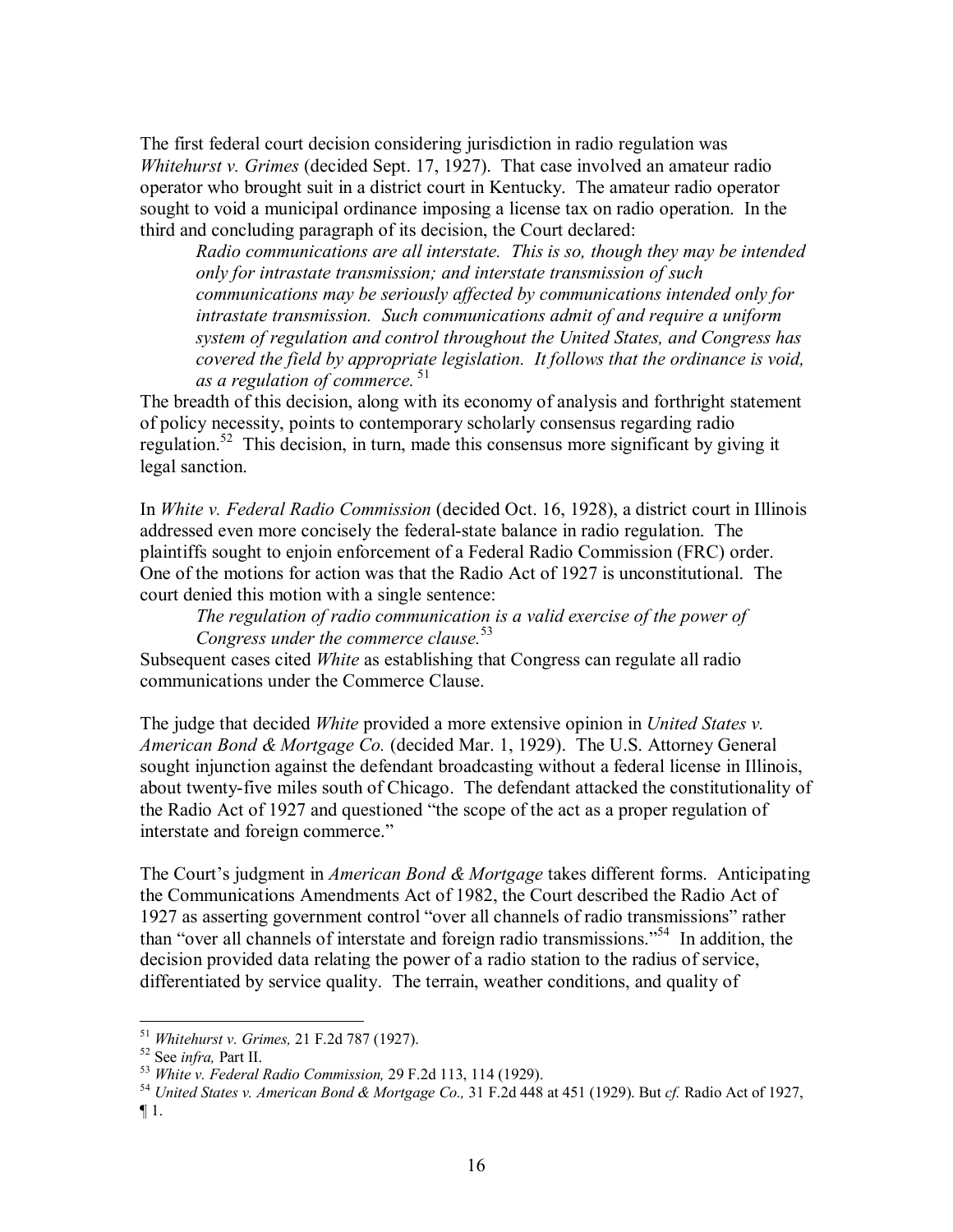receiving equipment were not specified, and the data source was not given. The Court presented this data as establishing necessary conditions:

*It is also apparent that the nuisance area of a station using power of 50 watts (the lowest for which a station is licensed) will almost certainly pass beyond the borders of the state in which the broadcasting station is located. This may cause interference within the state with radio waves coming into the state from other states; with broadcasting stations within the state whose service area extends beyond the state; with broadcasting stations in other state which are broadcasting across other state lines. The engineering showing demonstrates that unified public control is essential to secure to the owners of broadcasting stations an assured channel, which they may use without interference, and to secure to the listening public satisfactory reception of the programs broadcast on those channels.55* 

Given that the FRC refused to license broadcasting stations with less than 50 watts power, the significance of this power level to the validity of federal licensing of all radio communications is not clear. But analysis of the proper scope of federal regulation of radio communication wasn't, after all, really necessary for the Court:

*It does not seem to be open to question that radio transmission and reception among the states are interstate commerce.* … *A device in one state produces energy which reaches every part, however small, of the space affected by its power.…It is intercourse, and that intercourse is commerce. …* 

*The provisions of the act prescribed the only method by which order could be brought out of chaos and this form of interstate commerce saved from destruction.<sup>56</sup>*

This decision has been regularly cited as support for the proposition that the Commerce Clause does not limit federal jurisdiction over radio use. The Court noted that emphasis in analyzing radio regulation should be "on the receiving public, whose interest it is the duty of the Government, *parens patriae*, to protect."57

Beginning in 1929, the D.C. Circuit issued *dicta* that, although often inconsistent and indirect, played an important role in providing judicial support for federal regulation of all radio communications. Under the Radio Act of 1927, this Court handled all appeals of FRC decisions. Appeals typically concerned license denials. An appeal of a FRC license denial would not seem to present for judgment the constitutionality of federal licensing. Nonetheless, in addressing appeals of FRC decisions, the Court repeatedly made statements and references addressing the constitutionality of federal licensing.

*General Electric Co. vs. Federal Radio Commission* (decided Feb. 25, 1929): *This act [Radio Act of 1927], which is yet in force, forbids all radio broadcasting in this country, except under and in accordance with a license granted under the provisions of the act. … under the commerce clause of the Constitution (article 1, Sec. 8, cl. 3), Congress has the power to provide for the reasonable regulation of the use and operation of radio stations in this country…. Without such national* 

<sup>&</sup>lt;sup>55</sup> *Id* at 453. The "radius of nuisance area" for a 50 watts station was listed as 300 miles. <sup>56</sup> *Id.* at 454, 456 (first three sentences quoted are from the same paragraph). <sup>57</sup> *Id.* at 455.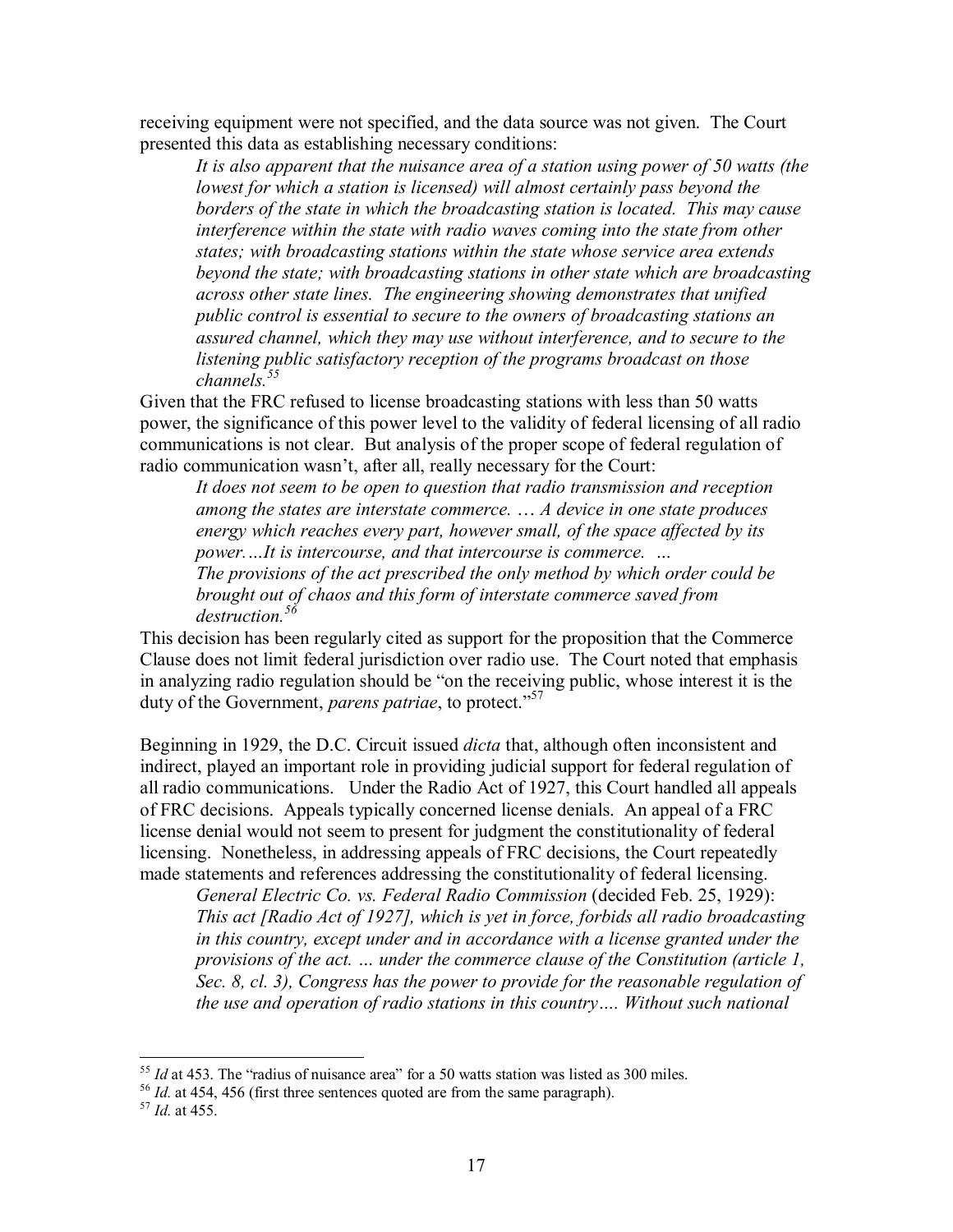regulation of radio, a condition of chaos in the air would follow...Davis, Law of *Radio, p. 71; Zollman, Law of the Air, pp. 102, 103.*<sup>58</sup>

*Technical Radio Lab. v. Federal Radio Commission* (decided Nov. 4, 1929): *…Congress has power to regulate interstate commerce, and radio communication in general falls within this classification. Whitehurst v. Grimes (D.C.) 21 F.(2d) 787; 35 Op. Attys. Gen. 126; White v. Federal Radio Commission (D.C.) 29 F.(2d) 113; United States v. Am. Bond & Mtg. Co. (D.C.) 31 F.(2d) 448; Davis, Law of Radio Communication, p. 29.*<sup>59</sup>

*City of New York v. Federal Radio Commission* (decided Nov. 4, 1929): *In our opinion the interstate broadcasting of radio communications is a species of interstate commerce, and as such is subject to federal regulations. Whitehurst v. Grimes (D.C.) 21 F.(2d) 787; United States v. American Bond & Mortgage Co. (D.C.) 31 F.(2d) 448; General Electric Co. v. Federal Radio Commission, 58 App.D.C. 386, 31 F.(2d) 630; Davis, Law of Radio, 71; Zollman, Law of the Air, 102, 103.60* 

*Chicago Fed. of Labor v. Federal Radio Commission* (decided May 5, 1930): *This statement [FRC cannot arbitrarily withdraw licenses] does not imply any derogation of the controlling rule that all broadcasting privileges are held subject to the reasonable regulatory powers of the United States*…61

*KFKB Broadcasting Ass'n v. Federal Radio Commission* (decided Feb. 2, 1931): *We have held that the business of broadcasting, being a species of interstate commerce, is subject to the reasonable regulation of Congress. Technical Radio Lab. v. Fed. Radio Comm., 59 App.D.D. 125, 36 F. (2d) 111, 66 A.LR. 1355; City of New York v. Fed. Radio Comm., 59 App.D.C. 333, 41 F. (2d) 422.62*

*Trinity Methodist Church v. Federal Radio Commission* (decided Nov. 28, 1932): *We have already held that radio communication, in the sense contemplated by the act, constituted interstate commerce, KFKB Broadcasting Ass'n v. Federal Radio Commission, supra; General Elec. Co. v. Federal Radio Commission, 58 App. D.C. 386, 31 F.(2d) 630, and in this respect we are supported by many decisions of the Supreme Court, Pensacola Telegraph Co. v. Western Union Tel Co., 96 U.S. 1,9, 24 L.Ed. 708; International Text-Book Co. v. Pigg, 217 U.S. 91, 106, 107, 30 S. Ct. 481, 54 L Ed. 678, 27 L.R.A. (N.S.) 493, 18 Ann. Cas. 1103; Western Union Teleg. Co. V. Pendleton, 122 U.S. 347, 356, 7 S.Ct. 1126, 30 L.Ed. 1187.<sup>63</sup>*

<sup>&</sup>lt;sup>58</sup> General Electric Co. vs. Federal Radio Commission, 58 App.D.C. 386, 31 F.2d 630 (1929).

<sup>&</sup>lt;sup>59</sup> Technical Radio Lab. v. Federal Radio Commission. 59 App.D.C. 125, 36 F.2d 111 (1929).<br><sup>60</sup> City of New York v. Federal Radio Commission, 59 App.D.C. 129, 36 F.2d 115 (1929).<br><sup>61</sup> Chicago Fed. of Labor v. Federal Rad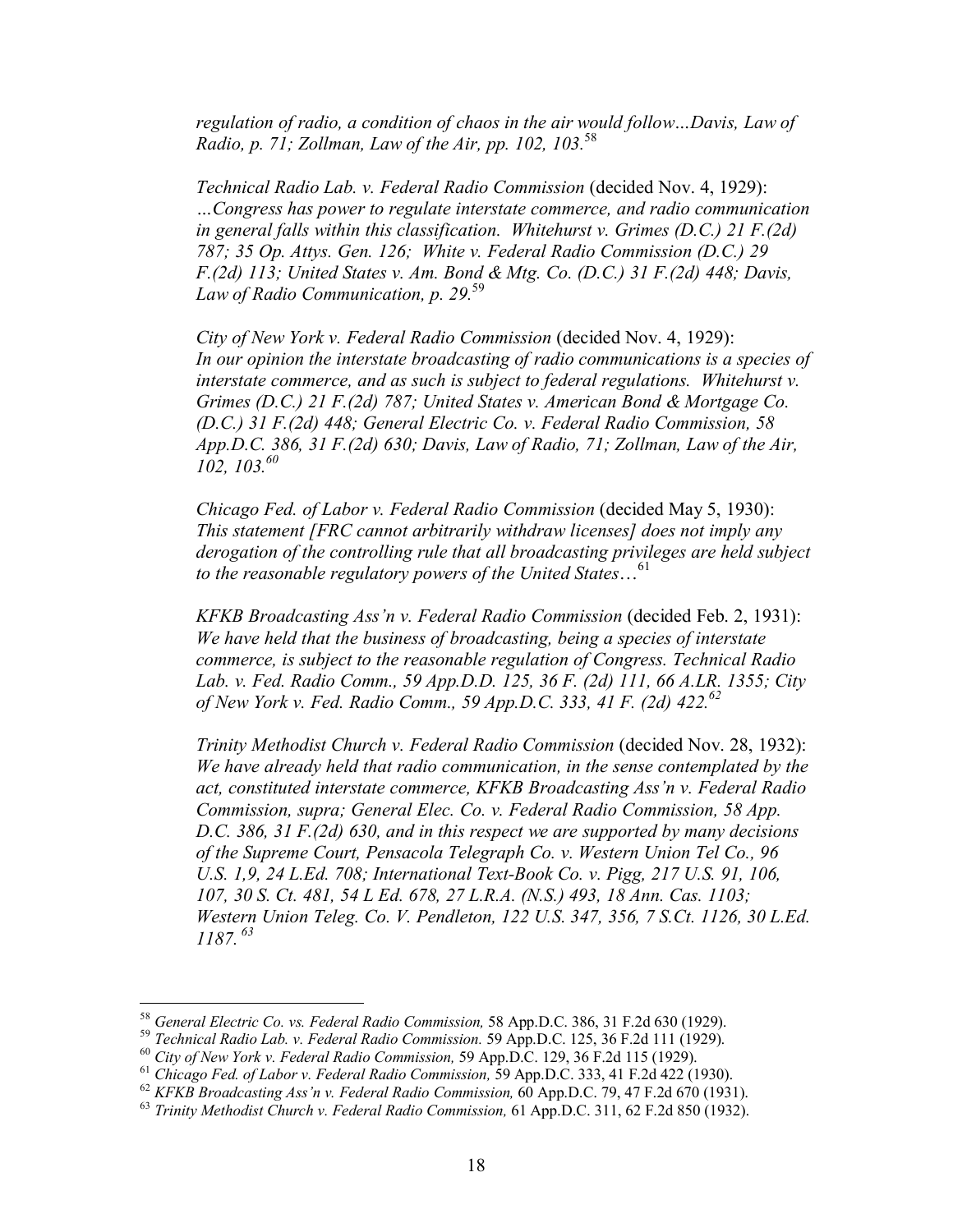These statements supported federal regulation of all radio communications in a variety of formally interesting ways. They also present a largely unexplored constitutional "reasonableness" constraint on at least this area of federal legislation. But most importantly, these statements show that, from 1929 to 1932, the D.C. Circuit struggled to establish a solid legal foundation for federal regulation of all radio communications.

Supreme Court *dicta* aided this project. In *Federal Radio Commission v. Nelson Bros. Bond & Mortgage Co.* (decided May 8, 1933), the Supreme Court considered whether the FRC could grant a licensing to a radio broadcaster in one state, and, to avoid interference, terminate licenses to two radio broadcasters in another state. The Court declared:

*No question is presented as to the power of the Congress, in its regulation of interstate commerce, to regulate radio communications. No state lines divide the radio waves, and national regulation is not only appropriate but essential to the efficient use of radio facilities.<sup>64</sup>*

The first sentence above is literally true. The following sentence, however, points to the Court's position: Federal regulation of all radio communications is unquestionably legal under the Commerce Clause. The Court cited three of the above D.C. Circuit decisions in support of this position. But the Court's statement suggests that this position seemed not to have required legal justification then.

The most recent Supreme Court *dicta* that bear any formal resemblance to a ruling came in *Fisher's Blend Station v. Tax Commission of State of Washington* (decided Mar. 30, 1936). In this case, the licensee of two stations, one broadcasting across eleven states, another broadcasting across the U.S., sought to enjoin the Tax Commission from collecting tax on its stations. The arguments concerned whether factors other than the range of broadcasting implied that the station operator was engaged in intrastate commerce. The court rejected the arguments and voided the tax as a tax on interstate commerce. The Court also declared:

*By its very nature broadcasting transcends state lines and is national in its scope and importance – characteristics which bring it within the purpose and protection, and subject it to the control, of the commerce clause. See Federal Radio Commission v. Nelson Bond & Mortgage Co., 289 U.S. 266, 279, 53 S.Ct. 627, 77 L.Ed. 1166.65*

This statement clearly pertains to AM radio broadcasting. That it has more general legal significance for the federal-state balance of power in regulating radio use seems questionable.

Subsequent Supreme Court cases simply describe the radio and communications statutes as establishing federal control over all radio use. Compare the texts of those statutes, quoted and discussed previously, to the Supreme Court's descriptions of them. In *Federal Communications Commission v. Pottsville Broadcasting Co.* (1940), the Court declared:

1

<sup>64</sup> *Federal Radio Commission v. Nelson Bros. Bond & Mortgage Co.,* 289 U.S. 266, 279, 53 S.Ct. 627, 633- 4 (1933).

<sup>65</sup> *Fisher's Blend Station v. Tax Commission of State of Washington,* 297 U.S. 650, 655, 56 S.Ct. 608, 609 (1936).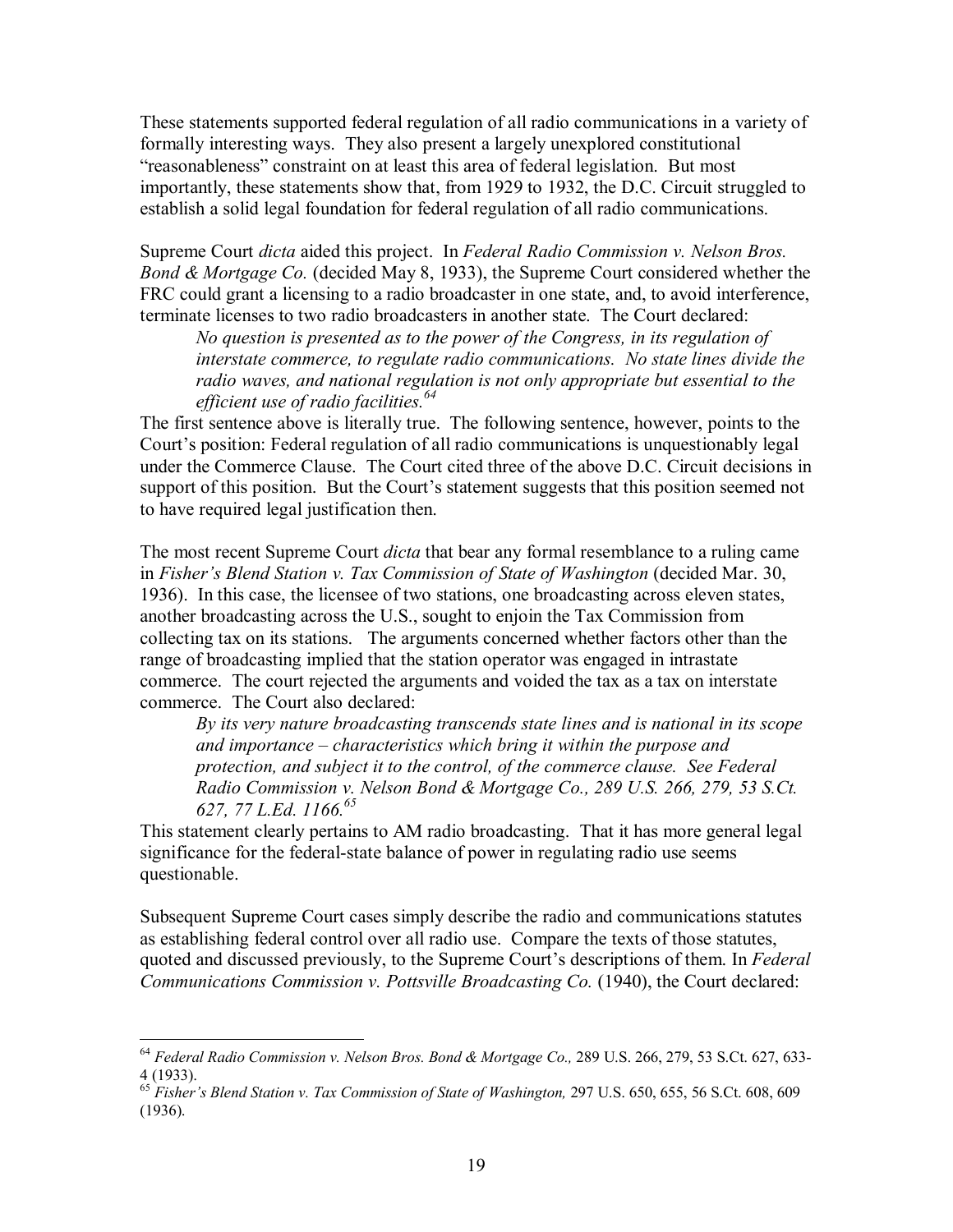*By this Act [Radio Act of 1927] Congress, in order to protect the national interest involved in the new and far-reaching science of broadcasting, formulated a unified and comprehensive regulatory system for the industry.<sup>66</sup>*

*National Broadcasting Co. v. United States* (1943) pushed a similar description back to the Radio Act of 1912:

*The Statute [Radio Act of 1912] forbade the operation of radio apparatus without a license from the Secretary of Commerce and Labor;<sup>67</sup>*

By 1963, *Head v. New Mexico Board of Examiners in Optometry*, the description became an abbreviated statutory reference placed in a footnote:

*It is to be noted that this case in no way involves the Commission's jurisdiction over technical matters such as a frequency allocation, over which federal control is clearly exclusive. 47 U.S.C. s 301.68* 

None of the three quotes above are literally correct. The jurisdictional qualifications written in the federal communications statutes have not merely been rendered without effect. They have been obliterated – the Court reads the text of the statutes and literally does not see them.

Judicial decisions through to the present do not recognize the problems with precedent in this area. The status of federal jurisdiction over all radio use is perceived to be authoritatively settled. In 1984*, Federal Communications Commission v. League of Women Voters of California*, Supreme Court merely declared:

*First, we have long recognized that Congress, acting pursuant to the Commerce Clause, has power to regulate the use of this scarce and valuable national resource [radio spectrum].<sup>69</sup>*

The cited case history most directly relevant is *National Broadcasting Co. v. FCC* and *Federal Radio Comm'n v. Nelson Bros. Bond & Mortgage Co*. See the analysis of these cases above. Lower courts have generally followed the Supreme Court's lead. For example, a Circuit Court decision in 1994 declared:

*As the Supreme Court recognizes, the FCC's jurisdiction "over technical matters" associated with the transmission of radio signals "is clearly exclusive." Head v. New Mexico Board of Examiners in Optometry, 374 U.S. 424, 430 n. 6, 10 L.Ed.2d 983 (1963);70*

Whether bad precedent can be converted into good precedent through time and repetition seems to be the relevant legal question here.

To see existing precedent in action, consider an FCC Order that addressed the constitutionality of an unlicensed low power radio station. The station was broadcasting

<u>.</u>

<sup>66</sup> *Federal Communications Commission v. Pottsville Broadcasting Co.,* 309 U.S. 134, 137, 60 S.Ct. 437, 439 (1940). But *cf.* Radio Act of 1927, ¶ 1 (see *infra*, Part II). 67 *National Broadcasting Co. v. United States,* 319 U.S. 190, 210, 63 S.Ct. 997, 1007 (1943). But *cf.* Radio

Act of 1912, ¶ 1 (see *infra*, Part II).<br><sup>68</sup> *Head v. New Mexico Board of Examiners in Optometry*, 374 U.S. 424, 430, 83 S.Ct. 1759, 1763, n. 6

<sup>(1963).</sup> But *cf.* 47 U.S.C. § 301, codifying Communications Act of 1934, as enacted in 1934 (see *infra*, Part II).

<sup>69</sup> *Federal Communications Commission v. League of Women Voters of California,* 468 U.S. 364, 376, 104 S.Ct. 3106, 3115 (1984).

<sup>70</sup> *Broyde v. Gotham Tower*, 13 F.3d 994, 997 (1994).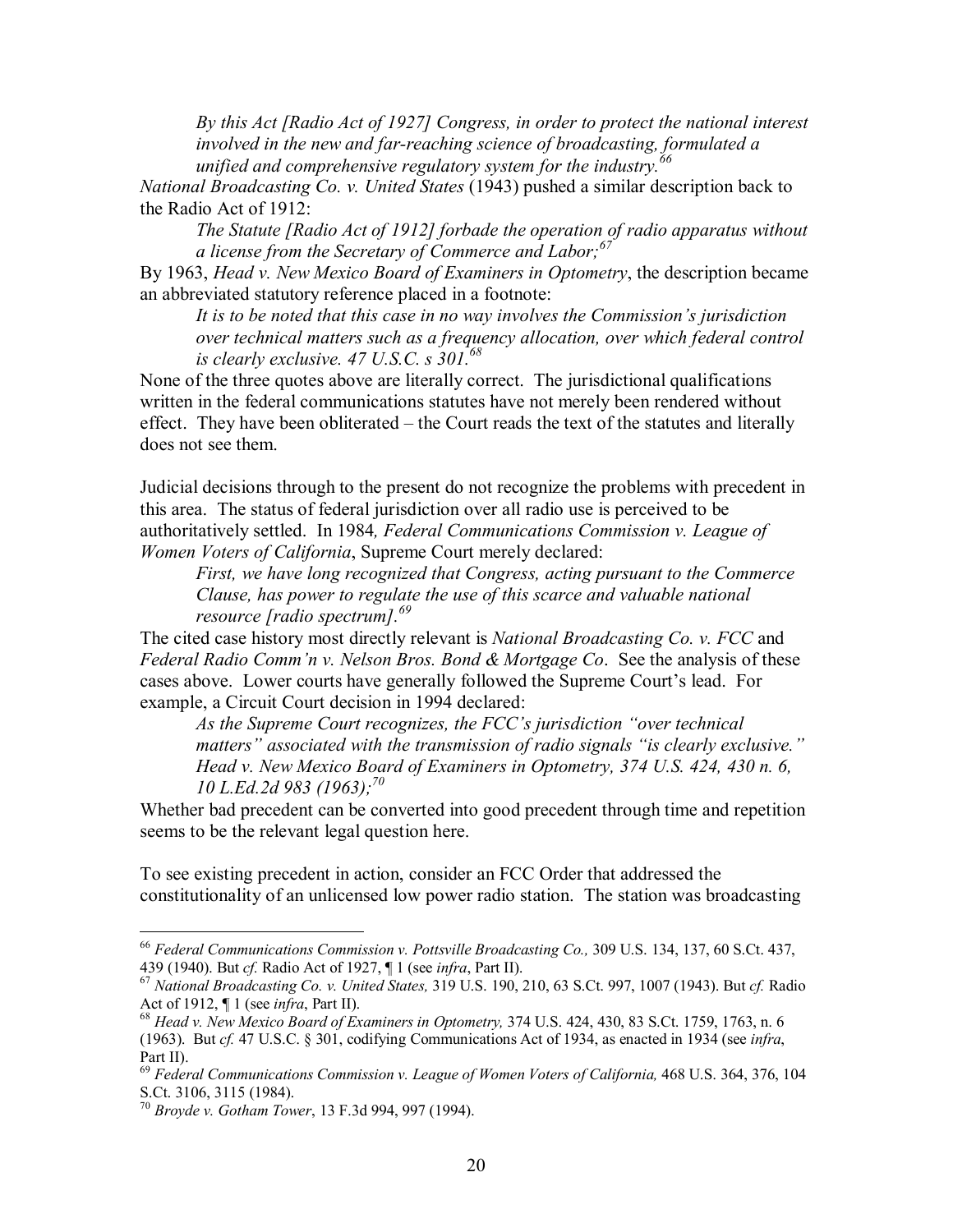with a power of about 10 watts from an apartment in Berkeley, CA in 1993. According to a determination based on established FCC technical regulations, a 10 watt station with a 100 meter antenna has a service radius of 5.9 kilometers. The Order noted that the Communications Act of 1934 (as amended in 1982) requires a license for intrastate radio transmissions. To support the constitutionality of requiring a federal license, the Order cited *National Broadcasting Co.* and *League of Women Voters*. The Order noted:

*There is no support whatever in these or any other Supreme Court decisions for [the station operator's] view that the licensing requirement of Section 301 of the Communications Act cannot be enforced unless there is a specific showing that the unlicensed radio transmissions caused or may cause harmful interference.<sup>71</sup>*

The FCC saw no need to consider statutory and legal history or the evolution of radio technology and applications. What appeared to be a clear, general legal rule simply decided the case.

One can find, however, analysis that dared to show more sensitivity to particular, contemporary facts and that exercised more analytical discipline. In 1927, an important treatise on radio law noted:

*Perhaps the applicable rule can be expressed by saying that if the station is in fact an isolated unit, keeping its emanations within the state boundaries, separate and apart from the general mass of interstate communications, it remains free from Federal control.<sup>72</sup>*

This statement was clearly meant to have no practical effect. It succeeded. Court rulings cited the treatise to support the position that all radio communication is necessarily interstate. While most courts saw no need to maintain space for deliberation about effects and jurisdiction, a district court in 1931 impressively reasoned:

*The plaintiff contends that all radio communication is necessarily interstate, and in the present state of the art, this appears to be correct. However, it is not inconceivable that radio communication may in the future be so perfected that it may be confined strictly intrastate; but we do not consider it necessary to make any ruling upon that point now.<sup>73</sup>*

Other parts of the opinion contradict the above statement.<sup>74</sup> The court seemed unable to resist making statements supporting the prevailing view that all radio communications are categorically interstate commerce.

The most careful, fact-based analysis of jurisdiction is in *United States v. Gregg*. A district court in Texas decided *Gregg* on Jan. 10, 1934.75 The case concerned a 2-4 watt

<sup>&</sup>lt;sup>71</sup> FCC, Application for Review of Stephen Paul Dunifer, Berkeley, California, Memorandum Opinion and Order, FCC 95-333, 11 FCC Rcd 718, 727 (rel. Aug. 2, 1995).<br><sup>72</sup> Davis. *supra* at 29.

<sup>72</sup> Davis, *supra* at 29. 73 *Station WBT v. Poulnot*, 46 F.2d 671, 675 (1931). 74 "All radio communication, anywhere in the United States, travels actually or potentially across state lines, and even if certain radio electric wave energy, through an accident or otherwise, should lose its force before crossing the state line, yet it potentially interferes with other radio communication passing interstate. Congress has assumed control of all communications by radio, acting through the Federal Radio

Commission, which activity and continuously supervises all such communication." *Id.* at 672. "There can be no doubt that communications by radio constitutes interstate commerce." *Id.* at 675.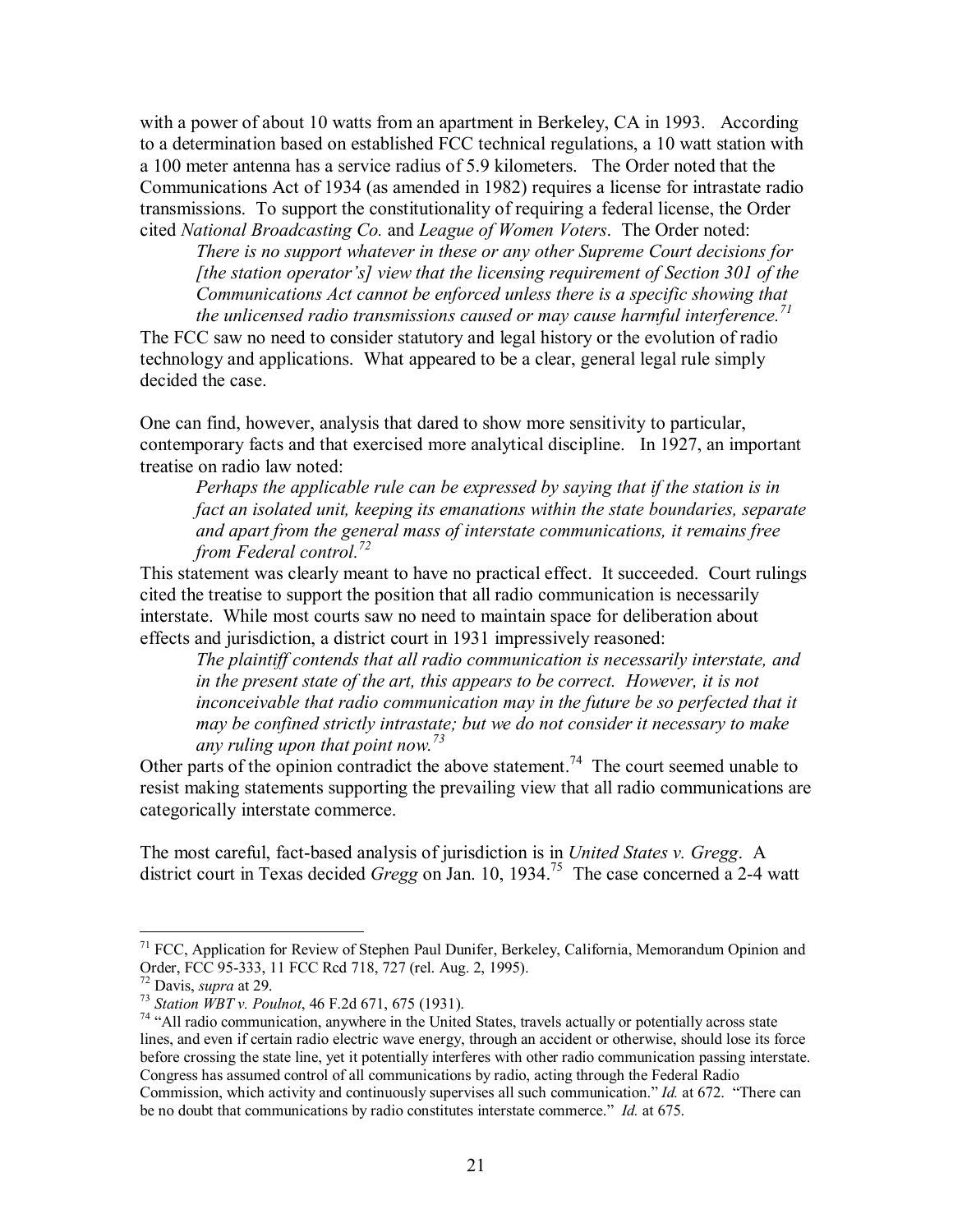radio station in Houston, called "Voice of Labor, Inc," which had a service radius of approximately 30 miles. The Court found that the station did not ordinarily communicate with receivers in other states or on vessels at sea; it did not ordinarily have effects in other states; it did not ordinarily interfere with radio communications from Texas to other states; and it did not interfere with communications among states other than Texas. The Court noted, however, that other stations in Miami, Fla., and Shreveport, La. broadcast on the frequency that "The Voice of Labor" used. "The Voice of Labor" broadcasts interfered with reception in Houston of those interstate broadcasts. The Court thus found that "The Voice of Labor" was prohibited under the Radio Act of 1927 from operating without a license.

The Court then addressed the constitutionality of the portion of the Radio Act of 1927 that forbid "The Voice of Labor" from broadcasting without a license. The Court reviewed in detail a number of cases regarding regulation of interstate commerce. After three and half pages of such review, the Court curiously added the following paragraph:

*See, also, cases involving various phases of radio broadcasting: American Bond & Mortgage Co. v United States (C.C.A.) 52 F.(2d)319; Station WBT v. Poulnot (D.C.) 46 F.(2d) 671; Whitehurst v. Grimes (D.C.) 21 F.(2d) 787; United States v. American Bond & Mfg. Co. (D.C.) 31 F.(2d) 448; General Electric Co. v. Federal Radio Commission, 58 App.D.C. 386, 31 F.(2d) 630, 631; White v. Federal Radio Com. (D.C.) 29 F.(2d) 113.76*

These cases may have gone unanalyzed because their value as precedent was not related to specific written rulings in them. The Court followed that paragraph immediately with its ruling:

*In light of these cases and many others that may be cited, I have no difficulty in concluding that the Congress may lawfully, as has been done in this act, require the licensing and regulation of intrastate radio broadcasting stations where, as here, the operation thereof interferes with interstate commerce.<sup>77</sup>*

Note that this ruling is narrow: it relates to radio broadcasting of the type discussed in the case. The Court, deciding in equity, then quickly found the Radio Act of 1927 reasonable:

*That it is reasonable will be seen by reflecting that a sufficient number of unlicensed and unregulated intrastate radio broadcasting stations, such as is defendants', broadcasting on different frequencies in each community, could and would not only interfere with, but destroy, all interstate radio broadcasting.* 

This statement contrasts sharply with the style of reasoning and findings in the rest of the opinion. It reasons from an extreme hypothetical far removed from any actual findings.

Precedent for federal control of all radio use, though widely regarded as rock-solid, at best settles the matter legally just for AM radio broadcasting. *Stare decisis* is an

 <sup>75</sup> *United States v. Gregg,* 5 F.Supp. 848 (1934). On March 4, 1934, the Supreme Court decided *Nebbia v New York*, 291 U.S. 502, 54 S.Ct. 505 (1934). This decision essentially eliminated the existing distinction between public and private businesses and effectively expanded the range of the Commerce Clause. See Cushman, *supra* at 1132-7.

<sup>77</sup> *Id.*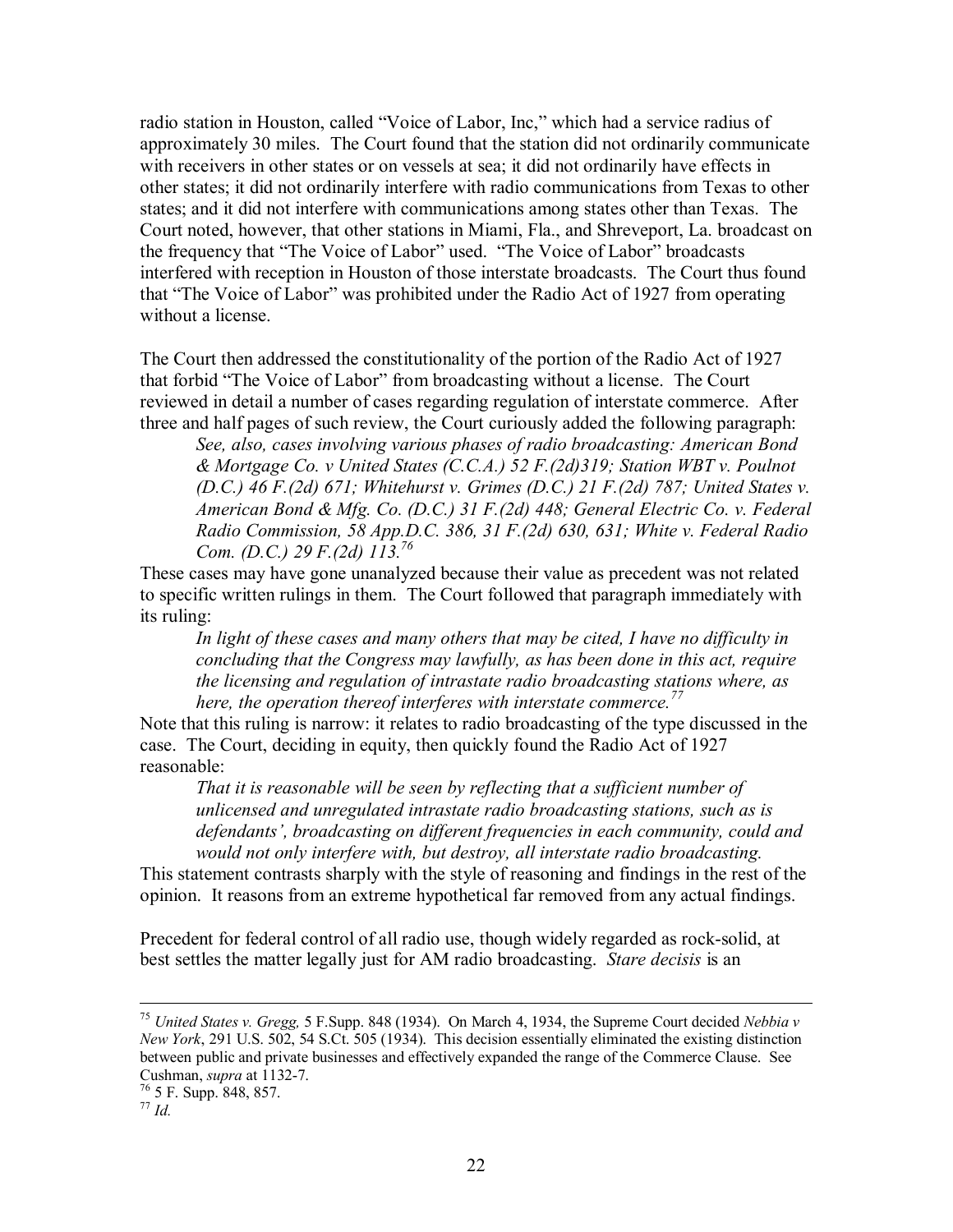important legal principle. But in considering "technical" matters related to "radio" frequencies, courts might apply *stare decisis* much more carefully and much more narrowly. Areas of human activity that once might have been considered technical radio matters are now central public concerns. Radio regulation, to promote the public interest, needs judicious legal review.

#### **IV. Misunderstanding Commerce in the Real World**

In legal deliberations in the 1920s, AM radio broadcasting was abstracted into radio communications, and radio waves were analogized to instruments of commerce such as railroads and the telegraph.<sup>78</sup> Thus a natural aspect of the physical world – electromagnetic spectrum – was implicitly conceptualized as an instrument. The sense that the physical world is not an instrument but part of creation, and very good, was lost. Dominion over the physical world, in the sense of good stewardship of a household, can easily be mistaken for merely ruling over. Keeping the physical world, in the sense of keeping a garden, can be easily mistaken for keeping a purchase. Both dominion and gardening evoke relationships. AM radio broadcasting, as historically incarnated, can be characterized in terms of relationships among persons. But all activities associated with a particular physical aspect of the world, e.g. activities using (radio) spectrum, cannot be articulated in this way. Because of an unappreciated transformation of its subject, radio regulation developed a totalizing approach radically different from regulation for other aspects of the physical world.

To see how easily this transformation occurred, consider an important, non-judicial opinion. Early in 1926, the Commerce Department apparently was pondering the legality of its implementation of the Radio Act of 1912. On June 4, 1926, the Secretary of Commerce requested an opinion from the Attorney General on this question:

*Does the 1912 Act require broadcasting stations to obtain licenses, and is the operation of such a station without a license an offense under the Act?<sup>79</sup>* On July 8, 1926, the Attorney General replied:,

*There is no doubt whatever that radio communication is a proper subject for Federal regulation under the commerce clause of the Constitution. Pensacola Telegraph Company v. Western Union Telegraph Company, 96 U.S. 1, 9, 24 L. Ed. 708; 24 Op. Attys. Gen. 100. And it may be noticed in passing that even purely intrastate transmission of radio waves may fall within the scope of Federal power when it disturbs the air in such a manner as to interfere with interstate communication, a situation recognized and provided for in the Act.80*

From the question to the answer there is a shift from (AM radio) broadcasting to radio communication. This shift in formal categories might have been of little real significance in 1926. At that time, for the vast majority of persons, radio communications practically

<u>.</u>

<sup>78</sup> *See* Davis, *supra* at 29-31; Zollmann, *supra* at 102-3; *Note and Comment: The Radio and Interstate Commerce*, 26 Mich. L. Rev. 919, 920 (1928); Taugher, *supra* at 313-4.<br><sup>79</sup> 35 Op. Attys. Gen. 126 (1926), reprinted in Carl Zollmann, Cases on Air Law 292-8 (1'st ed., 1930).

<sup>80</sup> *Id.* at 293.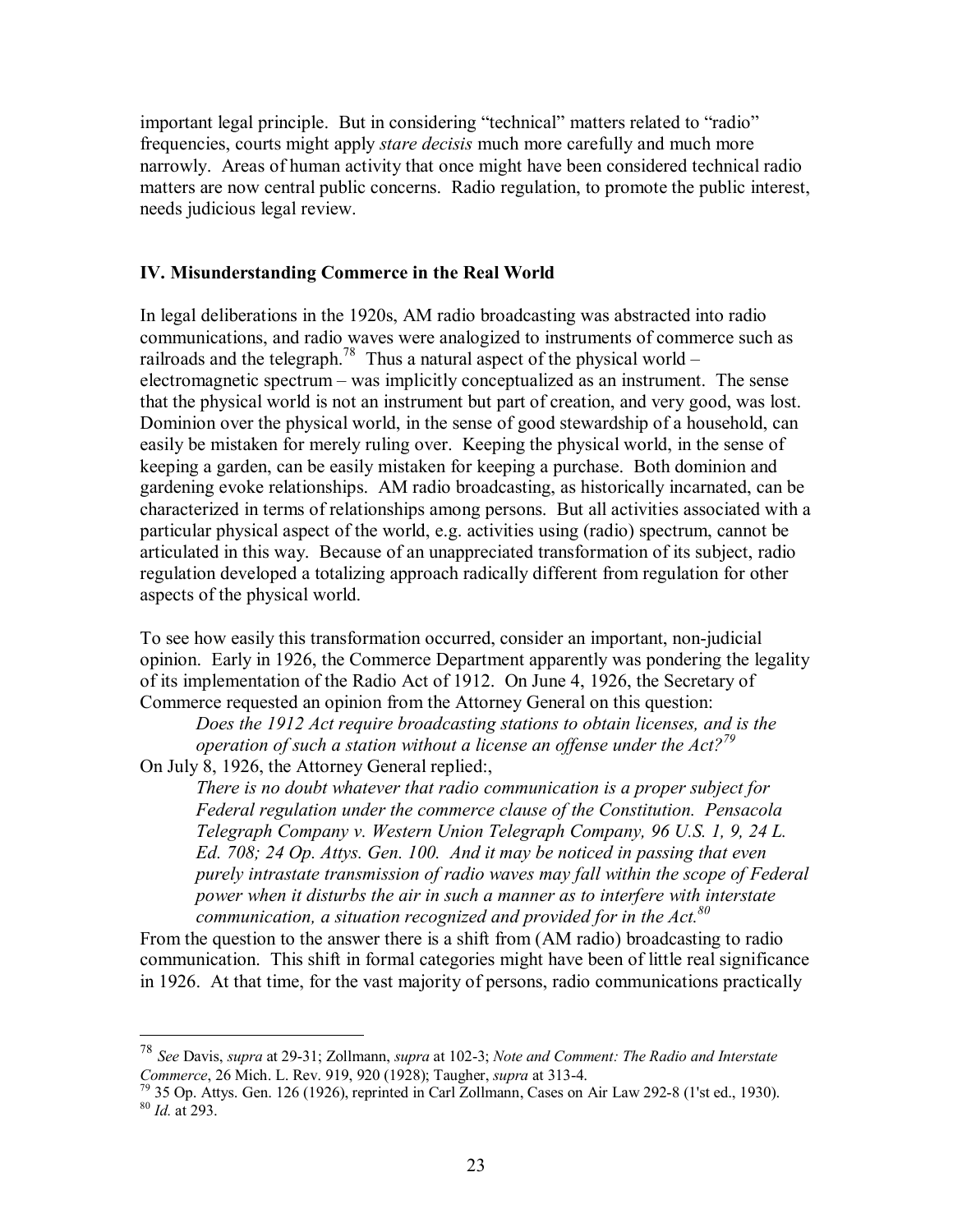meant such broadcasting. But the shift had deep, subsequent significance for radio regulation.

Federal radio regulation became law with a different constitutional status than federal regulation of other aspects of the physical world. Consider land use. State and local governments are involved in regulating land use through mechanisms such as property law, zoning statutes, nuisance laws, and the use of land in providing public services (garbage collection, schools, etc.). Moreover, land use directly relates to state and local taxation. Economic studies of the sort discussed in *United States v. Lopez81* and *United States v. Morrison*<sup>82</sup> could easily be produced to document that land use affects interstate commerce. However, in *Jones v. United States*, a unanimous Supreme Court found that the statutory language "property used in interstate or foreign commerce or in any activity affecting interstate or foreign commerce" does not cover an owner-occupied residence not used for any commercial purpose.<sup>83</sup> The Court made careful and well-justified formal distinctions between "used in any activity affecting commerce" and "affecting commerce," and between statutory and constitutional questions. Does a realistic appraisal of the meaning of *Jones* imply limits on federal regulation of land use under the Commerce Clause? Are there constitutional constraints on federal regulation of land use other than the constitutional rules of the national political process? Such questions would be vigorously deliberated if anyone really thought that the answers were not obvious.

Consider also federal regulation of water use. *Gibbons v. Ogden* ruled that the Commerce Clause comprehended the power to regulate navigation. Navigation, a particular water use feasible in some bodies of water, was considered in *Gibbons* as an aspect of trade. $84$  Most other water uses have been primarily of local concern. Physiographic, climatic, economic, and historical factors create significant differences in water use across the U.S. $^{85}$  States and persons hold title to most water on the land and tidal areas of the U.S. $86$  Water use law has primarily developed within states and localities. As a Supreme Court decision that reviewed the federal-state balance in water law noted:

*The history of the relationship between the Federal Government and the States in the reclamation of the arid lands of the Western States is both long and involved, but through it runs the consistent thread of purposeful and continued deference to state water law by Congress.<sup>87</sup>*

<sup>81</sup> *United States v. Lopez,* 514 U.S. 549, 563-5, 619-25, 631-44, 115 S.Ct. 1624, 1632-3, 1659-61,1665-71 (1995).<br><sup>82</sup> United States v. Morrison, 529 U.S. 598, 628-37, 120 S.Ct. 1740, 1760-4 (2000).

<sup>&</sup>lt;sup>83</sup> Jones v. United States, 529 U.S. 848, 120 S.Ct. 1904 (2000).<br><sup>84</sup> See Gibbons v. Ogden, 22 U.S. 1, 190-4 (1824).<br><sup>85</sup> California v. United States, 438 U.S. 645, 648, 98 S.CT. 2985, 2987 (1978).<br><sup>86</sup> Title to coastal framework for states. The beds of non-navigable rivers and other bodies of water are owned under the same general legal framework as for land ownership. Others may have rights to the use of such water under legal doctrines such as the prior appropriation doctrine. Acts such as the Desert Land Act of 1877 (43 USC § 321) made water on federal lands subject to state laws of water appropriation.

<sup>87</sup> *California v. United States*, 438 U.S. 645, 653, 98 S.CT. 2985, 2990 (1978).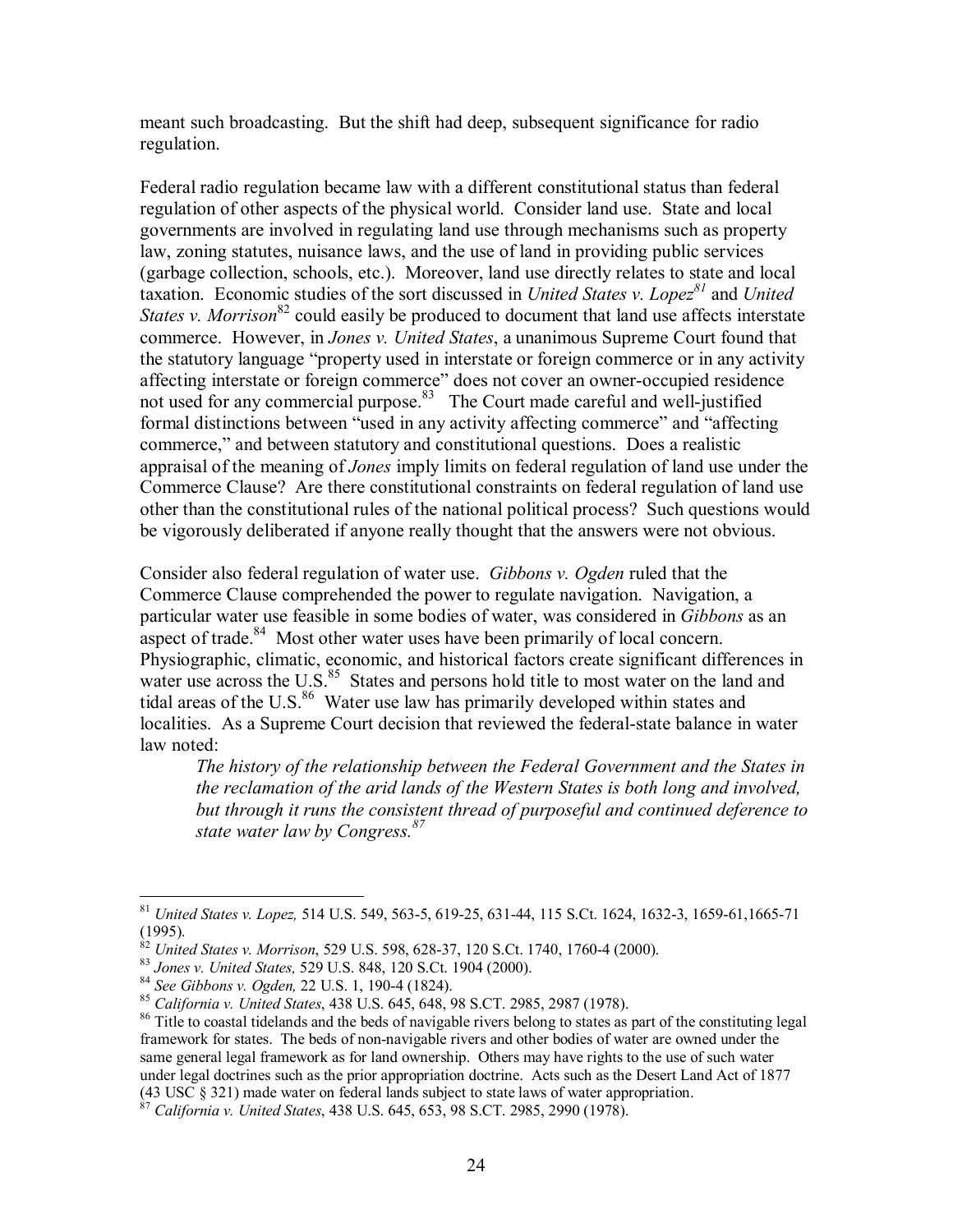Whether Congress could regulate all water use under the Commerce Clause is a question that has been unnecessary to discuss. Even to contemplate it seems impolite.

With respect to specific activities, a federal statute might rationally be interpreted to have regulated water use to the fullest extent possible under the Commerce Clause. Section 404(a) of the Clean Water Act regulates discharging dredged or fill material into "navigable waters." "Navigable waters" are defined under the Act as "the waters of the United States, including the territorial seas."88 In *Solid Waste Agency of Northern Cook County v. United States Corps of Engineers*, the petitioner sought to use an abandoned sand and gravel mining site to dispose baled, non-hazardous solid waste. The site included "a scattering of permanent and seasonal ponds of varying size (from under onetenth of an acre to several acres) and depth (from several inches to several feet).<sup>89</sup> The Supreme Court found that Congress had not made a clear statement indicating that the Act covers such sites.<sup>90</sup> The Court noted "the States' traditional and primary power over land and water use," cited precedent indicating a preference for avoiding constitutional questions, and read the Act as not applying to the site.

A vigorous dissent argued that the Act clearly addresses its regulations to all "waters over which federal authority may properly be asserted."<sup>91</sup> The dissent analyzed this federal authority under the Commerce Clause and concluded that Congress has the power to prohibit "filling any part of the 31 acres of ponds" on the site.<sup>92</sup> Even dissenting Supreme Court justices, by virtue of their position in the U.S. judiciary, deserve to have their formal statements categorized as rational.<sup>93</sup> While the correct legal interpretation may still be debated among scholars, the Clean Water Act surely can be rationally interpreted to regulate a particular water use to the fullest extent possible under the Commerce Clause.

The point is that the Clean Water Act identifies a particular water use. As the dissent pointed out:

*The activity being regulated in this case (and by the Corps § 404 regulations in general) is the discharge of fill material into water. The Corps did not assert jurisdiction over petitioner's land simply because the waters were "used as habitat by migratory birds." It asserted jurisdiction because petitioner planned* 

<sup>&</sup>lt;sup>88</sup> *See* 33 U.S.C. § 1344(a) and § 1362(7).<br><sup>89</sup> *Solid Waste Agency of Northern Cook County v. United States Corps of Engineers, 531 U.S. 159, 163,* 121 S.Ct. 675, 678 (2001) [hereinafter *Solid Waste Agency Case*]. Acting under the Clean Water Act, the United States Army Corps of Engineers blocked this use of the site.

<sup>&</sup>lt;sup>90</sup> In fact the majority stated, "We find § 404(a) [regulations interpreting the scope of waters covered by the Clean Water Act] to be clear, but even were we to agree with respondents, we would not extend Chevron deference here." *Id.* at 172. That statement means that the subsequent statements concerning the Constitutional questions in this case are *dicta*.<br><sup>91</sup> *Id.* at 182.<br><sup>92</sup> *Id.* at 192.<br><sup>93</sup> Whether members of Congress merit in U.S. law this same type of respect is still an open question in

some areas of law. Categorizing statements as rational by virtue of their relation to particular institutions, times, and manners should not be done indiscriminately. Certainly the writings of academics and government bureaucrats deserve no such respect.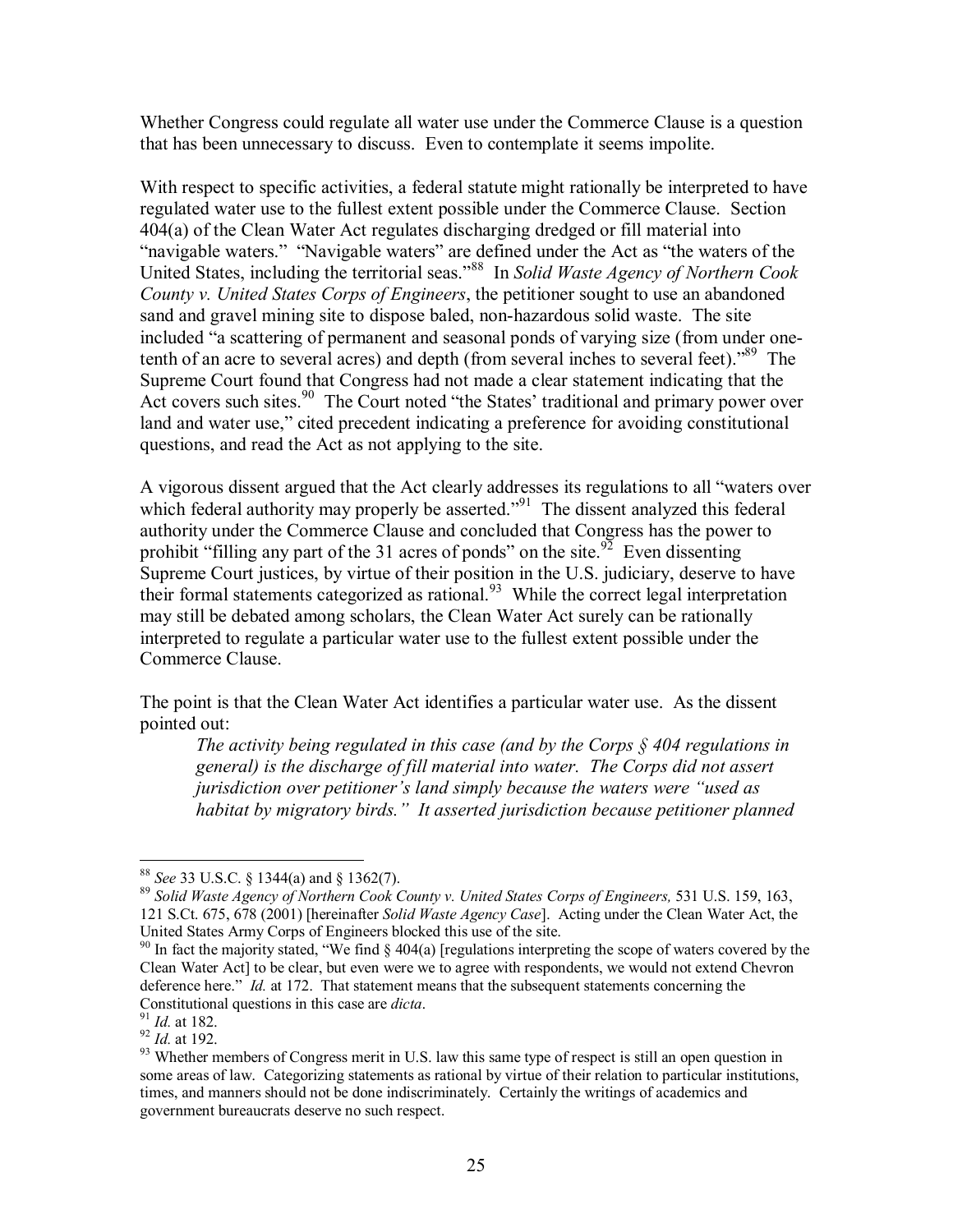*to* discharge fill *[emphasis in original] into waters "used as habitat by migratory birds."94* 

More generally, the dissent noted that the Clean Water Act proclaimed the goal of ending water pollution by 1985.<sup>95</sup> Legislative history of the Act includes a statement that the "main purpose" of the Act is "to establish a comprehensive long-range policy for the elimination of water pollution."<sup>96</sup> Water pollution is a much narrower class of activities than water use. Moreover, many types of water pollution effect relationships of harm substantially between persons within a state and persons outside the state.<sup>97</sup> Such relationships clearly come under the meaning of interstate commerce.

The development of aviation regulation also shows the importance of understanding the Commerce Clause in relation to specific activities. Law of the air in the 1920s meant law concerning aviation and law concerning radio.<sup>98</sup> With the development of aviation and radio broadcasting, the physical characteristics of air gained new significance. Just as persons struggled to communicate the meaning of radio spectrum ("the ether"), a judge in 1934 similarly struggled to define airspace:

*What is the sky? Who can tell where it begins or define its meaning in terms of the law? When can it be said that a plane is above the sky or below it?*<sup>99</sup>

Many subsequent cases struggled with such issues, and law in this area remains unclear to this day.<sup>100</sup> Federal law of the air has, however, remained focused on aviation.

The Empire State Building illustrates the extent of state and local regulation of air use. Technical analysis of the flight patterns of airplanes, such as a biplane with a motor rated at 90 horsepower and a monoplane with motor rated at 220 horsepower, established 500 feet of altitude as the lower boundary of airspace under federal aviation regulation in the late 1920s.<sup>101</sup> Courts, beginning in 1930 through to the present, have given this early technical judgment enduring importance in aviation law.<sup>102</sup> That legal boundary did not, however, affect early skyscraper construction. A former governor of New York led construction of the Empire State Building in 1930 in a race between New York and Chicago to claim the world's tallest building.<sup>103</sup> When completed in 1931, the Empire

 $94$  *Id.* at 193,

<sup>&</sup>lt;sup>95</sup> *Id.* at 175. 33 USC § 1251(a)(7) states: "it is the national goal that the discharge of pollutants into navigable waters be eliminated by 1985."

<sup>&</sup>lt;sup>96</sup> Solid Waste Agency Case, supra at 179, quoting Senate Report No. 92-414, p. 95.<br><sup>97</sup> Not all such uses do so. Consider a farmer who lets pigs drink from a pond on his land. Some Jewish and Muslim scholars might argue that the pond is polluted by this activity. Yet if no other persons have the right or the need to use the water from the pond, surely that pollution does not effect a relationship between the farmer and anyone else.<br><sup>98</sup> See Zollmann, Cases on Air Law, *supra*.

<sup>&</sup>lt;sup>99</sup> Thrasher v. City of Atlanta, 173 S.E. 817, 825 (1934).<br><sup>100</sup> See Colin Cahoon, *Low Altitude Airspace: A Property Rights No-Man's Land*, 56 J. Air L. & Com. 157 (1990).

<sup>101</sup> *See Smith v. New England Aircraft*, 270 Mass. 511 515-20, 170 N.E. 385, 387-9 (1930); *Swetland v. Curtiss Airports Corp*, 41 F.2d 929, 938-42 (1930). Over congested parts of cities, towns, or settlements, the minimum height of flight was declared to be 1000 feet.<br><sup>102</sup> See Cahoon, *supra*, esp. § IX, X.

<sup>&</sup>lt;sup>103</sup> Other buildings in New York at the time reached 808, 792, 700, 625, and 612 feet into the sky. *Smith v. New England Aircraft Co*., 270 Mass. 511, 522, 170 N.E. 385, 389 (1930).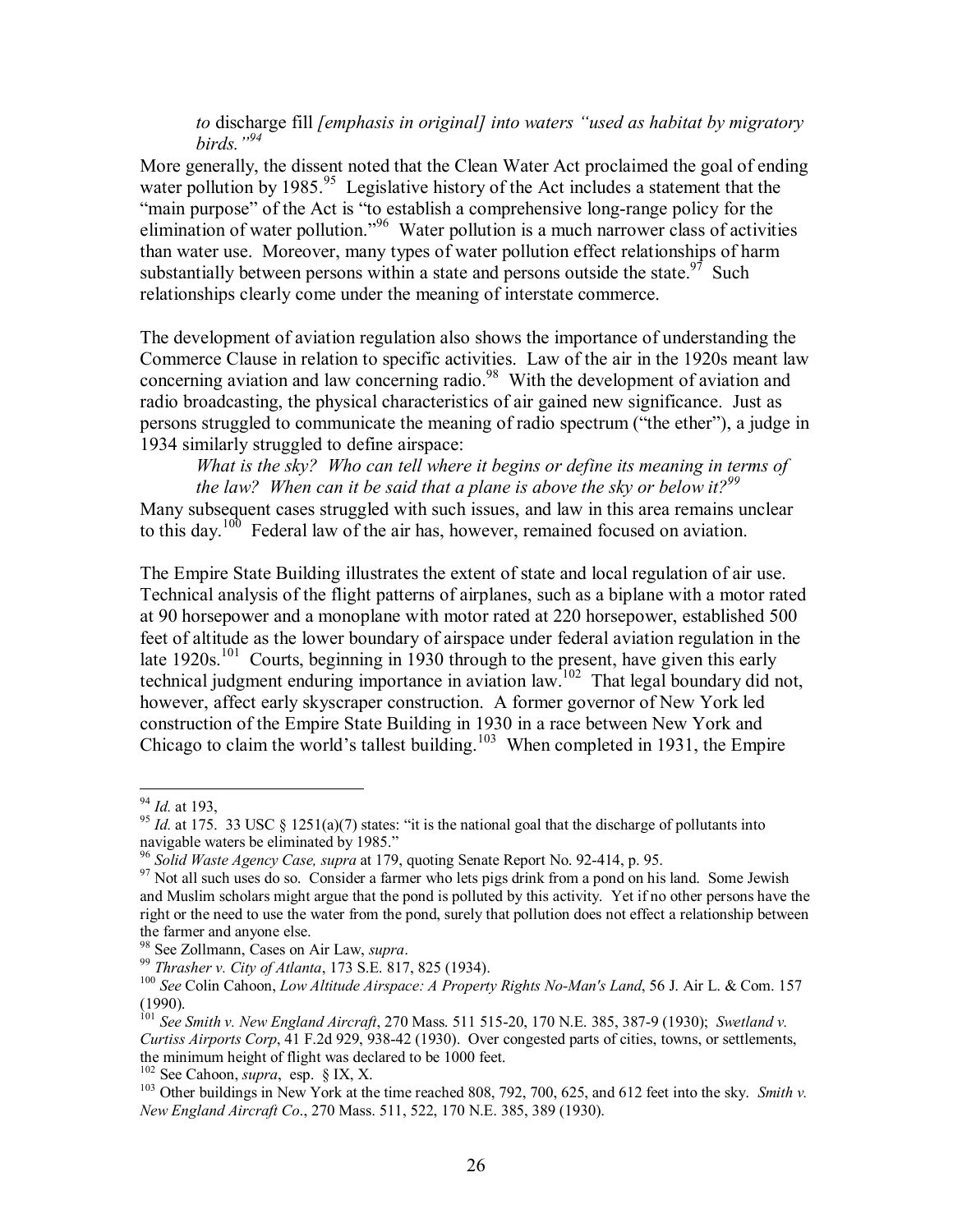State Building reached 1250 feet into the Manhattan skyline. The building included a final 200 feet section intended as a dirigible mooring mast. The significance of this building to aviation was tragically emphasized in 1945, when a B-25 bomber in dense fog crashed into the seventy-ninth floor.<sup>104</sup> Such an accident surely provided reason and opportunity to establish comprehensive, unified federal regulation of the airways.

Despite the significance of tall objects and airports to aviation, federal air regulations carefully assert only an advisory role in regulating real estate development. Federal Aviation Administration (FAA) rules require that it be given notification of plans for a construction extending more than 200 feet above ground level.<sup>105</sup> The FAA analyzes the implications of the construction for air navigation and categorizes the construction as a hazard or not a hazard. The FAA does not assert authority to prohibit constructions that it deems hazardous to air navigation.<sup>106</sup> The FAA also requires notification for construction of an airport.<sup>107</sup> Upon such notification, the FAA does an aeronautical study of the proposal, and then states objections, if any, and in some cases conditions for ameliorating objections. The FAA does not claim authority to prohibit construction in any case.<sup>108</sup> Thus FAA regulations show considerable respect for state and local governance of activities significantly affecting the use of the airways, i.e. the use of air for aviation.

A federal law regulating all uses of the air would raise serious constitutional issues under the Commerce Clause. The Air Commerce Act of 1926, like the Radio Act of 1927, distinguished between interstate and intrastate activities.<sup>109</sup> In the 1930s, states passed statutes regulating intrastate aviation.<sup>110</sup> Over time, however, federal law came to cover both interstate and intrastate aviation. This development of federal law seems to have sound legal and practical bases. But despite many public concerns relating to aviation, airspace law was not totally federalized. A complex and vitally important law governing air rights relating to real estate developed at the state and local level.<sup>111</sup> State and local law regarding airport zoning and associated nuisances also developed.<sup>112</sup> These developments indicate awareness that the Commerce Clause places limits on federal regulation of air use.

<sup>&</sup>lt;sup>104</sup> This accident killed 14 persons and injured about 25 others. John Tauranac, The Empire State Building: the Making of a Landmark 317-31 (1995).<br><sup>105</sup> FAA Notice of Construction or Alteration of Objects Affecting Navigable Airspace, 14 C.F.R. § 77.13

<sup>&</sup>lt;sup>106</sup> Scott J. Hamilton, *Allocation of Airspace as a Scarce National Resource*, 22 Transp. L.J. 251, 266

<sup>(1994).</sup> 

<sup>&</sup>lt;sup>107</sup> FAA Notice of Construction, Alteration, Activation, and Deactivation of Airports, 14 C.F.R. § 157.3.<br><sup>108</sup> Hamilton, *supra* at 270.<br><sup>109</sup> The distinction between interstate and intrastate aviation was a major issue

Commerce Act of 1926. *See* Charles F. Downs II, *Calvin Coolidge, Dwight Morrow, and the Air Commerce Act of 1926* (2001) (unpublished manuscript), *available at* http://www.calvin-

coolidge.org/pages/history/research/ccmf/downs.htm <sup>110</sup> See Swetland and Smith, supra.

<sup>&</sup>lt;sup>111</sup> For a review, see, *e.g.*, Norman Marcus, Air Rights in New York City: TDR Zoning Lot Merger and Well-Considered Plan, 50 Brook. L. Rev. 867 (1984).

<sup>112</sup> For a review of these developments, see Hamilton, *supra*.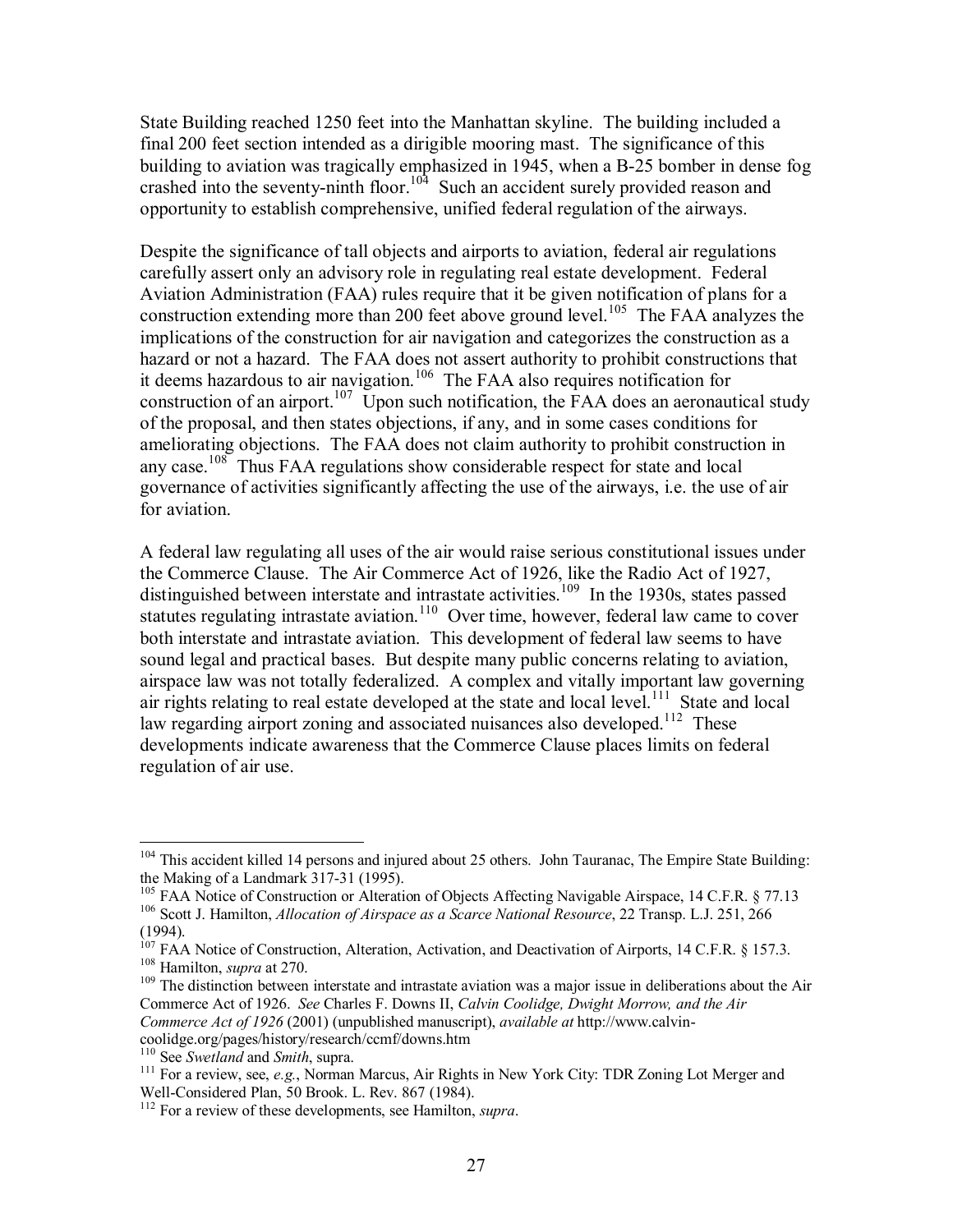Electromagnetic spectrum is similar to land, water, and air. Electromagnetic spectrum, like land, water, and air, is a general aspect of the physical world. Electromagnetic spectrum, like land, water, and air, is not itself an instrumentality of commerce. New technological developments are rapidly expanding the range and variety of human activities that use radio. That one federal law would assert authority under the Commerce Clause to govern interstate highways and backyard sandboxes (land use), or water pollution and swimming (water use), or aviation and speech (air use), seems so remote and gratuitously provocative as to be not worth deliberating. But current federal law that governs "disturbing" radio spectrum is that type of law. $113$ 

# **V. Re-Articulating Commerce**

 $\overline{a}$ 

To identify and maintain boundaries for radio regulation under the Commerce Clause, one must recover the natural sense of the word "commerce" in eighteenth century thought. "Commerce" meant intercourse.<sup>114</sup> The word "commerce" has been used in English only since the sixteenth century, when it came into use to supplement "merchandise," meaning the buying, selling or bartering of moveable goods, or the moveable goods themselves.<sup>115</sup> With the rapid growth of the English economy in the second half of the sixteenth century and the development of a Dutch empire in world trade, the activity of merchandizing became a systematic network of ongoing relationships.116 Ongoing, deeply enmeshing relationships is what "commerce" added to the terms "merchandise," "traffic," and "trade."<sup>117</sup>

Key works in the English language illustrate this meaning. Consider Christian scripture. In the King James Version of the Bible, a translation finished in England in 1611, the words "merchandise," "trade," and "traffick" occur repeatedly, but "commerce" never occurs.<sup>118</sup> Words used in a sense most closely approaching the eighteenth century

<sup>&</sup>lt;sup>113</sup> The phrase "disturbs the air [radio spectrum]" was used in 35 Op. Attys. Gen. 126 (1926). Quoted infra. <sup>114</sup> Other scholars have briefly noted and dismissed this meaning of commerce with respect to the Commerce Clause. *See* Randy E. Barnett, *The Original Meaning of the Commerce Clause*, 68 U. Chi. L. Rev. 101, 128-9 (2001); Nelson and Pushaw, supra at 19, 41; Lawrence Lessig, *Translating Federalism:* 

United States v. Lopez, 1995 Sup. Ct. Rev. 125, 141 n. 37 (1995) [hereinafter, Lessig, *Translating*].<br><sup>115</sup> Oxford English Dictionary (2'nd ed., 1989), heading note for "commerce".<br><sup>116</sup> In seventeenth century Dutch socie in Roman commercial law and thus helped to create moral space for commercial activities. *See* James Q. Whitman, *The Moral Menace of Roman Law and the Making of Commerce: Some Dutch Evidence*, 105 Yale L. Rev. 1841. In England, where Roman law and Protestant theology had much less significance, the way "commerce" was understood helped to distinguish it from "unbrotherly" or "uncommunal" activities. <sup>117</sup> The period 1550-1580 in England was a period of rapidly increasing internal trade and consumption -the most intensely concentrated period of economic growth before the late eighteenth century. Trade then was deeply connected to an intricate system of personal relations. Credit meant not just money but social

standing and character. *See* Craig Muldrew, The economy of obligation: the culture of credit and social relations in early modern England (1998). Given that the word "commerce" came into the English language about this time, these developments shed light on the meaning of that word.

<sup>&</sup>lt;sup>118</sup> The King James Version, as well as a number of other translations, can be searched at The Bible Gateway, available at http://www.biblegateway.org. "Commerce" was derived from the Latin "commercium". This term, and related forms, does not occur in the Vulgate. The ARTFL Project offers an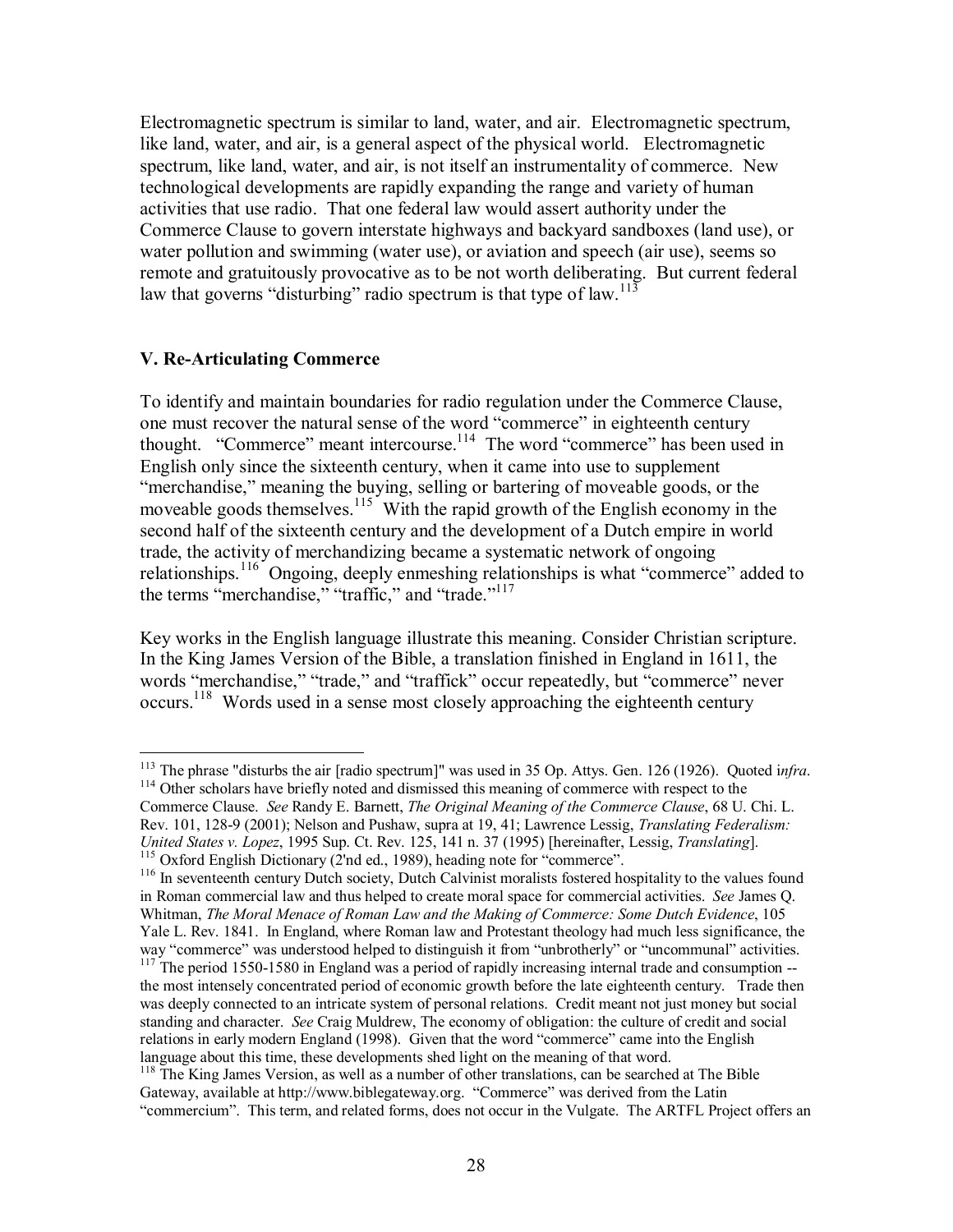meaning of commerce are in Matthew 22:5 ("But they made light of it, and went their ways, one to his farm, another to his merchandise") and in John 2:16 ("make not my Father's house a house of merchandise") In the Vulgate, St. Jerome's Latin translation of Christian scripture in 400 CE, these phrases are rendered with forms of "negotiation," meaning wholesale or banking business, or more generally, business or traffic.<sup>119</sup> Twentieth-century translations use "business" for "merchandise" in Matthew 22:5, and "into a market," "place of business," or "house of trade" for "house of merchandise" in John  $2:16<sup>120</sup>$  These meanings were too narrow to invoke the use of the word "commerce" in early seventeenth century English.

Shakespeare shows that the natural sense of commerce then covered the full sense of human relationships. The word "commerce" occurs four times in Shakespeare's oeuvre.121 Malvolio, a courtier deluded that has become a great political and romantic favorite of the Countess Olivia, is described by Olivia's maid at the end of a playful dialogue as being engaged "in some commerce with my lady."<sup>122</sup> That is an insinuation of intercourse in many human dimensions. Regarding Archilles' intimate relationship with a prominent woman in the enemy city of Troy, Ulysses says to him: "All the commerce that you have had with Troy / As perfectly is ours as yours, my lord."<sup>123</sup> The significance to the state of this relationship – this commerce – means that it could not be kept hidden. To Agamemnon, the leader of the Greek camp, Ulysses urges the importance of respecting order in relationships, and he contrasts "peaceful commerce from dividable shores" with bounded waters flooding the globe, sons striking fathers, and power, will, and appetite perverting justice.<sup>124</sup> Finally, in a scene underscoring disordered relationships, Ophelia, returning love letters to a Hamlet deeply troubled by the events in his family and in the royal court, asks Hamlet: "Could beauty, my lord, have better commerce than with honesty?"<sup>125</sup> Hamlet responds by speculating on the transforming power of relationships between virtues and of relationships between persons. Thus commerce means intercourse so intimate and comprehensive as to be transformative.

online search of the Vulgate, available at

http://www.lib.uchicago.edu/efts/ARTFL/public/bibles/vulgate.search.html

<sup>&</sup>lt;sup>119</sup> See Vulgate text, *id.* For an online Latin dictionary, see the Perseus Digital Library, available at http://www.perseus.tufts.edu/cgi-bin/resolveform?lang=Latin. The early Greek texts use, in Matthew 22:5 and John 2:16 respectively, "emporia" and "emporion". These terms mean trade or a place of trade. See interlinear Greek, Strong's Concordance, and Vine's Expository Dictionary linked to verses online at Blue Letter Bible, http://www.blueletterbible.org/index.html. A translation in Rheims in 1582 used "merchandise" and "traffick" in the same respective passages. See Douay-Rheims translation at The

Unbound Bible, available at http://unbound.biola.edu/.

<sup>&</sup>lt;sup>121</sup> For online searches of Shakespeare's oeuvre, see the Rhyme Zone,

http://www.rhymezone.com/shakespeare/ and Matty Farrow's search,

http://www.it.usyd.edu.au/~matty/Shakespeare/test.html<br><sup>122</sup> William Shakespeare, *Twelfth Night*, act 3, sc. 4.

<sup>&</sup>lt;sup>123</sup> William Shakespeare, *Troilus and Cressida*, act 3, sc. 3.<br><sup>124</sup> *Id.*, act 1, sc. 3.<br><sup>125</sup> William Shakespeare, *Hamlet, Prince of Denmark*, act 3, sc. 1.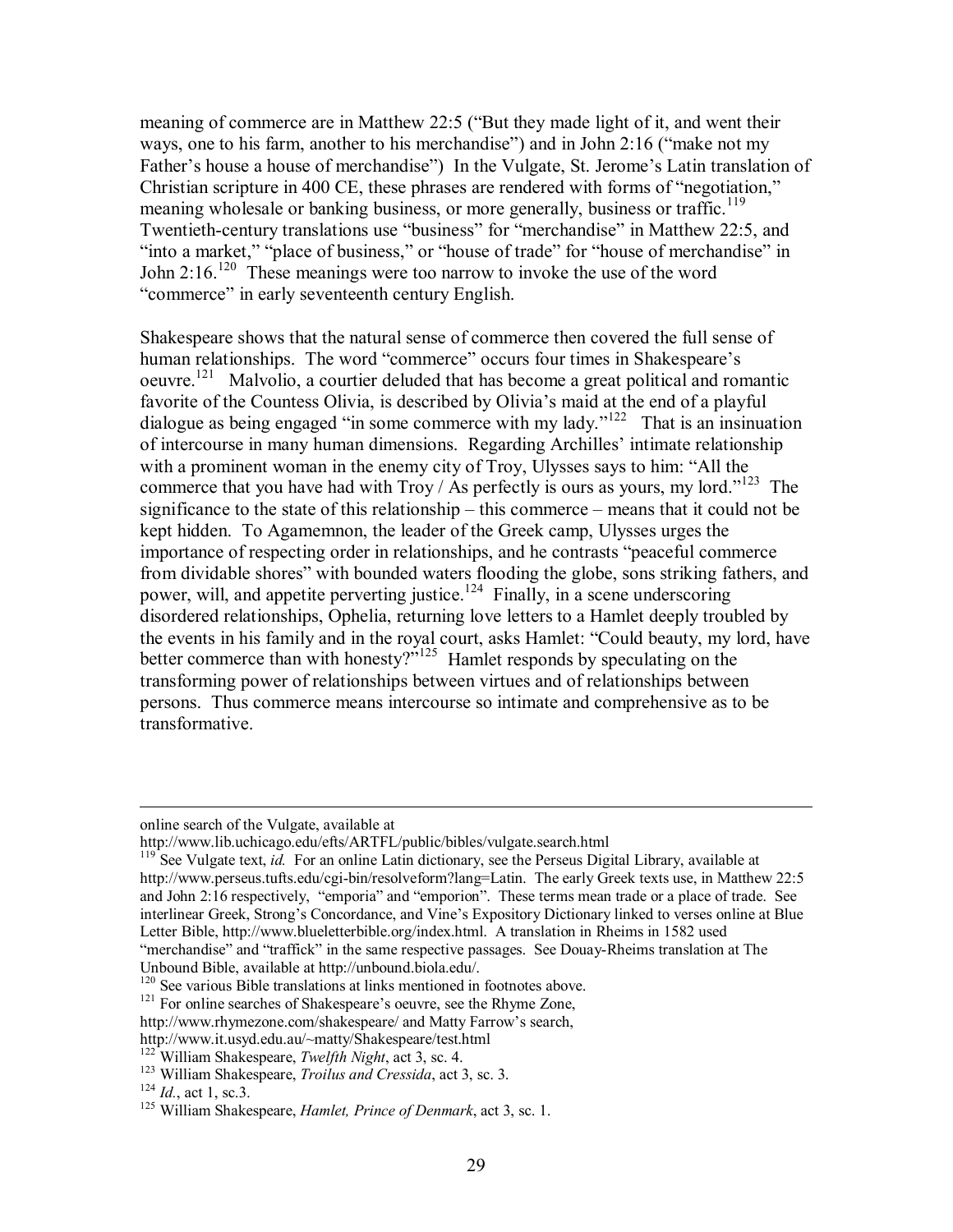For eighteenth century intellectuals and public figures, the natural and obvious meaning of commerce comprised a broad sense of relationship. The 1776 Declaration of Independence declared the "United Colonies" to have "...full Power to levy War, conclude Peace, contract Alliances, establish Commerce, and to do all other Acts and Things which Independent States may of right do." Consider the four distinguished acts and things: "War," "Peace," "Alliances," and "Commerce." The selection and order of these terms indicates that commerce, balanced against "alliances," is a serious, informal, general, peaceful relationship not merely limited to trade.<sup>126</sup>

Montesquieu discussed *doux commerce* – sweetness and gentleness that commerce engendered in relations among persons. This state of relations he set in contrast to hostility and violence.<sup>127</sup> A Scottish historian in 1769 declared:

*Commerce tends to wear off those prejudices which maintain distinction and animosity between nations. It softens and polishes the manners of men.128*

Concern about commerce meant concern about relationships among persons. Thus James Madison argued that the purpose of the Commerce Clause is to avoid practices that would "nourish unceasing animosities" and that might "terminate in serious interruptions of public tranquillity."<sup>129</sup>

Alexander Hamilton recognized contemporary views on the transformative power of commerce and of republican government:

*The genius of republics (say they) is pacific; the spirit of commerce has a tendency to soften the manners of men, and to extinguish those inflammable humors which have so often kindled into wars. Commercial republics, like ours, will never be disposed to waste themselves in ruinous contentions with each other. They will be governed by mutual interest, and will cultivate a spirit of mutual amity and concord.130*

But he ridiculed such a view as abstract speculation contrary to real experience:

*Are not popular assemblies frequently subject to the impulses of rage, resentment, jealousy, avarice, and of other irregular and violent propensities? Is it not well known that their determinations are often governed by a few individuals in whom they place confidence, and are, of course, liable to be tinctured by the passions and views of those individuals? Has commerce hitherto done anything more than change the objects of war? Is not the love of wealth as domineering and enterprising a passion as that of power or glory? Have there not been as many wars founded on commercial motives since that has become the prevailing system of nations, as were before occasioned by the cupidity of territory or dominion? Has not the spirit of commerce, in many instances, administered new incentives to the appetite, both for the one and for the other? Let experience, the least fallible guide of human opinions, be appealed to for an answer to these inquiries.<sup>131</sup>*

<sup>&</sup>lt;sup>126</sup> Note as well that the expressed causes for the Declaration contain only one reference to trade.

<sup>&</sup>lt;sup>127</sup> Albert O. Hirschman, The Passions and the Interests, 60 (1977).<br><sup>128</sup> *Id. at* 61, quoting William Robertson, View of the Progress of Society in Europe (1769).<br><sup>129</sup> Federalist No. 42, *available at* http://memory.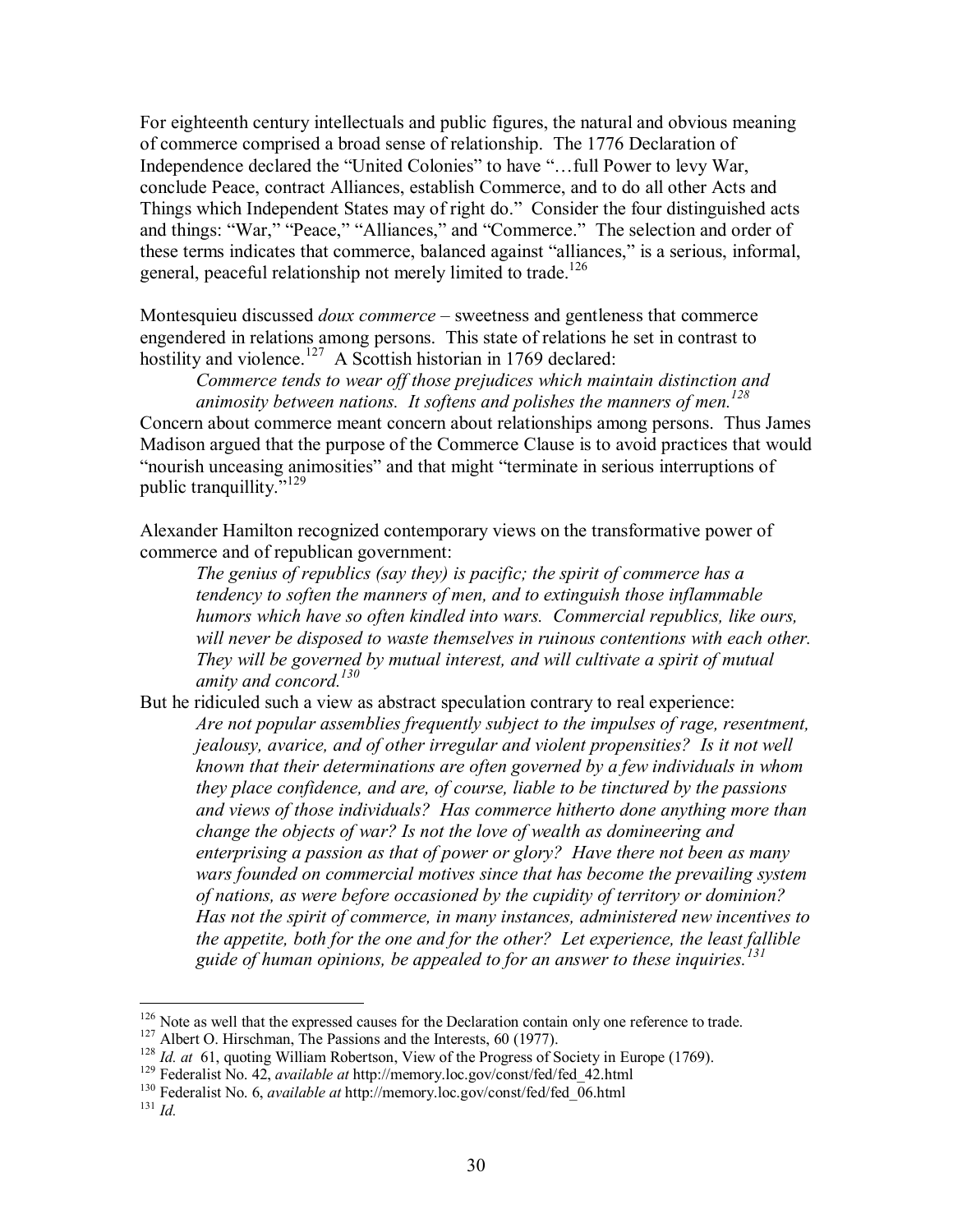Hamilton argued that the structure of commercial governance affected the nature of relationships among citizens of the United States:

*The interfering and unneighborly regulations of some States, contrary to the true spirit of Union, have, in different instances, given just cause of umbrage and complaint to others, and it is to be feared that examples of this nature, if not restrained by a national control, would be multiplied and extended till they became not less serious sources of animosity and discord than injurious impediments to the intercourse between the different parts of the Confederacy. … we may reasonably expect, from the gradual conflicts of State regulations, that the citizens of each would at length come to be considered and treated by the others in no better light than that of foreigners and aliens.132*

Thus, to Hamilton, commerce itself does not constitute harmonious human relationships. Under different structures of governance, the qualities of commerce can be very different.

*Gibbons v. Ogden*, a Supreme Court case decided in 1824, inadvertently helped to create space for a much different legal perspective on commerce. The primary ruling of the Court declared:

*Commerce, undoubtedly, is traffic, but it is something more: it is intercourse. It describes commercial intercourse between nations, and parts of nations, in all its branches, and is regulated by prescribing rules for carrying on that intercourse….<sup>133</sup>*

The opinion clearly identifies "commerce" as "intercourse," meaning more than "traffic" or "trade." Yet the opinion also uses the phrases "no sort of trade," "commercial intercourse," and "trading intercourse." These phrases may have contributed to misunderstanding the eighteenth century meaning of commerce as being only a particular dimension of intercourse, and thus less than intercourse.<sup>134</sup> The concurring opinion shows meaning moving in that direction:

*Commerce, in its simplest signification, means an exchange of goods; but in the advancement of society, labour, transportation, intelligence, care, and various mediums of exchange, become commodities, and enter into commerce…<sup>135</sup>*

This is an early glimpse of what Marx saw in the British Industrial Revolution. Commerce, and economics more generally, was evolving to focus on concepts and commodities abstracted from persons.

<sup>&</sup>lt;sup>132</sup> Federalist No. 22. available at http://memory.loc.gov/const/fed/fed\_22.html

 $^{133}$  Gibbons v. Ogden, 22 U.S. 1, 189-90 (1824). emphasis in the context of a specific description. "It has, we believe, been universally admitted, that these words ['with foreign nations, and among the several States, and with the Indian tribes.'] comprehend every species of commercial intercourse between the United States and foreign nations. No sort of trade can be carried on between this country and any other, to which this power does not extend." *Id.* at 193-4. "What is commerce 'among' them [states]; and how is it to be conducted? Can a trading expedition between two adjoining States, commence and terminate outside each? And if the trading intercourse be between two States remote from each other, must it not commence in one, terminate in the other, and probably pass through a third? Commerce among the States must, of necessity, be commerce with the States." *Id.* at 196. 135 *Id.* at 229-30.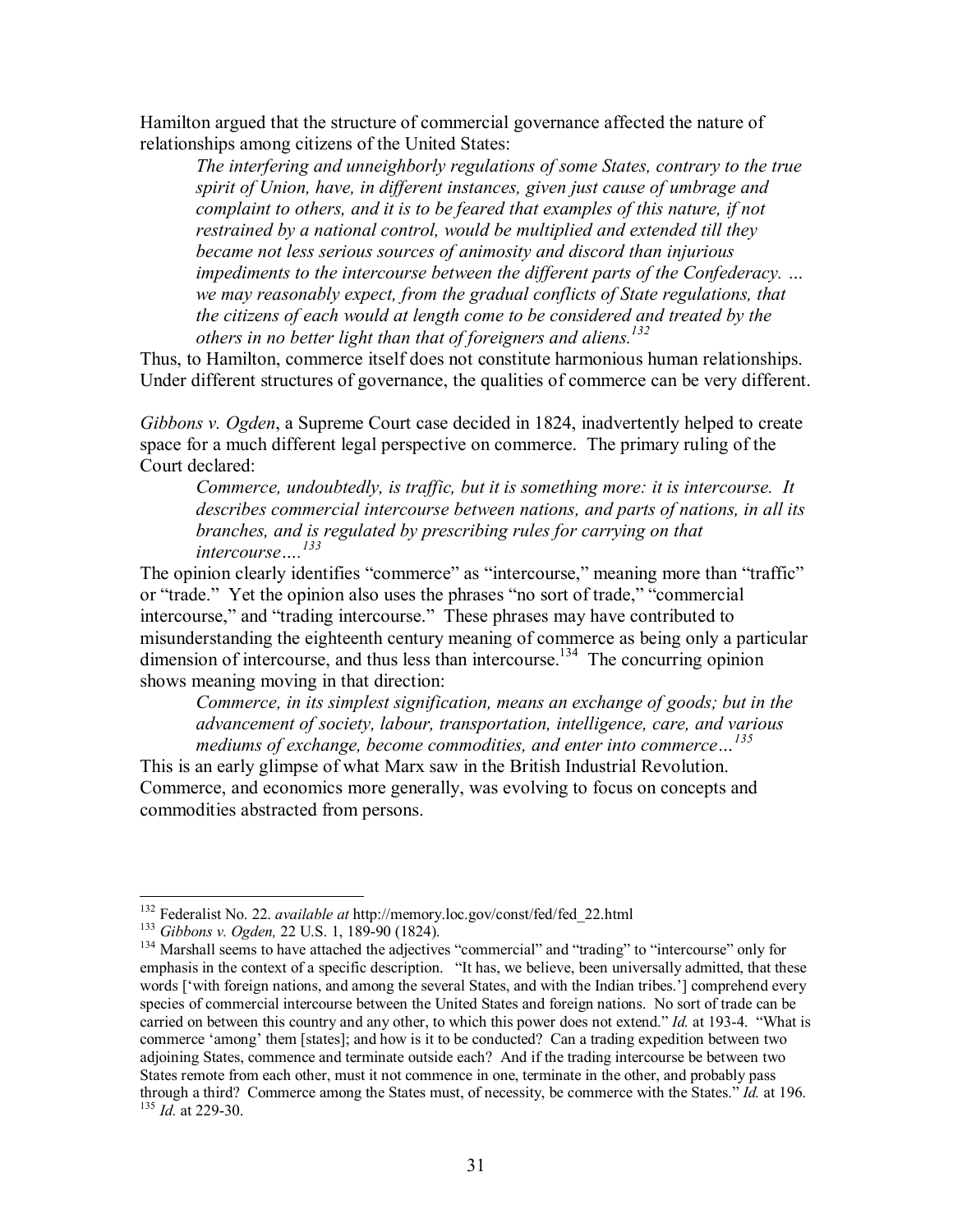Cases addressing the telegraph contributed to this change in the meaning of commerce. In *Pensacola Telegraph v. Western Union* (decided in 1877), the Supreme Court declared:

*Since the case of Gibbons v. Ogden (9 Wheat. 1), it has never been doubted that commercial intercourse is an element of commerce which comes within the power of Congress. … it is not only the right, but the duty, of Congress to see to it that intercourse among the States and the transmission of intelligence are not obstructed or unnecessarily encumbered by State legislation.136* 

One might consider the transmission of intelligence to be intrinsically related to human intercourse. But *Pensacola*'s reference point was not the primary ruling in *Gibbons* but the concurrence. *Pensacola* presented intelligence as a commodity – something "transmitted" like a commercial good.

Four years later, *Telegraph v. Texas* showed this understanding in analogy:

*A telegraph company occupies the same relation to commerce as a carrier of messages, that a railroad company does as a carrier of goods. Both companies are instruments of commerce, and their business is commerce itself.137*

The wonder of the telegraph was that it separated communication from physical relation and movement of objects:

*But the telegraph transports nothing visible and tangible; it carries only ideas,*  wishes, orders, and intelligence.<sup>138</sup>

In these decisions and others, the Court found telegraphic communication across state lines to be interstate commerce. Rather than understanding communication as intersubjectivity extended in space, courts, following *Pensacola* and reasoning consistent with the intellectual and practical circumstances of their times, presented communications as the transmission of intelligence analogized to a commodity.

Yet by the late nineteenth century, the telegraph had substantial and well-recognized affects on relationships spanning the nation. Telegraph lines expanded with the railroads, enabling considerable capital savings and thus enabling more persons to be brought more quickly within the scope of this national transportation network.<sup>139</sup> Logistical control through telegraphic communication prompted a new national division of labor in the slaughtering and meat packing industries, a national trade in fresh fruits and vegetables, and the growth of mail order houses and mass merchandising.<sup>140</sup> The telegraph also transformed commodities and securities trading. By 1874, Western Union Telegraph transmitted near-real-time transaction data from the New York Stock Exchange to 116

<sup>&</sup>lt;sup>136</sup> Pensacola Telegraph v. Western Union, 96 U.S. 1, 9 (1877).

<sup>&</sup>lt;sup>137</sup> Telegraph v. Texas, 105 U.S. 460 (1881).<br><sup>138</sup> Western Union Tel. Co. v. Pendleton, 122 U.S. 347, 356, 7 S.Ct. 1126, 1127 (1887).<br><sup>139</sup> The telegraph provided control that allowed rail lines to be single-tracked. In was 73% single-tracked. The additional cost of double-tracking the system would have been about one billion dollars in 1890. For comparison, the total book value for construction of all railroads and for the equipment on them was about \$8 billion at that time. Alexander J. Field, *The Magnetic Telegraph, Price and Quantity Data, and the New Management of Capital, 52 J. Econ. Hist. 401, 406-9 (1992).* 

<sup>&</sup>lt;sup>140</sup> Huge stockvards and slaughtering operations developed in Chicago and other major mid-Western cities. *Id.* at 410-2.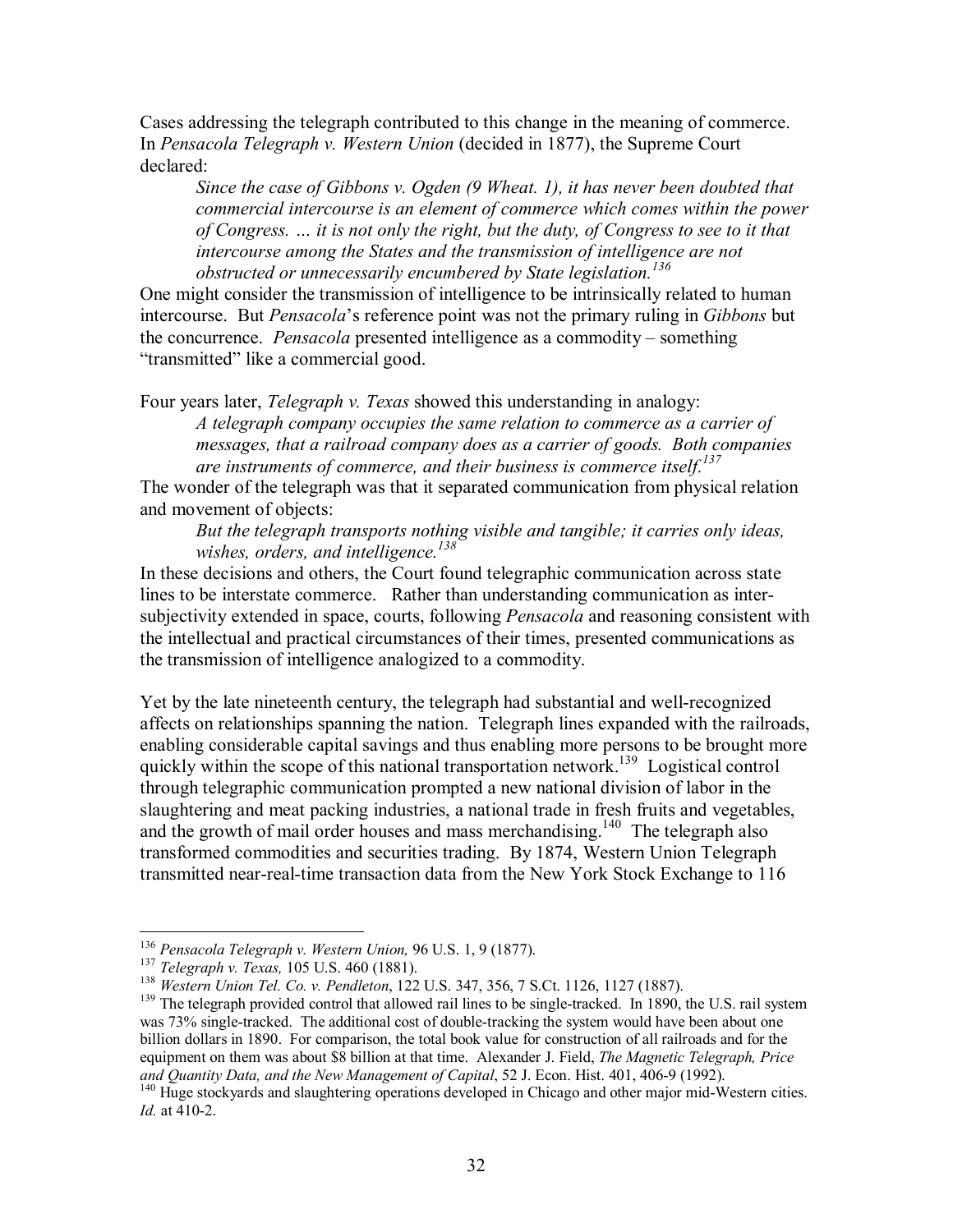other cities.141 By that time Western Union was the first national monopoly, pointing toward a new, important national political issue. Working with the U.S. Navy, Western Union also transmitted nationally time synchronization pulses that standardized time across the nation.<sup>142</sup> Moreover, arising directly from the opportunities that the telegraph presented and closely tied to Western Union, the Associated Press had become "one of the most powerful centripetal forces shaping American society."143 By the late 1880s, Associated Press wire dispatches made up 80-100% of news copy in mid-western small town dailies. $144$ 

These realities should be recognized when reading the *Pensacola* decision of 1877. That decision merely briefly noted that the telegraph had "changed the habits of business" and had fostered communications among government officials spread across the country and the world.<sup>145</sup> Certainly the telegraph had done much, much more than that. The telegraph greatly transformed relationships among persons across the nation. Yet the heart of the *Pensacola* decision was to judge intelligence to be a commodity. Judging the scope of commerce came to be about identifying commodities and estimating effects on commodity streams.<sup>146</sup> The loss of the eighteenth century understanding of commerce in

1

*Id.* at 195.<br><sup>145</sup> Compare the Court's description to this newspaper description more than 30 years earlier:

*Id.* at 191, quoting the New York Express from 1846. Developments from the time that account was written to the time the Court issued its opinion confirmed what the journalist regarded as indubitable.

<sup>146</sup> To get a sense for the extent to which analysis of commerce got unmoored from the eighteenth century understanding of commerce, consider this analysis in a 1928 law review article examining the law of radio communication:

<sup>141</sup> Alexander J. Field, *The Telegraphic Transmission of Financial Asset Prices and Orders to Trade: Implications for Economic Growth, Trading Volume, and Securities Market Regulation*, in 18 Research in Economic History 145, 167 (1998). In addition,

*Physical proximity to the exchange was no longer a prerequisite for a trader whose strategies depended on knowing what was happening on the floor, reacting to it, transmitting trading* 

*instructions, and having them executed and confirmed within very short time spans. Id.* These were important changes in relationships of trade. More generally, see *id.* at 163-9.

 $142$  Annteresa Lubrano, The telegraph: how technology innovation caused social change, 118-20 (1997).<br><sup>143</sup> Menahem Blondheim, News over the wires: the telegraph and the flow of public information in America, 1844-1897, 7 (1994).

<sup>&</sup>lt;sup>144</sup> Blondheim's impressively detailed history of news wire services noted:

*The Associated Press replaced the great party organs and popular metropolitan newspapers as the primary source of national news. Unlike predecessors such as the Washington National Intelligencer or the New York Weekly Tribune, the wire service was not a local institution. Wire service reports were a compilation of dispatches, by hundreds of anonymous local agents, printed verbatim in all the country's major newspapers simultaneously. And thus they were not perceived as representing any local institution or interest.* 

*Washington is as near to us now as our up-town wards. We can almost hear through the Telegraph, members of Congress as they speak. The country now will be excited from its different capitals. Man will immediately respond to man. An excitement will thus be general, and cease to be local. Whether good or ill is to come from all this, we cannot foresee, but that the Telegraph is to exert an important bearing over our political and social interest, no man can doubt.*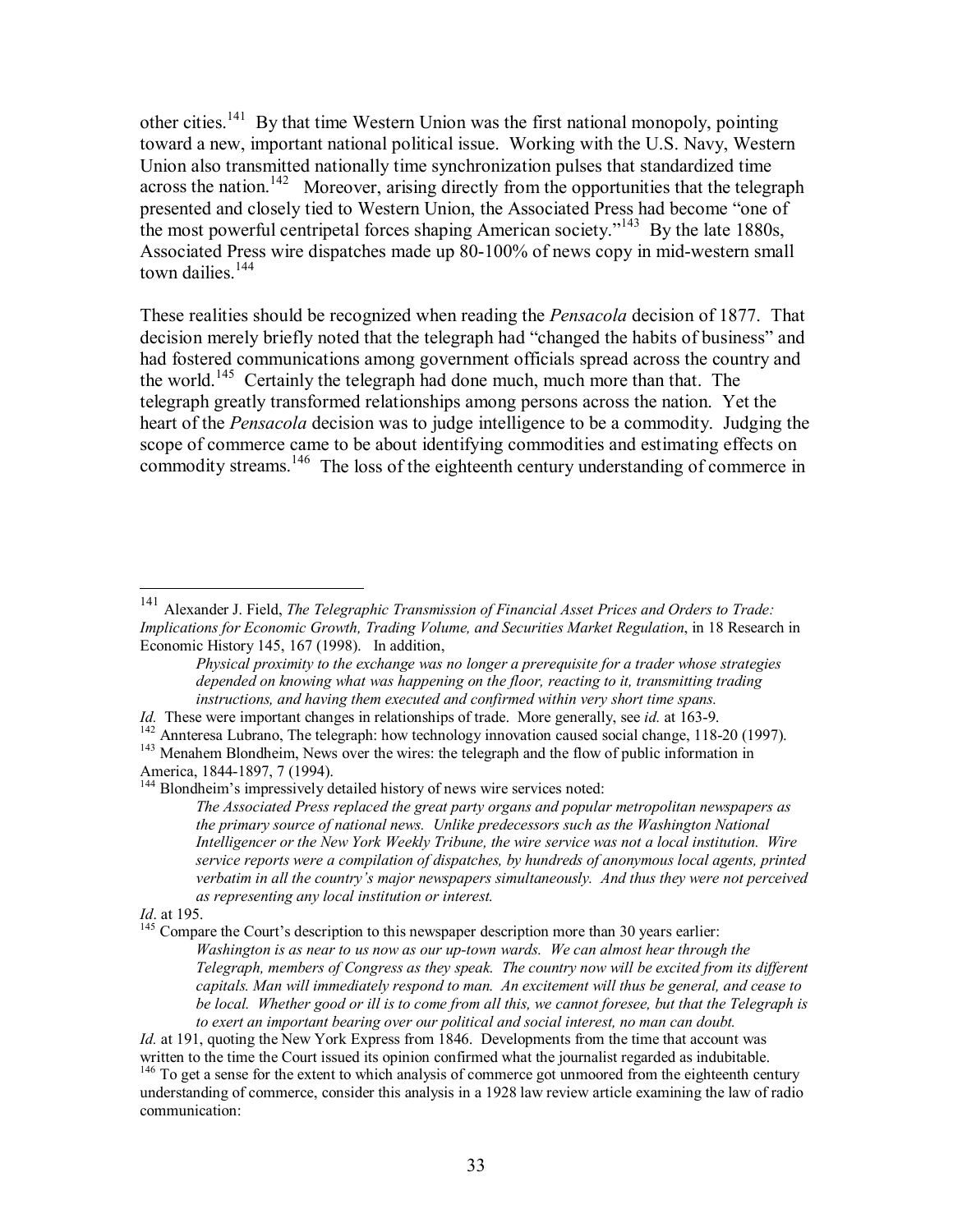*Pensacola* now seems natural and unremarkable. Commerce as an economic reality is now firmly entrenched in a grand, deterministic narrative of the rise of a single national market.<sup>147</sup> A better reading of *Pensacola* looks backwards and finds a different story. In the silences of *Pensacola* – the obvious, unnoted reality that railroads and telegraphs dramatically changed human relations across the country – one can recognize the resources for much more vigorous and fruitful deliberations about the Commerce Clause.

#### **VI. Spurring Fruitful Deliberation**

 $\overline{a}$ 

Considering commerce in its eighteenth century meaning can help to revitalize deliberations about the Commerce Clause. One might well consider many past Commerce Clause cases to be correctly decided, or at least to be prudently preserved. But decisions are written to be discussed. And discussions, like barn-raisings, require good tools, in addition to what might be called rational calculations. The eighteenth century meaning of commerce, etched in still-accessible artifacts, is one such tool.

With this tool, one can better understand influential precedent. For example, the *Shreveport* decision:

*…does not ground federal power to regulate rates for intrastate carriage solely in their effect on commerce. [That decision] repeatedly emphasizes that it is the intrastate operations of "agencies" or "instruments" of interstate commerce that* 

*[quoting Pensacola] "…The powers thus granted to Congress are not confined to the instrumentalities of commerce known or in use when the Constitution was adopted, but they keep pace with the progress of the country, and adapt themselves to the new developments of time and circumstances." It would seem, therefore, that the analogy between the radio wave as an instrumentality of interstate commerce and the telegraph is a much closer one than that between the telegraph and the railroad, as the electro-magnetic energy which is the basis of communication in the case of both radio and telegraphy by wire has already received judicial cognizance as a means of commercial intercourse.* 

Taugher, *supra* at 314. The telegraph's use of electromagnetic energy to transmit messages has little to do with the intercourse related to the telegraph. Locomotives' use of iron railroad tracks likewise has little to do with the intercourse associated with railroads.

 $147$  A more critical approach to this narrative is needed. What does it mean to say that the U.S. (or the European Union) is a "single market"? The contextual significance of such references are usually promotion of a particular set of contemporary economic policies. In attempting to give this use of "market" additional historical significance, Lessig, *Translating, supra* at 138 suggests:

*There is no simply way to describe this difference in the extent of integration, and no handy way to quantify it. But I don't believe that we need data to make the point that I want to make here: That integration in the sense I suggest has increased; that more operates in a national rather than local market; and that this change in the extent of the market properly has consequences for the scope of federal and state power.* 

Consider one long-run economic trend that Lessig neglects: the growth of (monetized) services in the economy. Transactions for services tend to be more individualized, more localized, and involve more relationship-specific investments than transactions for goods. That the "market" for health care now is much more national than the "market" for corn was in the mid-nineteenth century is not at all clear. The same seems to be the case for the economy as a whole. On trends in shared symbolic experience and cultural homogeneity, see Douglas A. Galbi, *A New Account of Personalization and Effective Communication* (2001), *available at* http://www.galbithink.org [hereinafter, Galbi, *Personalization*].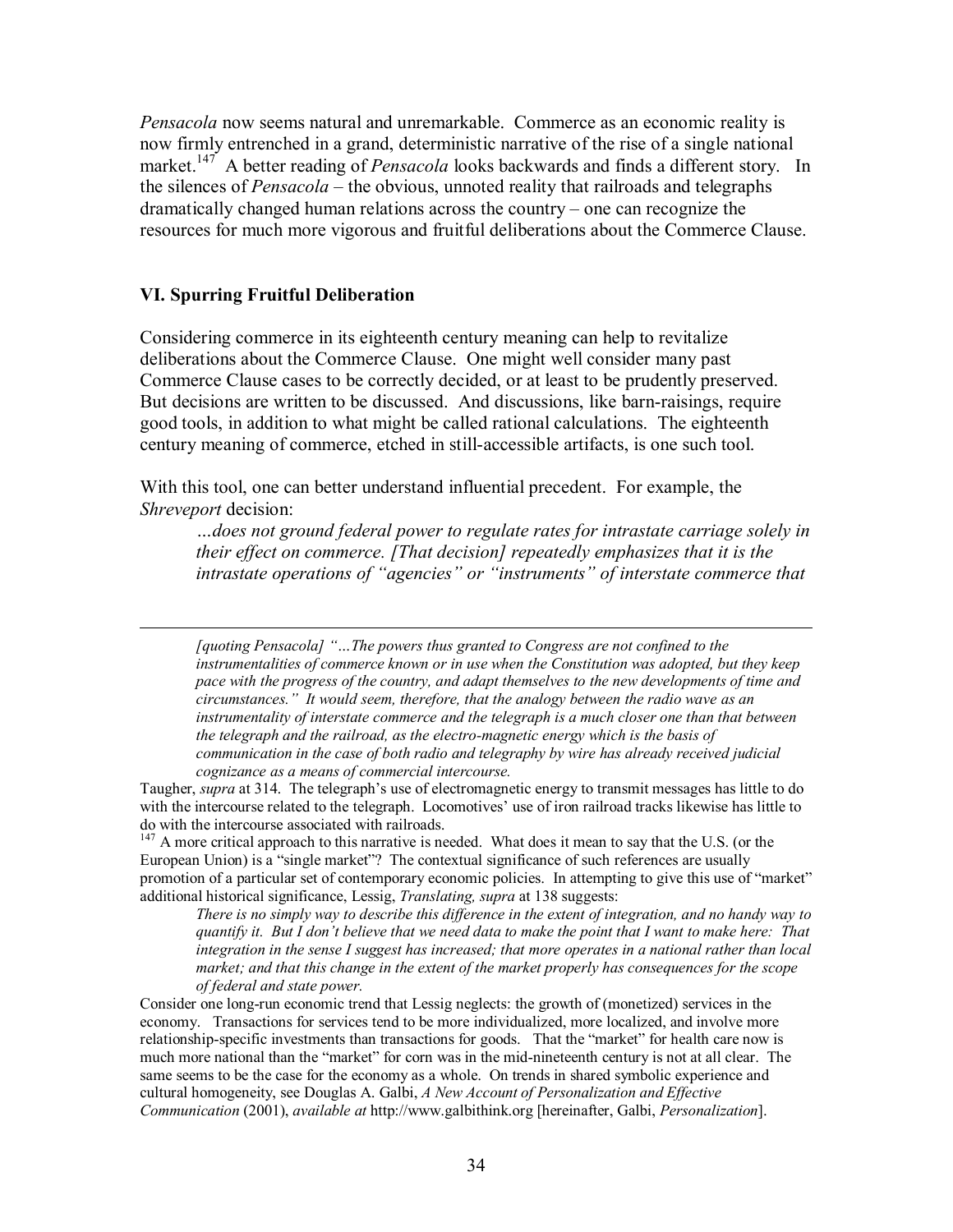### *are being regulated. That is, [it] focuses not just on the activity regulated, but also on the interstate nature of the entity regulated.148*

An entity in the sense used above can be understood as a network of human relations. The scope of these relations – commerce in the eighteenth century meaning of the word – matters in determining what falls within the boundaries of the Commerce Clause.

The eighteenth century meaning of commerce can also spur needed discussion of the many Commerce Clause cases categorized as non-economic. Consider *Heart of Atlanta Motel v. United States* (1964), *Katzenbach v. McClung* (1964), *Daniel v. Paul* (1969), and *United States v. Morrison* (2000).<sup>149</sup> The first three found that the Commerce Clause provides authority to enjoin racial discrimination in certain motels, restaurants, and snack bars in the 1960s. The latter found that the Commerce Clause does not provide authority to enact civil remedies against gender-motivated violence in the 1990s. These decisions imply a judgment directly related to the eighteenth century notion of commerce. Through them the Court judged that racial discrimination in the 1960s was a national problem in commerce – intercourse – to an extent that gender-motivated violence in the 1990s was not.

That judgment might seem controversial or questionable, but it has a rational basis. In an ideal speech situation, which characterizes a type of rationality, most persons might agree with the Court's judgment. Alternatively, based on lived experience, actual discussions with real persons, and moral intuition, most persons might agree with the Court's judgment. A mass of statistics and citations might also, on a purely formal level, be impressive enough to convince some. Others might seek a clear, disciplined, and coherent analysis of statistics, preferably calculated using data from sources collecting data for broad purposes, in a methodical way, and with full documentation of definitions and measurement techniques. Today there is no general agreement about what a rational basis for a view formally entails. If there ever were such agreement, it certainly broke down more than a century ago. A dominant thrust of philosophical and literary thought over the past decades has been to show the tenuous and historically contingent character of the basis or foundation for reasoning and knowledge.150 Nonetheless, the Supreme Court is the head of a judicial process that deserves considerable respect. Its decisions, in a serious sense, define an important type of rationality. Therefore, that racial discrimination in the 1960s was a national problem in commerce to an extent that gendermotivated violence in the 1990s was not is a statement with a rational basis.

The Supreme Court's rationality has significance not just because it has legal force, but also because the Court provides written decisions that can stimulate fruitful discussions.

<sup>&</sup>lt;sup>148</sup> Cushman, *supra* at 1130.

<sup>&</sup>lt;sup>149</sup> Heart of Atlanta Motel v. United States 379 U.S. 241, 85 S.Ct. 348 (1964), *Katzenbach v. McClung* 379 U.S. 294, 85 S.Ct. 377 (1964), *Daniel v. Paul* 395 U.S. 298, 89 S.Ct. 1697 (1969), and *United States v.* 

<sup>&</sup>lt;sup>150</sup> See, e.g. Paul Feyerabend, Against method: outline of an anarchistic theory of knowledge (1975); Richard Rorty, Philosophy and the mirror of nature (1979); Jean-François Lyotard, The postmodern condition: a report on knowledge (Condition postmoderne) (1984); Jacques Derrida, Limited Inc (1988); Alasdair MacIntryre, Whose justice? Which rationality? (1988); Stanley Fish, The trouble with principle (1999).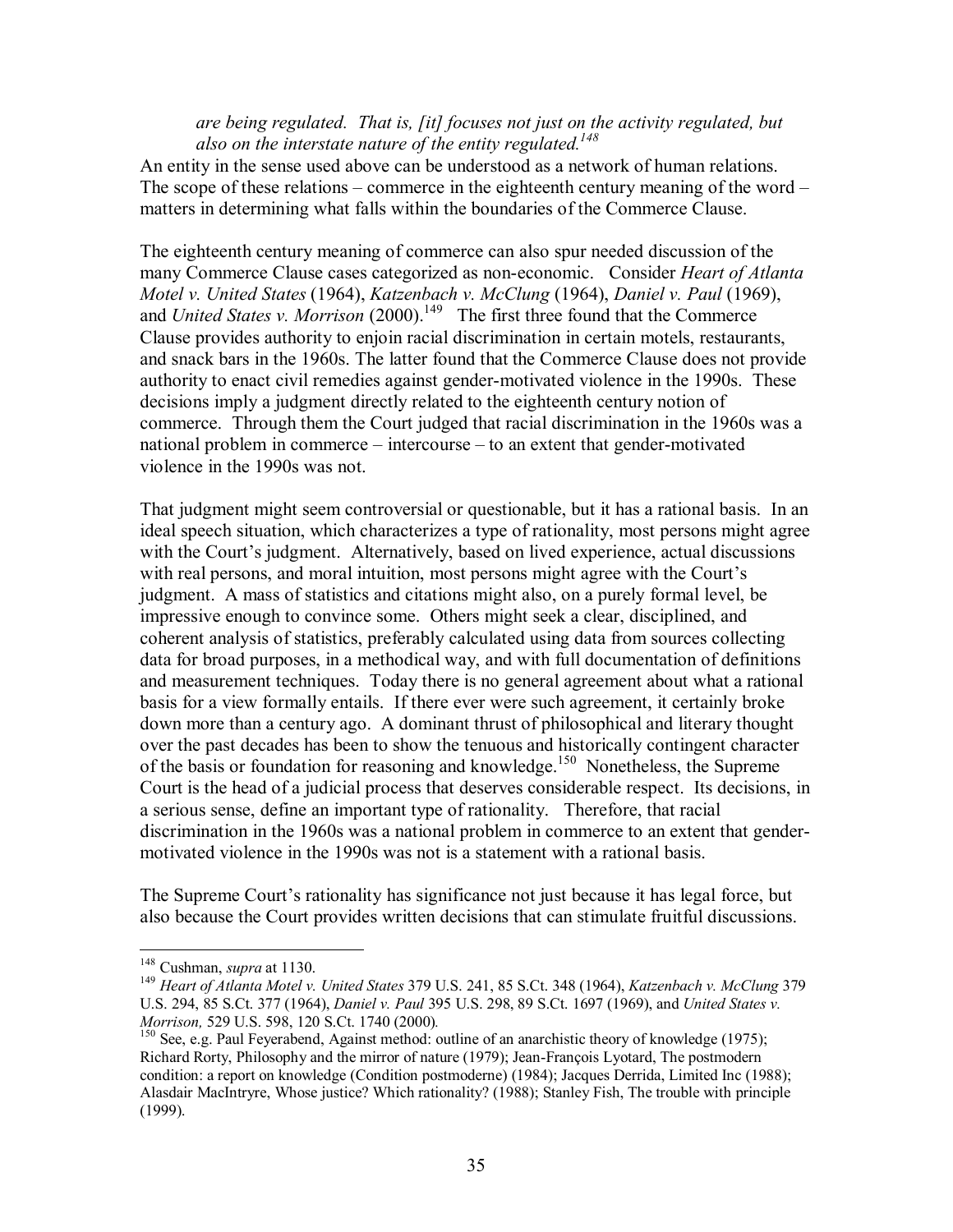Such discussions do not naturally emerge via the workings of some invisible hand or tongue. Good discussion, like every other aspect of human existence, requires resources and confronts constraints. To see how the eighteenth century meaning of commerce can support more disciplined reading of statutes, prompt recognition of previously unrecognized but relevant facts, eliminate some utterability constraints, and stimulate imaginative discussion, consider in more detail *Morrison*. 151

*Morrison* concerns gender and the Violence Against Women Act.<sup>152</sup> What does "gender" mean in the Violence Against Women Act? Gender there, as in much of the gender literature, seems to mean concern only about women. However, interpreting "gender" to mean "women" probably would be an inappropriately cramped reading of the Violence Against Women Act. "Gender" might better be read in the Act as a simple substitute for "sex" (among those who consider "sex" to be impolite, undesirable, or unfashionable), or as a word emphasizing the social and political construction of sexual categories, particular from a post-modern perspective that does not take the intrinsic differences between males and females to be significant.<sup>153</sup> A hypothetical (reasonable) Member of Congress in the year 1994 probably would have had the courage to use "sex" in a statute and probably would not have felt compelled by decorum to choose the more ambiguous substitute "gender." Moreover, a (hypothetical) reasonable Member of Congress in the year 1994 or in the year 2000 probably would have wanted the statute to apply to a man, hostile to the idea of women voting, who assaulted, for that reason, a man voting dressed as a woman. Thus, in judicial interpretation of the Violence Against Women Act, gender should be understood to refer to the social and political construction of sexual categories.

Now consider the Violence Against Women Act relative to the Commerce Clause. The Act addresses "a crime of violence committed because of gender or on the basis of gender, and due, at least in part, to an animus based on the victim's gender."<sup>154</sup> Criminal violence, without further qualification, has long been recognized as a matter of intrastate commerce. One might analyze whether that is still appropriate under current circumstances by considering whether the relationships associated with criminal violence have a substantial interstate component.<sup>155</sup> But criminal violence does not describe well

 $\overline{a}$ <sup>151</sup> *United States v. Morrison,* 529 U.S. 598, 120 S.Ct. 1740 (2000)*.* For an analysis of utterability constraints, see Lawrence Lessig, *Understanding Federalism's Text*, 66 George Washington Law Review 1218 (1998). For an additional attempt to address utterability constraints in a scholarly context, see Galbi,

*Personalization, supra* § III.<br><sup>152</sup> Violence Against Women Act, Pub. L. No. 103-322, 108 Stat 1796, § 40001 (September 13, 1994).<br><sup>153</sup> Forms that instruct the respondent to identify "gender" as male or female are a fine meaning of "gender."<br> $^{154}$  42 U.S.C. § 13981(d)(1).

 $155$  As part of such inquiry, one might ask whether the significance of violence in intercourse considered from a national perspective differs significantly from the significance considered in states as separate entities. Considering Commerce Clause cases from a "commerce is intercourse" approach provides better connection to existing precedent, more focus on case-specific facts, and a more tightly defined framework for analysis than the "structural necessity" approach proposed in Bradley A. Harsch, *Finding a Sound Commerce Clause Doctrine: Time to Evaluate the Structural Necessity of Federal Legislation*, 31 Seton Hall L. Rev. 983. The "commerce is intercourse" approach has similar advantages relative to interpreting the Commerce Clause to mean "Congress should have the power to regulate whenever the states cannot do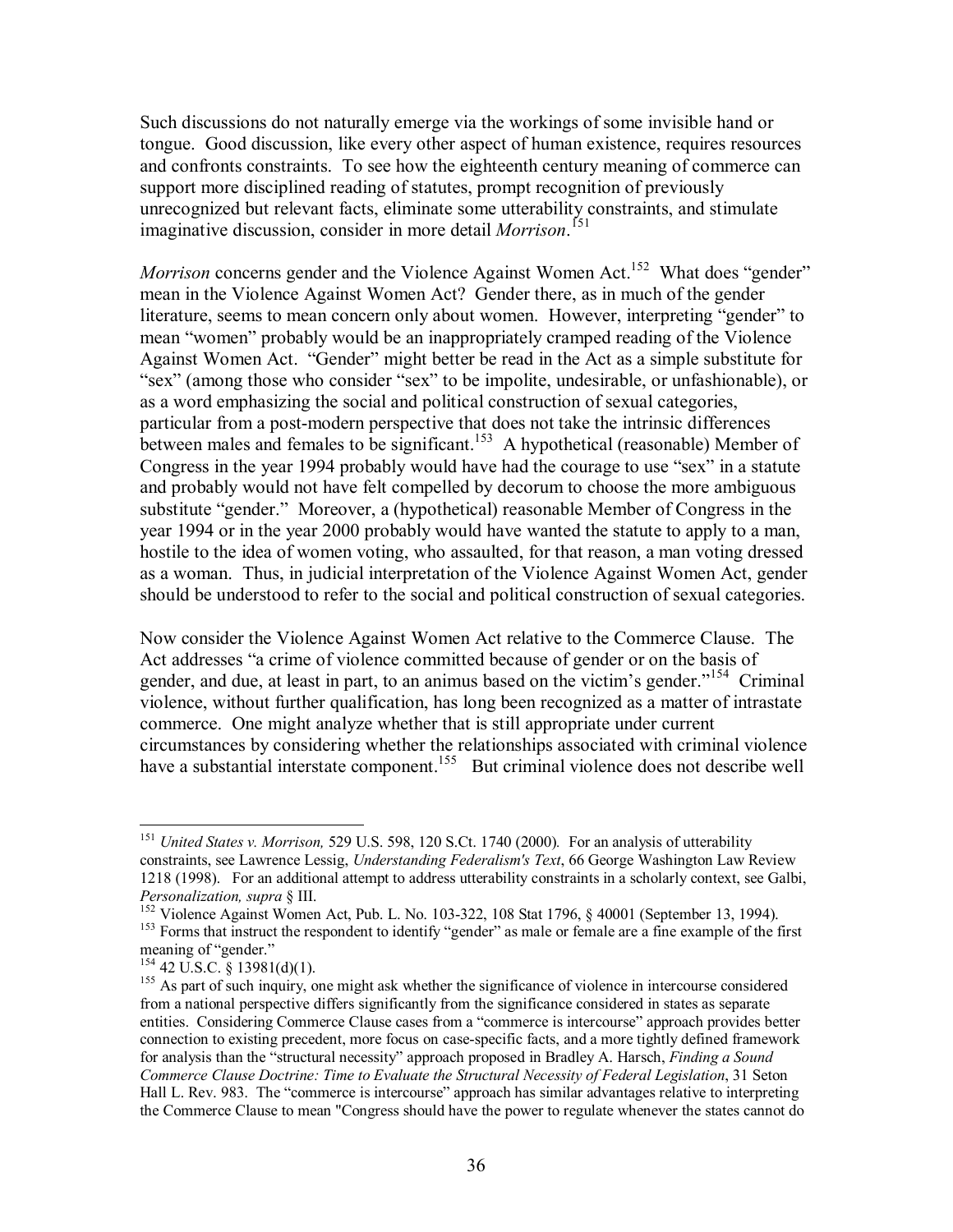the relationship that the Act governs. The relationship that the Act governs is better described as gender hostility to such an extent that it is expressed in criminal violence.

Attention to appropriately characterizing the relationships of concern matters for analysis. A lower court made specific findings that the alleged crime in *Morrison* expressed gender animus. But such evidence does not go to the constitutionality of the Act under the Commerce Clause. Cited statistics from the "mountain of data" put forward to support Commerce Clause authority consisted only of evidence that criminal violence significantly affects women.<sup>156</sup> Such violence is repugnant and an insult to human dignity. Thus data describing it are an affective showing. These data do not, however, provide useful material for discussing Commerce Clause authority.

Other aspects of the formal use of data in *Morrison* have similar weaknesses. The principal dissent cites statistics concerning the effects of violence against women on "the supply and demand for goods in interstate commerce," as well as on "reductions in the [size of] the work force.<sup>"157</sup> These data seem to reflect "silly questions rather than meaningful ones" and "tedious and somewhat arcane attempts to show how various social problems affect the economy."158 The statistical material in *Morrison* does not enrich deliberation about the Court's judgment that racial discrimination in the 1960s was a national problem in commerce to a greater extent than gender-motivated violence in the 1990s.

With a better understanding of commerce, the Court could have easily found statistics and pushed forward analysis that would have stimulated meaningful deliberation. Consider, for example, that in 1999, 12,785 males and 4,104 females died from assault (homicide).<sup>159</sup> Gender unquestionably has something to do with the fact that more than three times as many males were killed. One would explore whether gender animus, in particular, notions of male disposability and social norms suggesting that killing a male is

http://www.ojp.usdoj.gov/bjs/pub/pdf/ipva99.pdf. One should interrogate the symbolic domination that creates the statistics cited in *Morrison*, and effaces those cited *infra*.

the job effectively." The latter interpretation in presented in Deborah Jones Merritt, *The Third Translation*  <sup>156</sup> 529 U.S. 598, 628-36, 120 S.Ct. 1740, 1760-4, esp. fn. 2.<br><sup>157</sup> *Id.* at 636.<br><sup>158</sup> Merritt, *supra* at 1213. These descriptions were made in the context of discussion of Commerce Clause

cases in general. They appear to me to be directly relevant to some aspects of judicial reasoning in the principal dissents in *Morrison* and in *Lopez*.

<sup>&</sup>lt;sup>159</sup> See National Center for Health Statistics (NCHS), "Deaths: Final Data for 1999" available online at http://www.cdc.gov/nchs/about/major/dvs/mortdata.htm NCHS is a broad source of statistics with considerable relevant expertise. Its website provides comprehensive descriptions of the data and documentation of statistical methods used. Compare these statistics and its citation to a statement in the principal dissent in *Morrison*: "Supply and demand for goods in interstate commerce will also be affected by the deaths of 2,000 to 4,000 women annually at the hands of domestic abusers, see S.Rep. No. 101- 1545, at 36…" *Morrison*, supra, 120 S.Ct. 1740, 1764. One should wonder at the plausibility and meaning of the implication that roughly 50-100% of females that die from assault are women who die "at the hands of domestic abusers." FBI homicides reports for 1999 indicate that 1,218 females were killed, inside or outside the home, by intimate partners, defined as "current or former spouses, boyfriends or girlfriends." Rennison, Callie Marie Rennison, U.S. Bureau of Justice Statistics Special Report, Intimate Partner Violence, 1993-1990, NCJ 187635 at 2(Oct. 2001), available at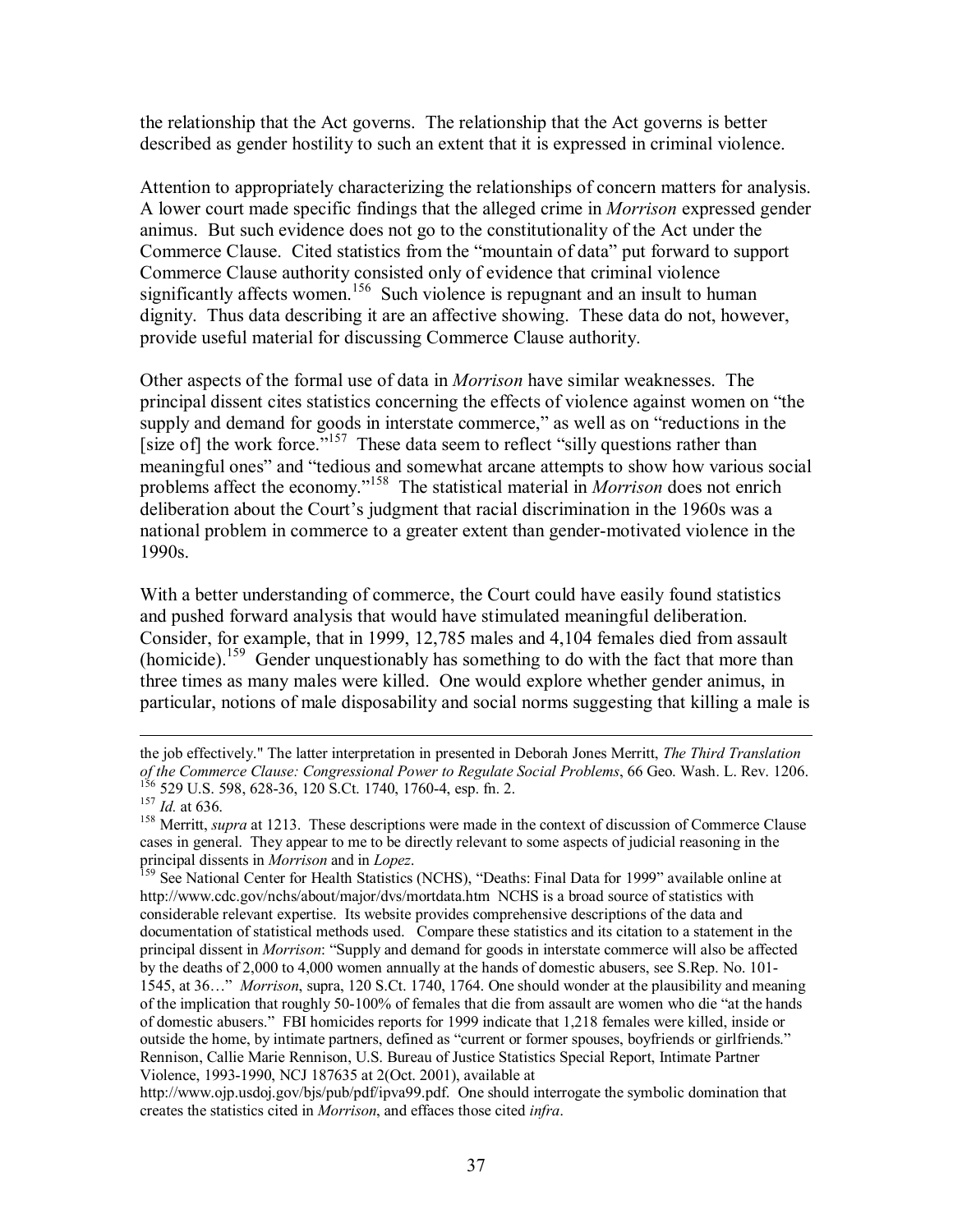less horrible than killing a female, are part of the explanation for this disparity. With respect for the Commerce Clause, one would also consider whether these norms reflect a systematic national pattern of human relationships that is not encompassed by relationships in the states taken separately.<sup>160</sup> Such facts and such analysis do not appear to have been seriously considered in the intellectually and rhetorically mechanistic deliberations about the Violence Against Women Act, or in the Court's analysis of its constitutionality under the Commerce Clause. Doing justice in a case is not a matter of displaying a mass of statistics, or even analyzing a couple. But facts can be useful in identifying truth. The eighteenth century meaning of commerce can help to inform the selection and analysis of relevant facts.

This understanding of commerce also provides better intuition about boundaries. A focus on economic effects exacerbates the un-Donne challenge:

*No man is an island, entire of itself; every man is a piece of the continent, a part of the main. If a clod be washed away by the sea, Europe is the less, as well as if a promontory were, as well as if a manor of thy friend's or thine own were: any* 

 $\overline{a}$ <sup>160</sup> Being sent far from home for long periods to risk death in wars is a culturally salient form of disposition historically associated with maleness in the US. While the US now has a sex-integrated military, the Military Selective Service Act currently requires only males to register. The Supreme Court has upheld such discrimination (see *Rostker v. Goldberg*, 435 U.S. 57, 101 S.Ct. 2646 (1981); both the majority opinion and the two sharp dissents lack any serious consideration of men as male, or of the social construction of maleness). That a large share of military jobs currently require physical characteristics highly disproportionately found among males seems doubtful. Women currently serve in military positions very closely related to combat. The Military Selective Service Act might be understood as current national law supporting norms of male disposability. Disposal of persons in the criminal justice system also fosters stereotypes of male disposability. In 1997, 1.23% of males ages 20 and over were in federal and state prisons under a sentence longer than 1 year. The comparable figure for women is 0.07%. *See* Bureau of Justice Statistics, Correctional Populations in the United States, 1997, Table 1.8, p. 4 (online at http://www.ojp.usdoj.gov/bjs/abstract/cpus97.htm) and US Census Bureau, Current Population Reports P25-1130, Table 2, p. 46 (online at http://www.census.gov/prod/1/pop/p25-1130/). This sex disparity, which concerns some of the most disadvantaged persons in the US and has attracted little political concern, is typically legitimated via an essentialist stereotype of males that re-enforces their disposability. Violence directed at males by virtue of their sex is recorded in some of the earliest written human records (see Exodus 1:16, 22) and across a variety of cultures (see Adam Jones, *Gendercide and Genocide*, 2 J.Genocide Res.185 (2000), *available at* http://www.gendercide.org/gendercide\_and\_genocide.html; *id.* at 186 notes that "gendercide, at least when it targets males, has attracted virtually no attention at the level of scholarship or public policy."). Domestic violence against males has received virtually no public policy attention, perhaps because of archaic and overbroad stereotypes that presume women not capable of the full range of human emotions and not capable of devising tools to attack men who on average are physically larger and stronger. A highly credible recent study found that among heterosexual partners women were slightly more likely than men to "use one or more acts of physical aggression and to use such acts more frequently," and that 38% of those physically injured by a partner were men. *See* John Archer, *Sex Differences in aggression between heterosexual partners: A meta-analytic review*, 126 Psychological Bulletin 651, 651 (2000). The narrow focus of the literature on gender and the Violence Against Women Act might indicate that violence toward males continues at a relatively high level because of gender animus that has become a truly national problem. *Cf.* Jennifer Hagen, *Can We Lose The Battle And Still Win The War?: The Fight Against Domestic Violence After The Death Of Title III Of The Violence Against Women Act*, 50 *DePaul L. Rev.* 919 (2001); Judith Resnik, *Categorical Federalism: Jurisdiction, Gender, and the Globe*, 111 Yale L.J. 619 (2001); J. Rebekka S. Bonner, *Reconceptualizing VAWA's 'Animus' For Rape In States Emerging Post-VAWA Civil Rights Legislation*, 111 Yale L.J. 1417 (2002).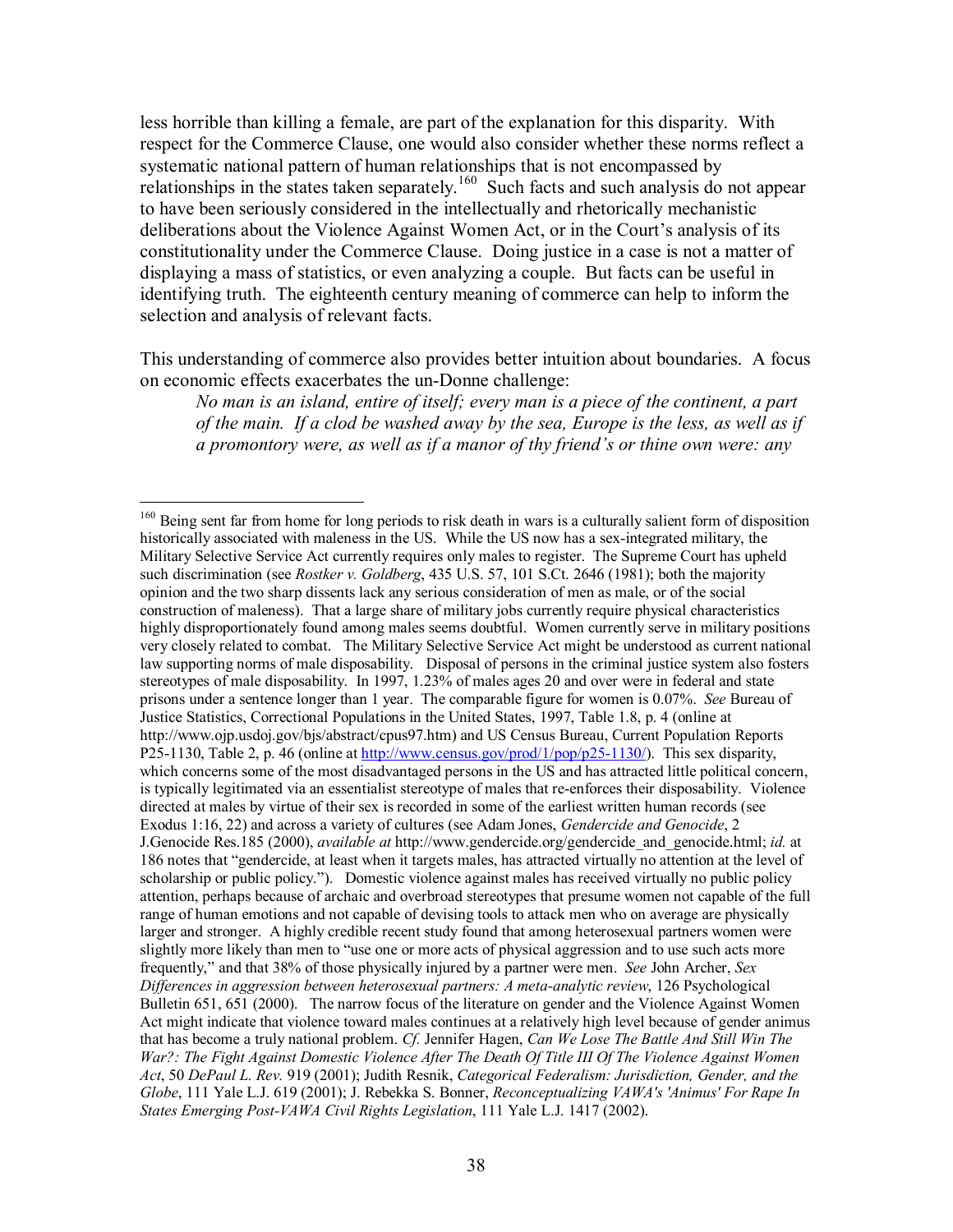*man's death diminishes me, because I am involved in mankind, and therefore never send to know for whom the bell tolls; it tolls for thee.*<sup>161</sup>

These words are easily recognized as poetry, which most persons in the U.S. today would regard as ignorable. But viewed through the discourse of twentieth century economics, they present a formidable challenge:

*"I really know of no place," [Supreme Court Justice] Jackson confessed, "where we can bound the doctrine of competition as expounded in the Shreveport, the Wrightwood, and the Wickard cases. I suppose that soy beans compete with wheat, and buckwheat competes with soy beans, and a man who spends his money for corn liquor affects the interstate commerce in corn because he withdraws that much purchasing power from that market." As so the jig was up. "If we were to be brutally frank," he wrote, "I suspect what we would say is that in any case where Congress thinks there is an effect on interstate commerce, the Court will accept that judgment. All of the efforts to set up formulae to confine the commerce power have failed. When we admit it is an economic matter, we pretty nearly admit that it is not a matter which courts may judge."162*

With more emphasis on intercourse, the situation may be more appealing. While everyone may in some sense be related to everyone else, one intuitively recognizes that the relationship between spouses is of different quality than the relationship between foreigners.<sup>163</sup> No arcane and tedious calculations of economic effects are necessary. More generally, compared to such calculations, evidence and judgments about the boundaries of ongoing, systematic relationships are likely to produce a more coherent, stable, understandable, and satisfying body of law.<sup>164</sup>

Current case law tends to interpret the "substantially affects" test to describe an absolute measure of a single, all-encompassing quantity – dollars. In *Lopez*, the Supreme Court "identified three broad categories of activity that Congress may regulate under its commerce power."165 The final broad category was described as follows: "Congress' commerce authority includes the power to regulate those activities that have a substantial relation to interstate commerce i.e. those activities that substantially affect interstate

<u>.</u>

<sup>161</sup> John Donne, "For whom the Bell Tolls" (1623), *available at*

http://www.incompetech.com/authors/donne/bell.html<br><sup>162</sup> Cushman, *supra* at 1145-6, quoting letter from Justice Jackson to his friend Sherman Minton. <sup>163</sup> Strong relationships of similar type are not necessarily conflicting. A person may give herself in love fully to another person. Yet doing so might complement, rather than conflict with, that person loving God with all her heart, and with all her soul, and with all her might. See Ruth 1:16. *U.S. Term Limits v. Thornton*, 514 U.S. 779, 115 S.Ct. 1842 (1995), presents a challenging case concerning the nature of political relationships. See, in particular, the intellectually impressive dissenting opinion.

<sup>&</sup>lt;sup>164</sup> Merritt, *supra* at 1210, suggests that, under the Commerce Clause, "Congress should have the power to regulate whenever the states cannot do the job effectively…." Harsch, *supra* at 985, similarly argues that courts "ought to ask whether a solution at the federal level is necessary, because the states and the federal government are politically structured in such as way as to preclude the states from dealing with the problem at hand." While these approaches make sense for policy inquiry, practical legal needs seem rather different. These approaches move far from the text of the Commerce Clause and provide little general structure for positive inquiry into facts. What type of analysis would these approaches imply for considering federal regulation of all radio use? What value would precedent offer under that kind of analysis?

<sup>165</sup> *United States v. Lopez,* 514 U.S. 549, 557, 115 S.Ct. 1624, 1629 (1995).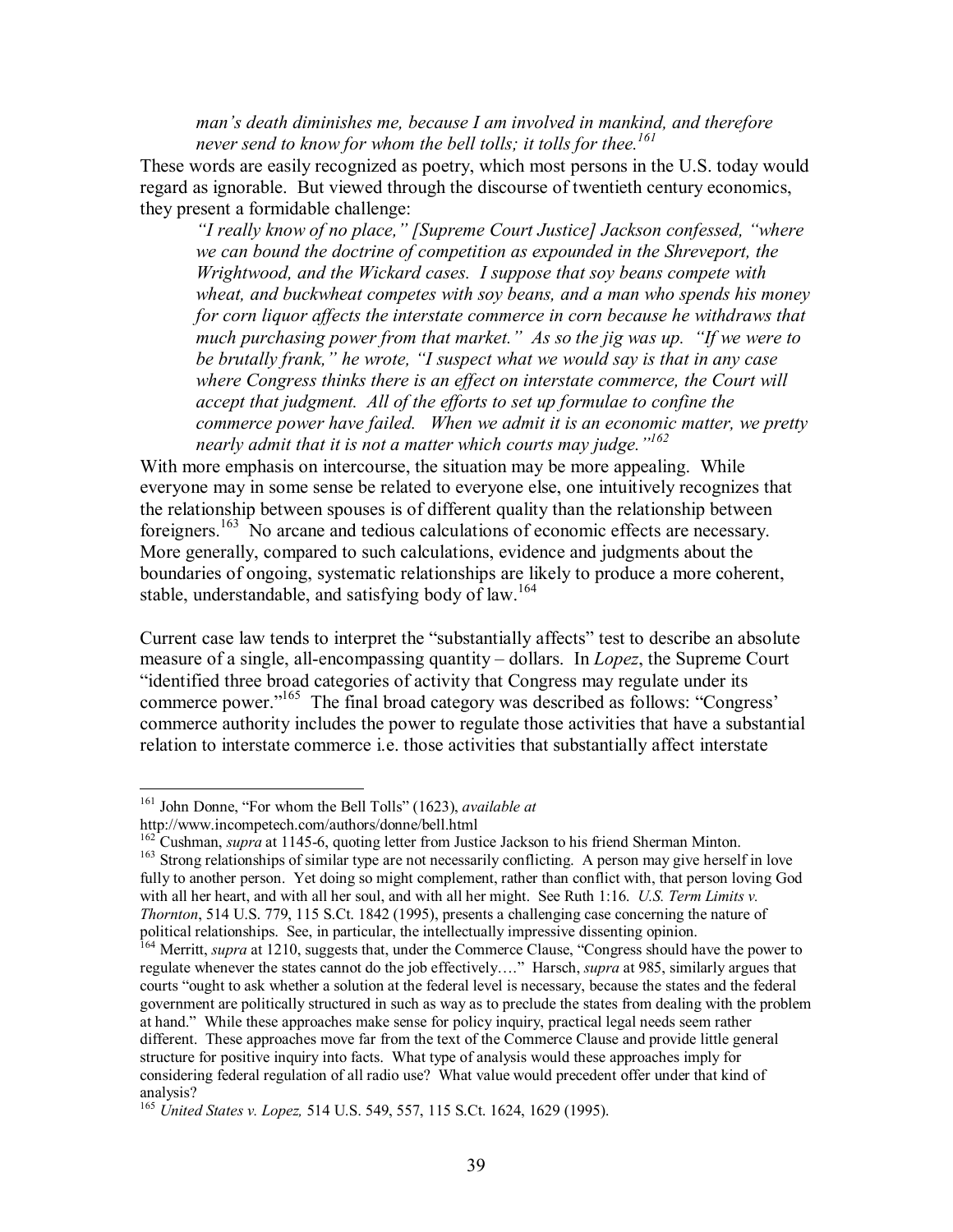commerce..."166 Such language does not prescribe a particular method of analysis. The requirement for "substantial relation" is entirely consistent with an eighteenth-century understanding of "commerce." Nonetheless, toting up the "effects" of an activity in dollar terms predominates in asserting the constitutionality of a federal statute under the Commerce Clause. This may be related to the intellectual aura of cost-benefit analysis. But even under this spell, law in this area struggles to establish legal discipline.<sup>167</sup>

Extent of relationship provides a better metric for disciplined analysis of relevant facts. Common discourse, as well as scholarship outside the discipline of economics, often identifies as values sex and power, in addition to money. But all three of these values appear to be, at least in academic discourse, reducible to any one. Real relationships, in contrast, are case-specific and not reducible.<sup>168</sup> The definition of the relationships of concern itself often provides a natural, direct measure for judging whether there is a substantial interstate component. Thus water pollution, understood in terms of ecological relationships, has a substantial interstate component. The allocation of water among persons living along a stream within a state does not. Growing wheat for home consumption in the U.S. in the year 2002 might concern only relationships within households, while in a time and place where agriculture was key to national economic stability, the relevant set of relationships might be much different.<sup>169</sup>

A relational understanding of commerce has additional advantages with respect to jurisdictional elements. Suppose Congress passes a law making it a federal crime to kill a child where the child wears any article of clothing home-sewn or otherwise affecting interstate commerce. Would such a law mass constitutional mustard? The significance of murdering clothed children to intercourse would seem to be about how threats to children, and parental fears of such threats, affect children's opportunities to participate in social interaction. Thus the clothes that a child wears would not matter in judging whether such a law comes under the scope of the Commerce Clause. In contrast, a jurisdictional element such as participation in activities sponsored by national organizations, and a finding that threats to children participating in such activities are in

<sup>&</sup>lt;sup>166</sup> Internal citations omitted.

 $167$  Among other problems, there is little basis for defining a relevant threshold value for cost-benefit analysis. See Lessig, *Translating*, supra at 208.

<sup>&</sup>lt;sup>168</sup> Consider fatherhood. Legally, fatherhood in the U.S. today is defined in terms of a DNA test for paternity, i.e. particular effects of a particular sex act. Moreover, the consequences of this sex act can be effectively nothing more than a legal obligation to pay money, i.e. child support. Despite this legal regime, many persons still believe that fatherhood cannot be reduced to sex and money.

<sup>&</sup>lt;sup>169</sup> The literature known as new institutional economics provides considerable insight into relationships. See, *e.g.* Oliver Williamson, The economic institutions of capitalism: firms, markets, relational contracting (1985). Commerce, understood as intercourse – ongoing, systematic relationships – is associated with relationship-specific investment (getting to know persons). Thus the mere functioning of a national commodity market does not imply anything about such relationships. Certain understandings of markets place markets in direct opposition to human relationships; see *e.g.* Karl Polanyi, The Great Transformation (1944). On the other hand, a common mistake is to consider markets too abstractly. Understanding the relationships relevant to a particular law requires a case-specific enquiry into real circumstances.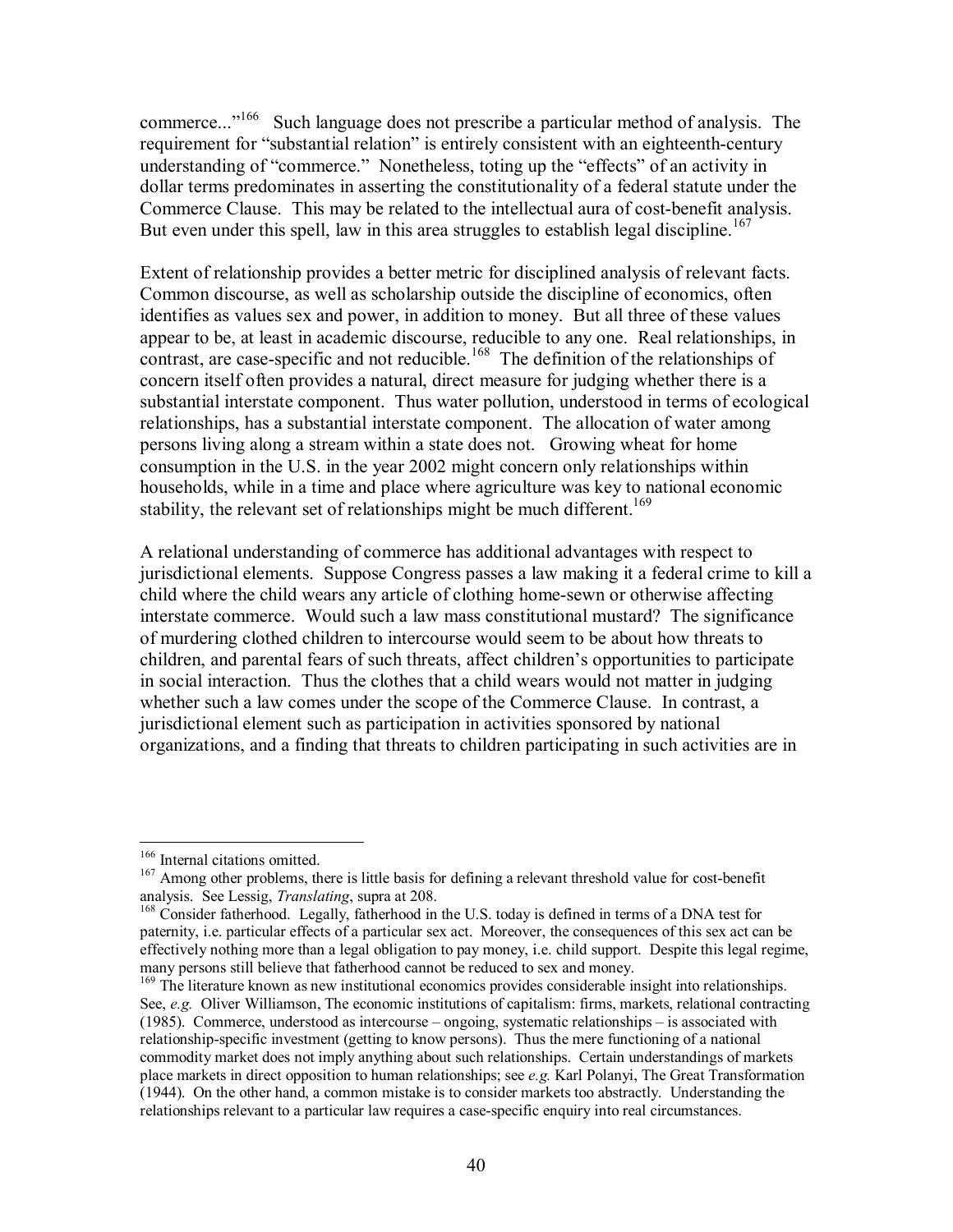fact greater, would be relevant to Commerce Clause analysis. Analysis would thus recognize real circumstances and make meaningful distinctions.<sup>170</sup>

## **VII. Doing Justice in Communications**

If, in 1934, the *Gregg* case had been judged in terms of the relational understanding of commerce natural in the eighteenth century, the ruling may well have been different. "The Voice of Labor" described itself as follows:

*That the purpose of the station is to furnish a medium, free of charge, whereby the laboring people of Houston, Texas, may be kept in daily touch with all matters of public interest affecting the interests of working people.* 

*That each day there is broadcast over the station addresses and talks by men prominent in labor circles. That these talks counsel and advise laboring people to wholeheartedly support the President of the United States in his effort to restore normalcy.* 

*…That the station's facilities are daily used, free of charge, for conducting religious services. Any denomination is welcome, absolutely without cost, to conduct religious services, etc. over said station.* 

*An interdenominational 'Go to Church' hour is conducted, free of charge, over this station.* 

*…The facilities of the station are offered, free of charge, for any emergency use, and for all civic and charitable uses.171* 

"The Voice of Labor" seems predominately oriented toward developing local community relationships. Moreover, "The Voice of Labor" asserted:

*…that said station is furnishing a valuable public service to this community, free of charge, which is far more beneficial, convenient and helpful to this community than would be an occasional fragmentary broadcast which might under extraordinary conditions occasionally be heard in this locality from a 'local' licensed station in Shreveport, Louisiana or other out-of-state station broadcasting on the same frequency as is 'The Voice of Labor.'172*

*…that 'The Voice of Labor' station does not impair, does not destroy and does not interfere with any interstate or foreign radio communication or transmission and that even though 'The Voice of Labor' station was not on the air that the people of Houston and of Harris County, Texas, would not be served with any satisfactory, reasonable or consistent radio entertainment by any licensed station broadcasting on a frequency of 1310 kilocycles during the hours of the day when 'The Voice of Labor' broadcasts on such frequency.* 

 $\overline{a}$ 170 George D. Brown, *Constitutionalizing the Federal Criminal Law Debate: Morrison, Jones, and the ABA*, 2001 Univ. Ill. L. Rev. 983 (2001), reviews the debate about federal criminal law and emphasizes the importance of analysis of jurisdictional elements.

<sup>171 5</sup> F. Supp. 848, 853 (1934) fn. 1. 172 *Id.*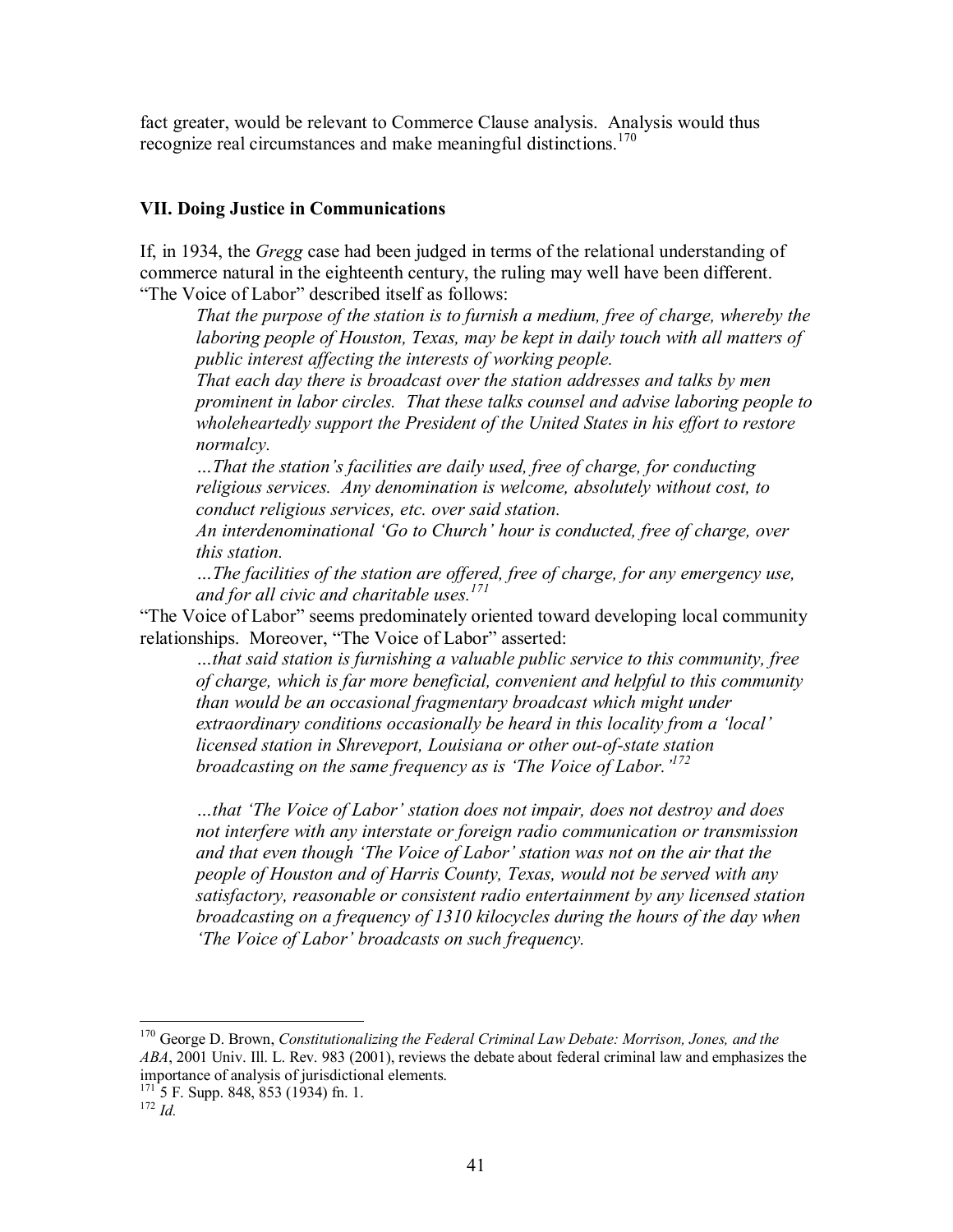*…That during the hours when 'The Voice of Labor' station is broadcasting the Federal Radio Commission and the Plaintiff are making no use of said 1310 kilocycle channel within the area served by 'The Voice of Labor.'* 

*…In the event at a future date the Federal Radio Commission licenses some other station at Houston, Texas, to broadcast interstate or foreign radio communications and the broadcast of 'The Voice of Labor' illegally interferes with such licensed station these Defendants will, upon notice of such illegal interference by 'The Voice of Labor' station, immediately discontinue such interference.<sup>173</sup>*

U.S. communications regulation views localism and universal service as key public policy objectives. The ruling in *Gregg* fostered neither of these objectives. From a legal perspective, in considering whether federal suppression of "The Voice of Labor" is constitutional under the Commerce Clause, the ruling did not consider whether stations like "The Voice of Labor" were actually engaged in interstate commerce. The facts of the case indicate that "The Voice of Labor" employees, listeners, and programmers did not have a substantial interstate relation relevant to the case. On that basis and with appreciation for the natural sense of commerce as understood at the time the Constitution was written, the Court might have let "The Voice of Labor" continue broadcasting to the community about Houston, Texas.

One can imagine today equally compelling cases that would not be brought because the prospects for justice now appear so dim. Suppose an inner city school in Atlanta wants to use a device utilizing short-range radio emissions to screen students for guns. The device has been successful deployed in another country. While it uses radio spectrum categorically forbidden for such devices in the U.S., there is no evidence that it causes harmful interference to any other radio use. Suppose the Georgia Public Service Commission, unwilling to accept the FCC's refusal to license the device, authorized the school to use the device. Why should courts be unable to deliberate about an FCC enforcement action against this federally unauthorized radio use?

Here's another possibility. Suppose that a poor, retired cowboy in Idaho lives twentyfive miles, by deeply rutted dirt roads, from the nearest oncological specialist. He needs a weekly visual examination to confirm the shrinkage of a tumor. The most costeffective wireless video conferencing system under the geographic and meteorological conditions in Idaho uses radio spectrum allocated in the U.S. to broadcast television services. The Idaho Department of Health and Welfare and the Idaho Public Utilities Commission, in light of pressing rural healthcare needs, jointly declare that such systems can be used in Idaho so long as they do not cause harmful and irremediable interference to any other radio users. Why should courts be unable to deliberate about an FCC enforcement action against this federally unauthorized radio use?

For a more mundane but very contentious concern, consider mobile phone suppression technology. Maintaining a certain aural atmosphere is an important concern in opera theatres, movie houses, courtrooms, and other places. In such places, ringing mobile

1

<sup>173</sup> Above three sentences are from *id.* at 858, fn. 2.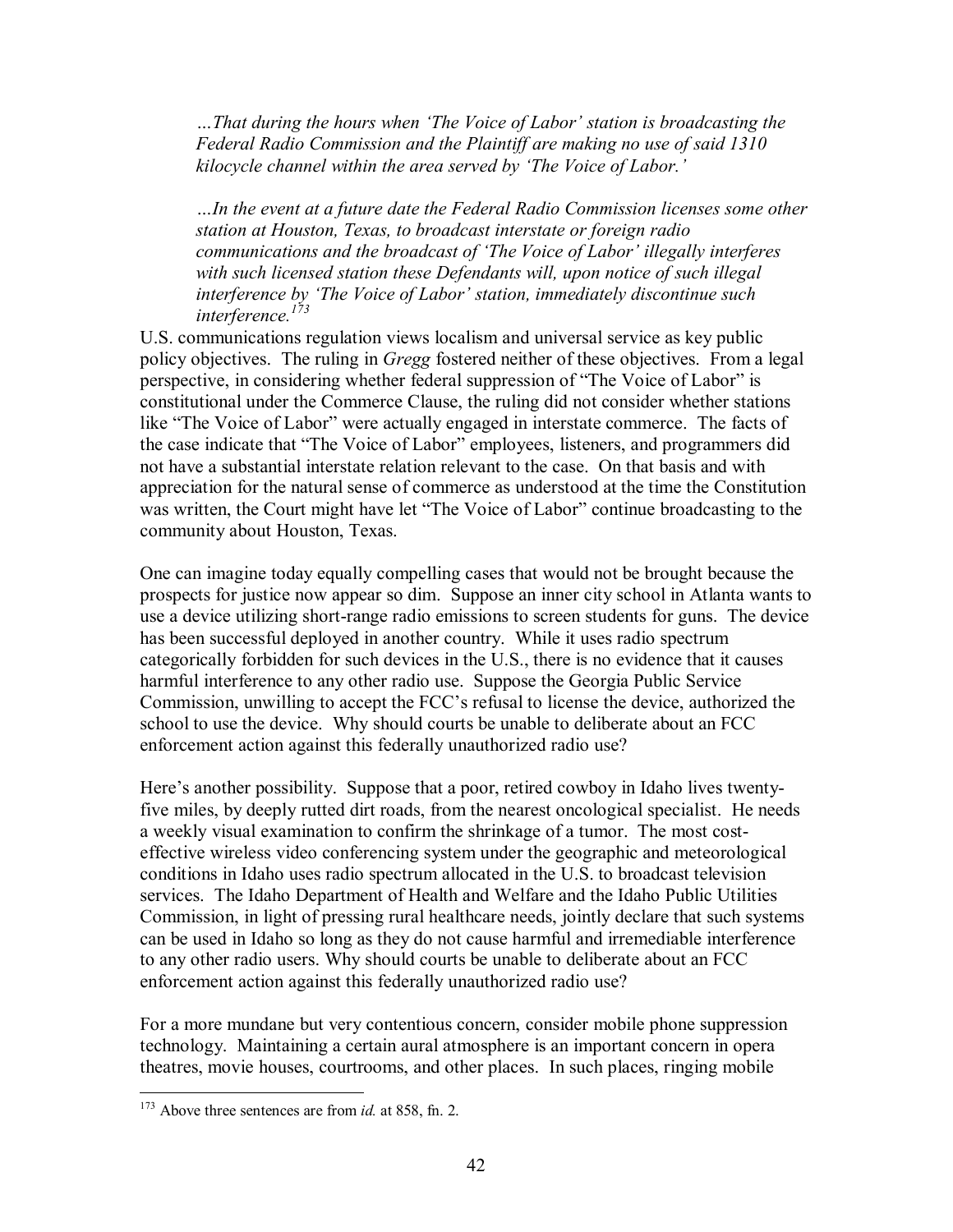phones ringing are a disturbing and interfering sound. Radio technology now available allows the organization that operates a space to suppress electronically mobile phone communications. Mobile phone suppression technology is illegal in most developed countries, but permitted in Israel and Japan. As of mid-2001, Hong Kong and Canada were considering legalizing mobile phone suppression.<sup>174</sup> There is some evidence of low-level debate about this issue in the U.S.<sup>175</sup> One might imagine state or local politics engaging with the issue and experimenting with different policies. Why should the only forum for considering this issue in the U.S. be the Federal Communications Commission?<sup>176</sup>

The significance to radio communications of inarticulate Commerce Clause jurisprudence is growing. Wireless technology is developing rapidly, with costs plummeting and the range of applications expanding dramatically. Such technology is being adopted quickly in many countries around the world. Moreover, many countries are likely to permit short-to-medium-range radio services in spectrum bands where such services are not permitted in the U.S. Geographic, demographic, and economic conditions vary significantly across U.S. states. Federal radio regulation will not be able to respond completely, with no contested decisions, to the wide range of radio communications needs and opportunities that will be presented to U.S. state governments. Yet a simplistic, widely held, and scarcely deliberated view of the Commerce Clause's meaning for U.S. radio regulation might prevent courts from ever seriously considering desperate pleas for justice.<sup>177</sup>

# **VIII. Conclusion**

 $\overline{a}$ 

Federal jurisdiction over all radio use merits more judicial scrutiny. Authority in this area consists essentially of three federal district court decisions from the 1920s, *dicta*, and the unquestioned belief that comprehensive and uniform federal control over all radio use exists and is necessary.<sup>178</sup> The absence of judicial scrutiny has allowed significant statutory changes to proceed as if written law never mattered. By failing to highlight courts' relevant experience in addressing a wide range of interference issues, case law has

http://wireless.fcc.gov/services/cellular/operations/blockingjamming.html

<sup>174</sup> See "Canadians debate use of cell-phone 'jammers'", *USA Today*, April, 23, 2001; *available at*  http://www.usatoday.com/life/cyber/tech/review/2001-04-23-cell-phone-jam.htm<br><sup>175</sup> See the online "Talkback" section at the end of the article, "Silencing Cell Phones," techtv, Aug. 16,

<sup>2001;</sup> online at http://www.techtv.com/news/culture/story/0,24195,3342655,00.htm

<sup>&</sup>lt;sup>176</sup> Thus far public discussion of this issue at the FCC seems to consist only of posting a web page indicating that the Communications Act of 1934, as amended, does not permit the use of transmitters to prevent or jam the operation of wireless devices. See

Mercy and truth can meet over radio regulation. The Superior Court of Pennsylvania recently stated: *Empathy for others woes and travails may evoke sympathy, but not jurisdiction. Rather, the decision of whether a court is seized with the ability to exercise subject matter jurisdiction must be predicated upon a careful statutory and constitutional foundation.* 

See *Fetterman v. Green*, 455 Pa.Super.639,646,689 JA.2d 228, 293 (1997). If courts follow that statement, this paper should help offer hope for easing some woes and travails.

<sup>&</sup>lt;sup>178</sup> Galbi, *Revolutionary Ideas*, *supra* at 59-62, explains that federal control over all radio use actually does not describe current radio regulation and is literally inconceivable.